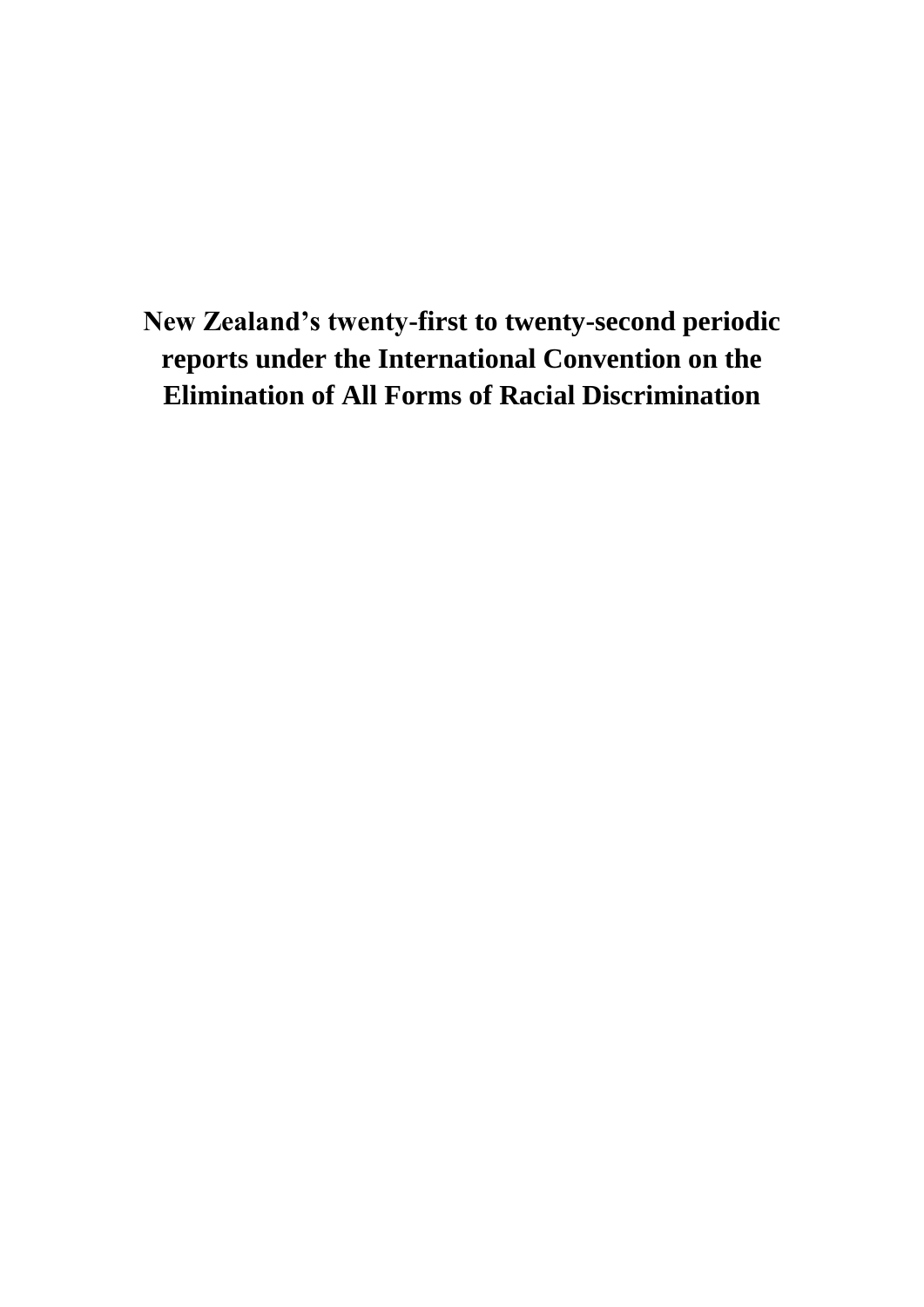# Contents

| $\mathbf{I}$ . |                                                                                         |
|----------------|-----------------------------------------------------------------------------------------|
| Π.             |                                                                                         |
|                |                                                                                         |
|                |                                                                                         |
|                |                                                                                         |
|                |                                                                                         |
|                | E. Efforts by the United Nations system to promote and protect the rights of indigenous |
|                |                                                                                         |
|                | III. Information relating to specific articles                                          |
|                |                                                                                         |
|                |                                                                                         |
|                |                                                                                         |
|                |                                                                                         |
|                |                                                                                         |
|                |                                                                                         |
|                |                                                                                         |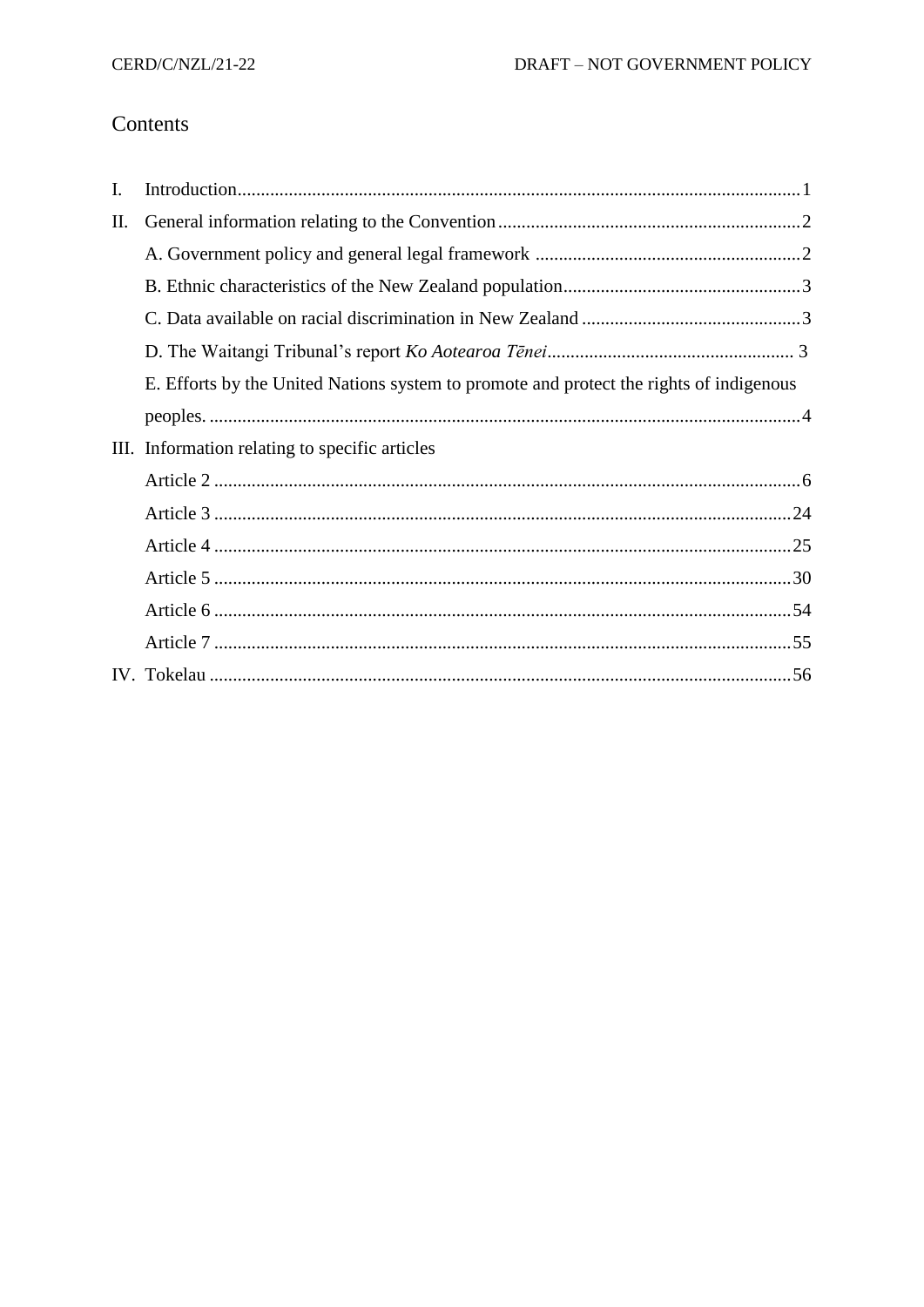## **I. INTRODUCTION**

1. The Government of New Zealand (**the Government)** welcomes the opportunity to report to the Committee on the Elimination of Racial Discrimination (**the Committee**) on measures giving effect to the undertakings of New Zealand under the International Convention on the Elimination of All Forms of Racial Discrimination (**the Convention**). Article 9 of the Convention states that parties undertake to submit periodic reports on legislative, judicial, administrative and/or other measures they adopt to give effect to the provisions of the Convention. The Government actively engages in the review of its human rights record to ensure that it continues to advance the promotion and protection of human rights in New Zealand.

2. The year 2015 marks the  $50<sup>th</sup>$  anniversary of the adoption of the Convention. The Government registered no reservations to the Convention, which was the first of the core international human rights treaties ratified by New Zealand in 1972. New Zealand remains strongly committed to combating any form of discrimination and to striving for a country free of racism, racial discrimination, xenophobia and related intolerance. The Government therefore continues to aim to promote tolerance and respect in our society at all levels, from local communities through to national political parties, and has created targeted initiatives and dedicated programmes to support cultural awareness. The Government of New Zealand continues to serve as a catalyst for discussion about racism and remains supportive of and actively engaged in global efforts to combat racism and other forms of intolerance.

3. As a multi-ethnic, multi-cultural nation with a large indigenous population, commitment to an inclusive and tolerant society is core to New Zealand's sense of identity. The Treaty of Waitangi and the relationship between Māori and the Crown are central components of New Zealand's cultural identity.<sup>1</sup> It is also critical for our nationhood and the cohesiveness of our society that we reconcile our past while embracing the growing diversity in our country.

#### **About this report**

**.** 

4. The present report (**the Report**) covers the period from December 2011 to December 2015. It follows on from the eighteenth, nineteenth and twentieth reports that the New Zealand delegation presented to the Committee on 21 and 22 February 2013.<sup>2</sup> The Report should be read alongside New Zealand's recent report under the universal periodic review.<sup>3</sup> It has been written in accordance with the Committee's guidelines. The Report should be read with reference to the core document of New Zealand.<sup>4</sup>

<sup>1</sup> See also speech of the Governor-General of New Zealand delivered on 21 March 2015 to celebrate Race Relations Day; https://gg.govt.nz/content/nationhood-neighbourhood.

<sup>&</sup>lt;sup>2</sup> See the summary records of the Committee's 2221<sup>st</sup> and 2222<sup>nd</sup> meetings (CERD/C/SR.2221 and CERD/C/SR.2222), held on 21 and 22 February 2013.

<sup>3</sup>A/HRC/WG.6/18/NZL/1;A/HRC/WG.6/18/NZL/2;A/HRC/WG.6/18/NZL/3;A/HRC/26/3; A/HRC/26/3/Add.1.

<sup>&</sup>lt;sup>4</sup> Information about Parliament, the courts, and Government activity is readily available at www.govt.nz. Legislation referred to in this report can be found at [www.legislation.govt.nz.](http://www.legislation.govt.nz/)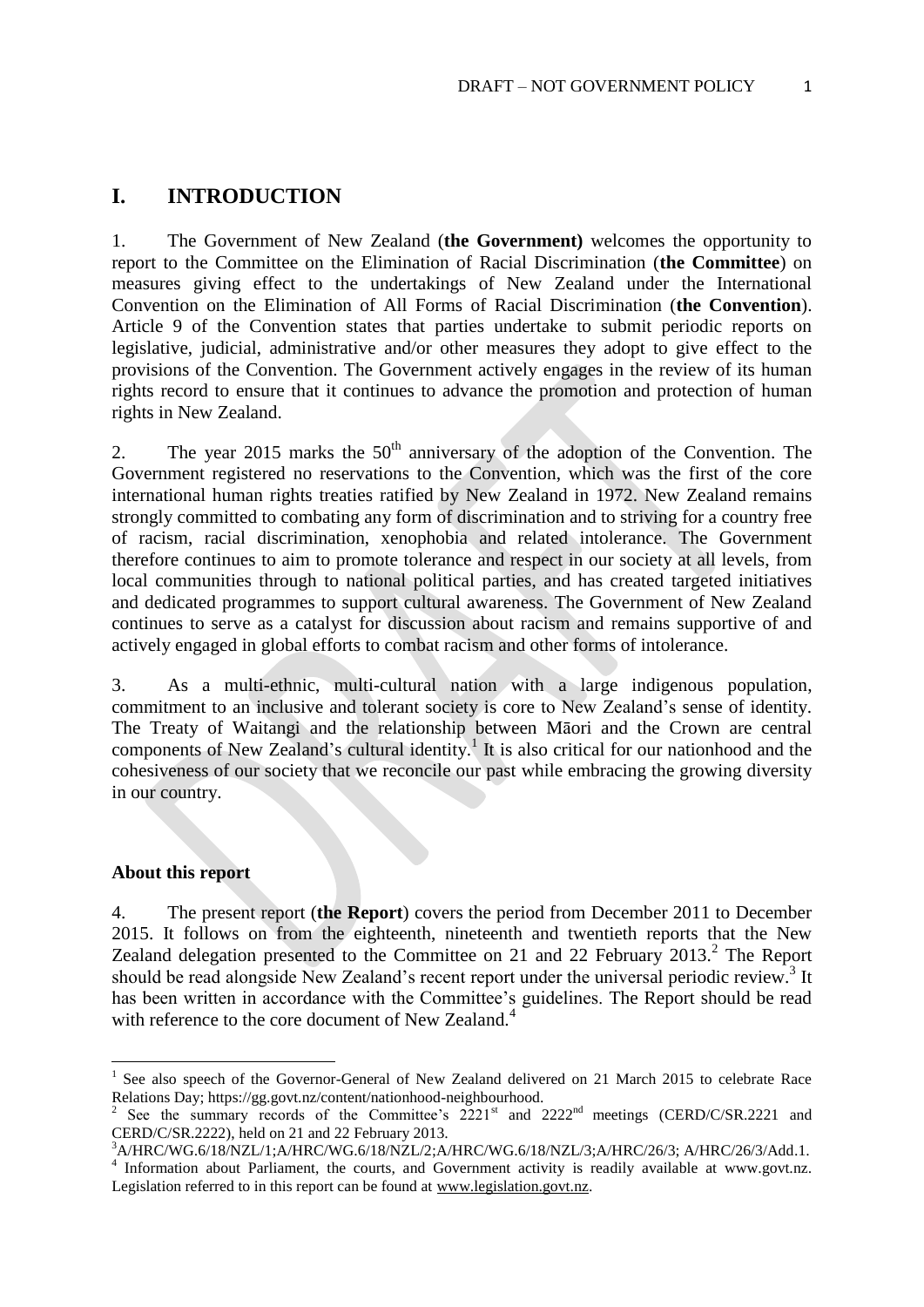5. In its concluding observations, the Committee requested New Zealand submit its twenty-first and twenty-second periodic report in a single document.<sup>5</sup> The Report responds under the relevant sections to the concluding observations on New Zealand's last report. Further, the Government of New Zealand has included detailed information on concrete measures taken to implement the recommendations contained in paragraphs 10, 15, 18 and 19 of the concluding observations.

6. In accordance with paragraph 1 of article 9 of the Convention and rule 65 of its amended rules of procedure, the Committee requested that New Zealand provide relevant follow-up information and outline developments on the recommendations contained in paragraphs 8, 9, 14 and 17 of the concluding recommendations within one year. The information on follow-up to these recommendations was received by the Committee on 24 April 2014. 6 The Report will not repeat the information contained therein, but will update it where relevant.

7. In the production of the Report the Government consulted widely with national stakeholders, including members of civil society. A draft Report was circulated for public comment on [X], resulting in the receipt of [X] submissions that were considered in the preparation of the Report. Consultative meetings with representatives of civil society were held in Auckland and Wellington to discuss the content of the draft report. The Report is available on the website of the Ministry of Justice.<sup>7</sup>

# **II. GENERAL INFORMATION RELATING TO THE CONVENTION**

### **A. Government policy and general legal framework**

8. The Government is strongly committed to the protection and promotion of international human rights, as embodied in the Universal Declaration on Human Rights and the other international human rights treaties to which New Zealand is a party.<sup>8</sup>

9. The reporting period saw significant developments giving further effect to the Convention rights and the recommendations by the Committee. These are addressed throughout the Report.

10. It is the ongoing policy of the Government to eliminate discrimination, intolerance and violence based on colour, religion, race or ethnic or national origin. New Zealand law protects freedom from discrimination on the grounds of colour, race, ethnic or national origins (which includes nationality or citizenship) or being the relative of a particular person.<sup>9</sup>

**<sup>.</sup>** <sup>5</sup> CERD/C/NZL/CO/18-20, para. 29.

<sup>&</sup>lt;sup>6</sup> Information received from New Zealand on follow-up to the concluding observations (CERD/C/NZL/CO/18-20/Add.1.

 $\overline{7}$  Xxx.

<sup>&</sup>lt;sup>8</sup> See also [http://tbinternet.ohchr.org/\\_layouts/TreatyBodyExternal/Treaty.aspx](http://tbinternet.ohchr.org/_layouts/TreatyBodyExternal/Treaty.aspx) for ratification status of New Zealand.

<sup>&</sup>lt;sup>9</sup> New Zealand Bill of Rights Act 1990, section 19(1); and Human Rights Act 1993, section 21(1).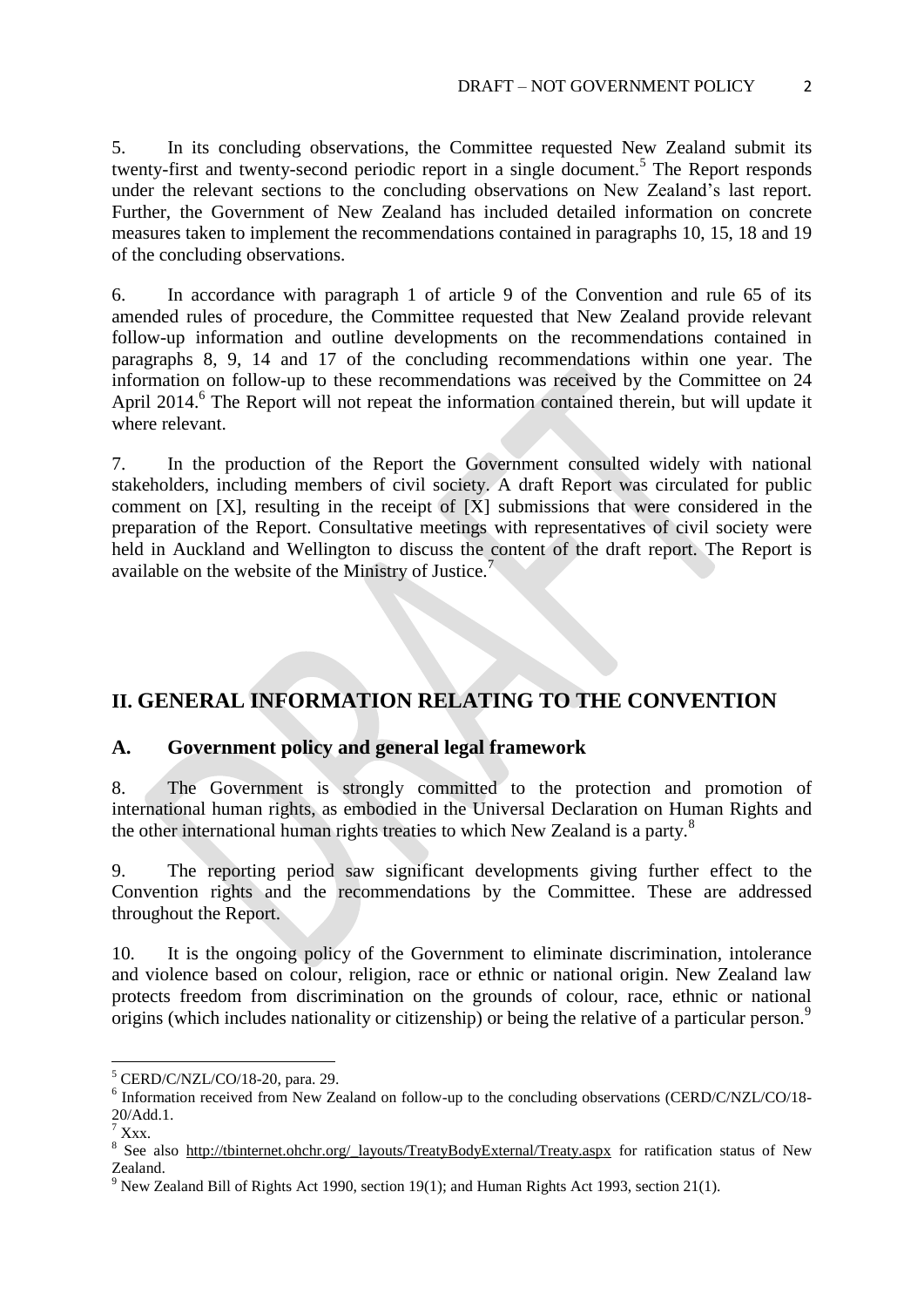### **B. Ethnic characteristics of the New Zealand population**

11. The ethnic characteristics of the population of New Zealand appear in detail in the core document.<sup>10</sup> In the 2013 New Zealand Census of Population and Dwellings, 74 per cent of the people identified as belonging to the European ethnic group; 15 per cent as Māori; 12 per cent as Asian; six per cent as Pacific Peoples; and one per cent as Middle Eastern/Latin American/African.<sup>11</sup>

### **C. Data available on racial discrimination in New Zealand**

12. A 2012 report by Statistics New Zealand, <sup>12</sup> based on a sample of 17,271 respondents concluded that racial discrimination was the most common form of discrimination experienced in New Zealand. Six per cent of respondents believed racial discrimination was the reason for them being treated unfairly or unfavourably. People who identified as Asian reported the highest levels of racial discrimination, followed by Māori and Pacific peoples, who reported similar levels of racial discrimination.

13. 2.3 per cent of respondents reported experiencing racial discrimination in employment situations. This rate was similar to those who have experienced racial discrimination in public, with 2.5 per cent of participants reporting this. Migrants were more likely to experience racial discrimination in the workplace than non-migrants. The findings on racial discrimination in the workplace are of particular interest because New Zealand employers are obliged to provide a safe working environment for their employees under the Human Rights Act 1993 and the Employment Relations Act 2000. The report concluded that racial discrimination was not only associated with a person's ethnic group, but also whether or not they were born in New Zealand.

### **D. The Waitangi Tribunal's report** *Ko Aotearoa Tēnei (Wai 262, 2011)*

14. The Waitangi Tribunal's 2011 report *Ko Aotearoa Tēnei* is about New Zealand law and policy affecting Māori culture and identity. It is a very wide ranging report and was issued after a lengthy inquiry process and deliberations by the Tribunal. Because of its breadth there is no single response to the suggestions made in the report for changes to legal and policy settings. Instead, the New Zealand Government is acting as circumstances arise to factor the approaches recommended in the report into decisions and new developments, including law reform. For instance, in ongoing work to negotiate settlements of claims made under the Treaty of Waitangi, protection has been given to a famous haka *Ka Mate* by the Haka Ka Mate Attribution Act 2014. A broad range of co-governance and co-management arrangements for natural resource management continue to be negotiated between the Crown and Māori in light of the Tribunal's analysis in *Ko Aotearoa Tēnei*, including the deed of settlement reached with Whanganui iwi in 2014 to uphold the mana of Te Awa Tupua, the

1

<sup>10</sup> HRI/CORE/1/Add.33.

<sup>11</sup> http://www.stats.govt.nz/Census/2013-census/profile-and-summary-reports/infographic-culture-identity.aspx.

<sup>&</sup>lt;sup>12</sup> Statistics New Zealand (2012). Working together: Racial discrimination in New Zealand.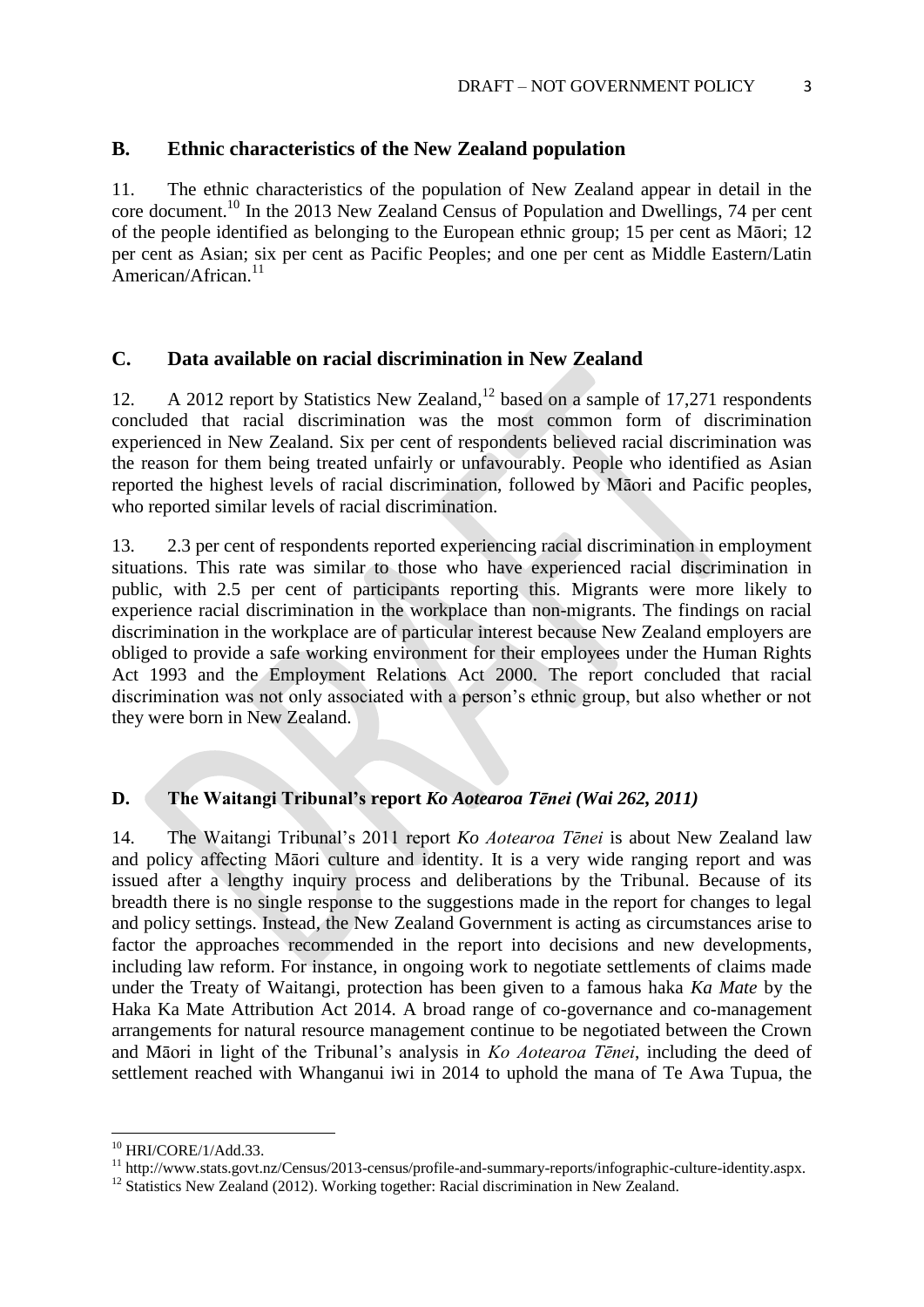Whanganui River system. Developments such as these demonstrate how Māori systems of knowledge and worldviews are increasingly reflected in New Zealand law and policy.

15. As New Zealand undertakes policy development in related fields, the Government is cognisant of international instruments and emerging models of best practice.

### **E. Efforts by the United Nations system to promote and protect the Rights of Indigenous Peoples**

#### **United Nations Declaration on the Rights of Indigenous Peoples**

16. New Zealand supports the Declaration on the Rights of Indigenous Peoples as an important recognition of the rights and aspirations of indigenous peoples and a reaffirmation of its commitment to the duties and principles inherent in the Treaty of Waitangi. Indigenous rights and culture are of profound importance to New Zealand and fundamental to the country's identity as a nation. The Government acknowledges that the ongoing national dialogue is grounded in the Treaty of Waitangi and recognises that Māori have an interest in all policy and legislative matters. The Government also acknowledged that Māori custom, worldviews and cultural heritage should be reflected in the laws and policies of New Zealand.

17. In its 2014 report *Whaia Te Mana Motuhake/In Pursuit of Mana Motuhake: Report on the Māori Community Development Act Claim (Wai 2417, 2014)* the Waitangi Tribunal made observations on the use of the Declaration as a further tool to help to assess and interpret actions of the Crown in New Zealand under the Treaty of Waitangi and the principles of the Treaty of Waitangi.

### **World Conference on Indigenous Peoples**

18. The September 2014 World Conference on Indigenous Peoples was an opportunity for New Zealand to reflect on the progress made since the adoption of the Declaration on the Rights of Indigenous Peoples, and to acknowledge the remaining challenges in meeting the aspirations set out therein. The Government supported the outcome document aimed at advancing the rights of indigenous peoples, and it is working towards the effective application of the outcome document, implementing a range of actions to promote and advance the rights of indigenous peoples. <sup>13 14</sup>

<sup>13</sup> A/RES/69/2.

<sup>14</sup> E.g. Education: *Ka Hikitia – Accelerating Success 2013-2017*; whānau ora; support for Te Reo Māori; the Government's flagship Business Growth Agenda programme; and the collection of appropriate official statistical data relevant to the needs of Māori.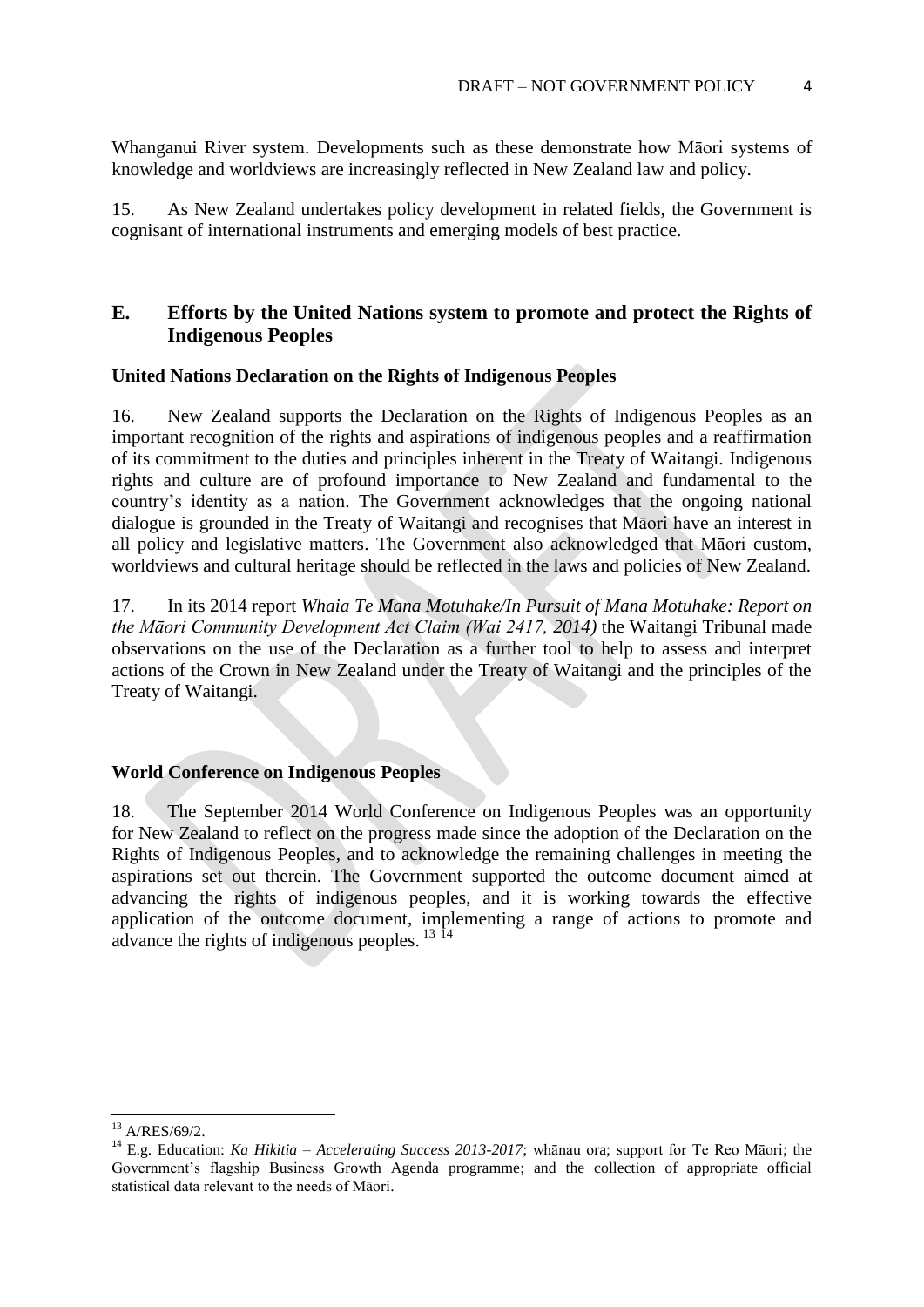#### **Annual United Nations Permanent Forum on Indigenous Issues**

19. The Fourteenth Session of the Permanent Forum on Indigenous Issues was held at the United Nations in New York from 20 April – 1 May 2015.

20. At the Fourteenth Session, the Government of New Zealand confirmed it will continue to strengthen the relationship between it and Māori to ensure that long-term domestic priorities for advancing indigenous well-being, including efforts to address domestic violence, youth unemployment and access to resources and land, are addressed.

21. It also reaffirmed its support for the United Nations Declaration on the Rights of Indigenous Peoples. It noted the importance of continued understanding and commitment to the common objectives of the Declaration alongside the Treaty of Waitangi and New Zealand's existing legal and constitutional frameworks. The New Zealand delegation took the opportunity to engage with the Māori representatives attending the Permanent Forum, representing both iwi and other non-Government groups.

### **United Nations Special Rapporteur on the rights of indigenous peoples**

22. In 2011, the then Special Rapporteur on the rights of indigenous peoples made reference to the significant strides made by New Zealand to advance the rights of Māori people. He described the Treaty settlement process, despite shortcomings, as one of the most important examples in the world of an effort to address historical and ongoing grievances of indigenous peoples.<sup>15</sup>

23. In a 2012 letter, the Special Rapporteur brought to the attention of the Government the allegations received by a third party regarding the Government's policy of negotiating historical Treaty settlements with large natural groups of iwi or a cluster of hapū rather than whānau. He raised concerns that through this policy, smaller groups were not able to have their rights and interests adequately represented within the Treaty of Waitangi settlement proceedings.

24. Following the Government response, the Special Rapporteur noted he was encouraged that remedies would be available should whānau be dissatisfied with the Treaty settlement framework.

<sup>15</sup> A/HRC/18/35/Add.4, para. 35-42/ para. 66-67/para. 73.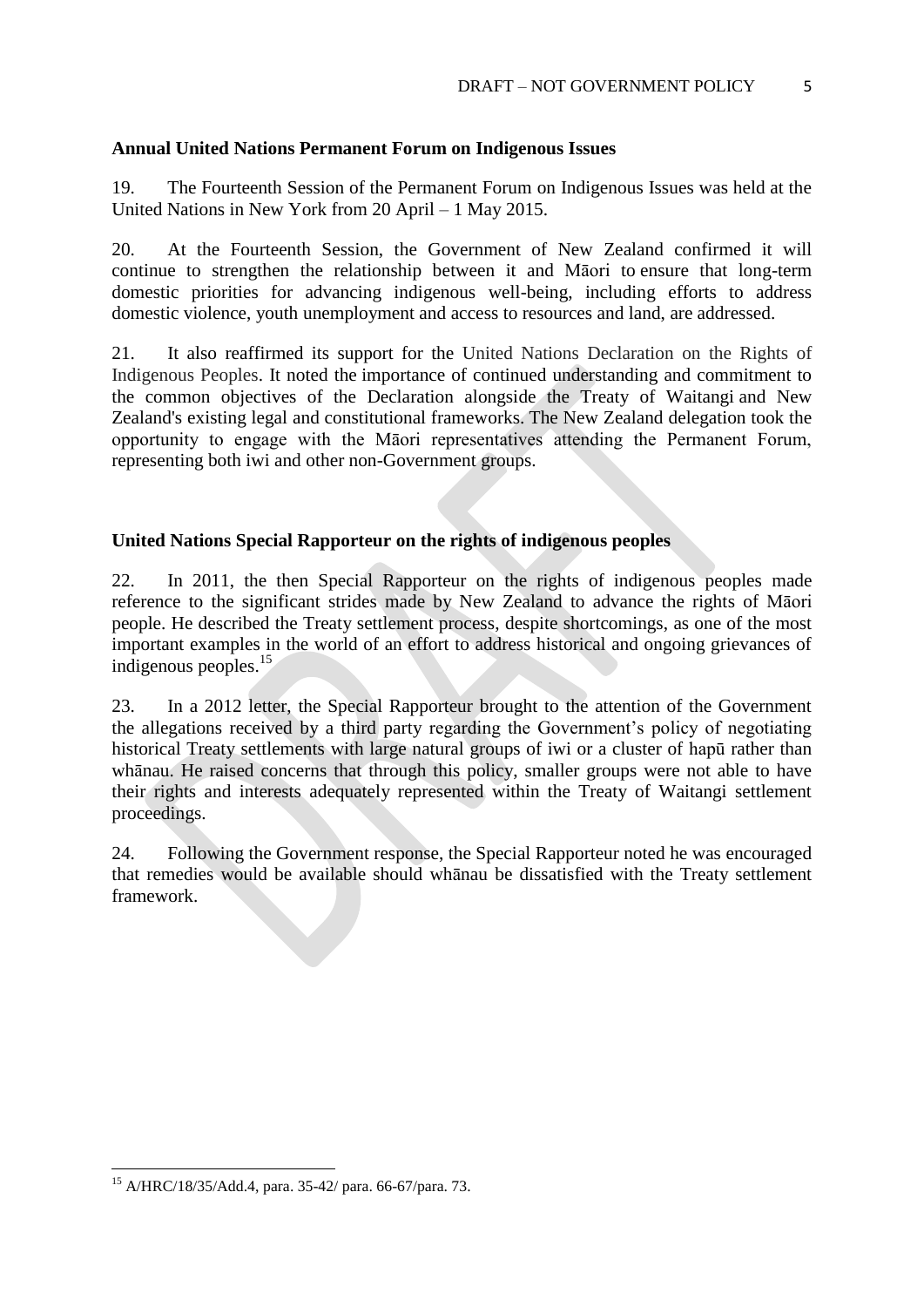# **III. INFORMATION RELATING TO SPECIFIC ARTICLES OF THE CONVENTION**

### *Article 2*

*1. States Parties condemn racial discrimination and undertake to pursue by all appropriate means and without delay a policy of eliminating racial discrimination in all its forms and promoting understanding among all races, and, to this end:* 

- *(a) Each State Party undertakes to engage in no act or practice of racial discrimination against persons, groups of persons or institutions and to ensure that all public authorities and public institutions, national and local, shall act in conformity with this obligation;*
- *(b) Each State Party undertakes not to sponsor, defend or support racial discrimination by any persons or organizations;*
- *(c) Each State Party shall take effective measures to review governmental, national and local policies, and to amend, rescind or nullify any laws and regulations which have the effect of creating or perpetuating racial discrimination wherever it exists;*
- *(d) Each State Party shall prohibit and bring to an end, by all appropriate means, including legislation as required by circumstances, racial discrimination by any persons, group or organization;*
- *(e) Each State Party undertakes to encourage, where appropriate, integrationist multiracial organizations and movements and other means of eliminating barriers between races, and to discourage anything which tends to strengthen racial division.*

*2. States Parties shall, when the circumstances so warrant, take, in the social, economic, cultural and other fields, special and concrete measures to ensure the adequate development and protection of certain racial groups or individuals belonging to them, for the purpose of guaranteeing them the full and equal enjoyment of human rights and fundamental freedoms.* 

*These measures shall in no case entail as a consequence the maintenance of unequal or separate rights for different racial groups after the objectives for which they were taken have been achieved.*

25. The Government is committed to meeting its obligations under article 2 of the Convention.

26. New Zealand does not have a fully written constitution. The New Zealand constitution is found in formal legal documents, in decisions of the courts, and in practices (some of which have hardened into conventions that must be followed).<sup>16</sup> The constitutional framework increasingly reflects the fact that the Treaty of Waitangi is regarded as a founding document of Government in New Zealand.

### **Constitutional Advisory Panel – Te Ranga Kaupapa Ture**

27. An independent Constitutional Advisory Panel was appointed in 2010 to consider a range of constitutional issues and to facilitate public engagement, awareness and discussion

<sup>16</sup> [https://gg.govt.nz/role/constofnz/intro.](https://gg.govt.nz/role/constofnz/intro)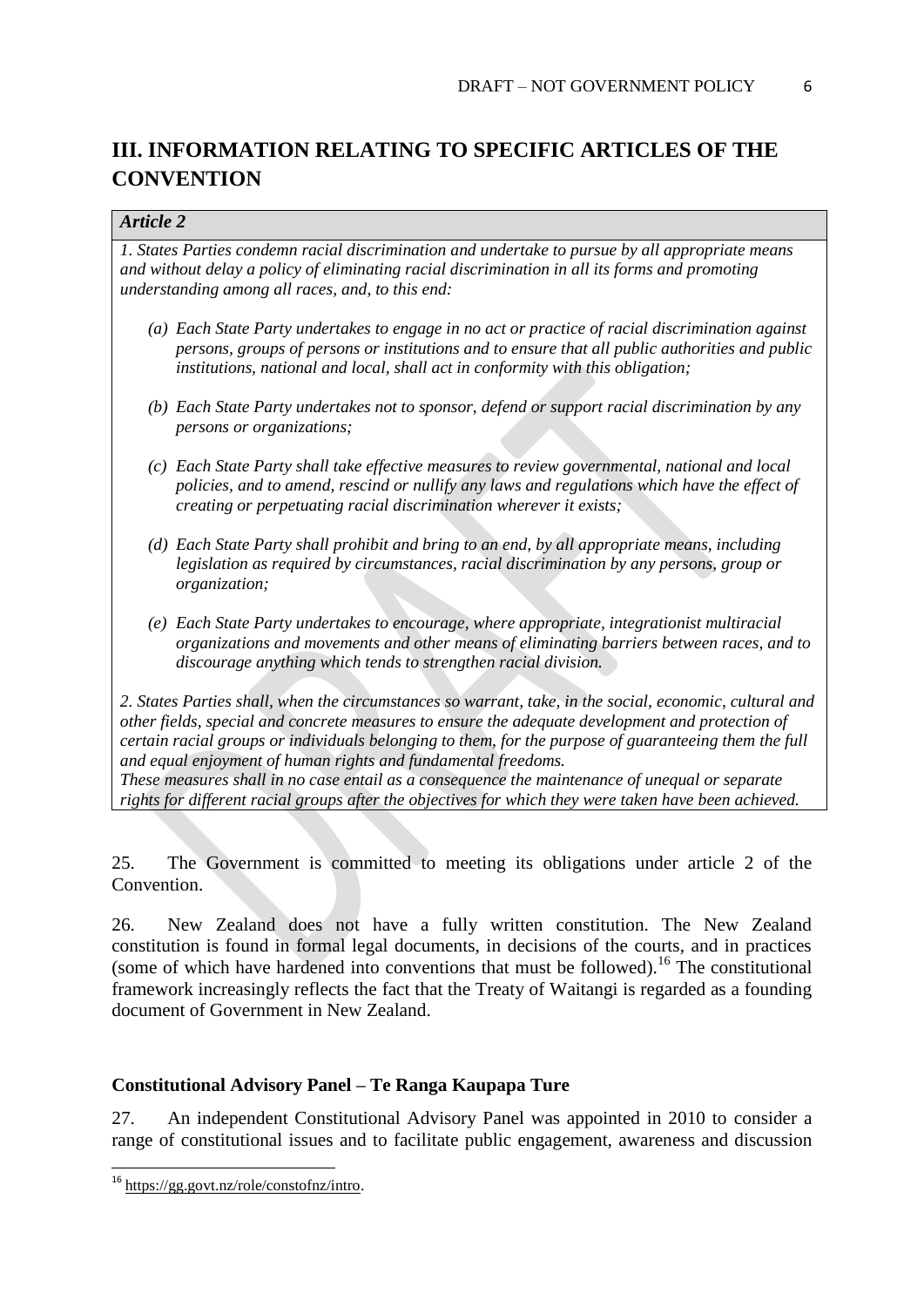of our constitutional arrangements. In December 2013, following extensive public consultation, the Panel delivered its report on New Zealander's views of constitutional issues and with advice to the Government on those issues.<sup>17</sup>

28. One of the key recommendations was that the Government develop a national strategy for civics and citizenship education in schools and in the community, including the unique role of the Treaty of Waitangi.

29. Regarding the role of the Treaty of Waitangi, the Panel recommended the Government:

- continue to affirm the importance of the Treaty as a foundational document;
- ensure a Treaty education strategy that includes the current role and status of the Treaty and Treaty settlement process;
- support the continued development of the role and status of the Treaty under the current arrangements as has occurred over the past decades; and
- set up a process to develop a range of options for the future role of the Treaty, including options within the existing constitutional arrangements and arrangements in which the Treaty is the foundation.

30. The Government welcomed the Panel's report, which reflects the views of over 5,000 New Zealanders and organisations. It will prove a valuable resource in future as the Government considers the various constitutional matters noted by the Panel, and will help further the discussion about our constitutional arrangements and national identity.

### **New Zealand Bill of Rights Act 1990**

31. The New Zealand Bill of Rights Act 1990 affirms the human rights and fundamental freedoms in New Zealand. The Bill of Rights Act also affirms New Zealand's commitment to the Convention through section 19, which sets out the prohibited grounds of discrimination as exhaustively enumerated in section 22 of the New Zealand Human Rights Act 1993, including discrimination based on race.

32. Section 7 of the Bill of Rights Act requires the Attorney-General to inform the House of Representatives of any provision in a domestic bill that appears to be inconsistent with any of the rights and freedoms affirmed in the Act. Parliament may form a different view about whether a particular right or freedom is limited or whether the limitation is justified. However, the decision is informed by the opinion of the Attorney-General. A review of Standing Orders in 2014 led to an amendment requiring that all section 7 reports be referred to a select committee for consideration. All section 7 reports are available on the Parliament and Ministry of Justice websites.

<sup>&</sup>lt;sup>17</sup> http://www.ourconstitution.org.nz/The-Report.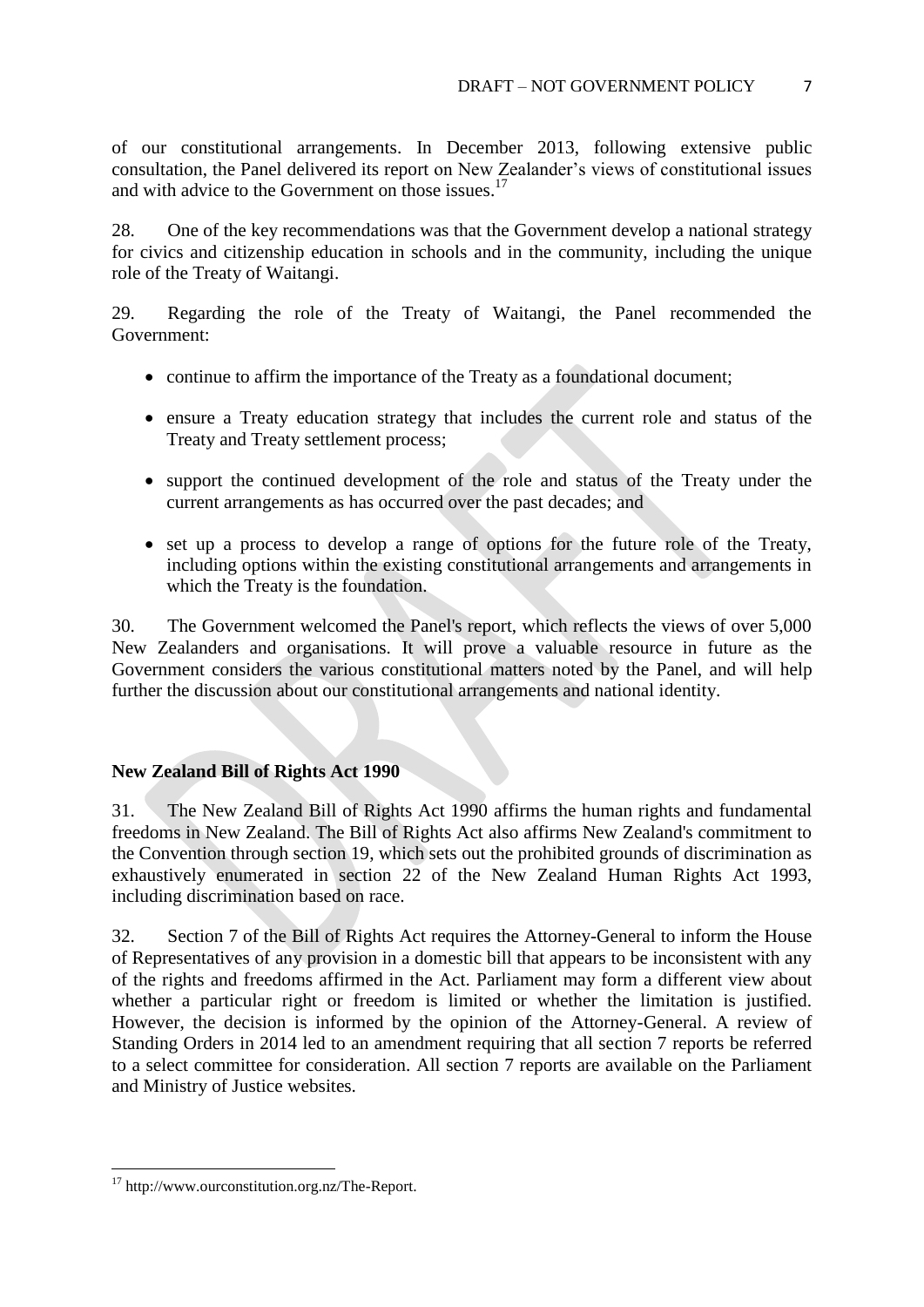33. In the reporting period, no section 7 report was issued by the Attorney-General on racial discrimination, but in 2010, the Local Electoral (Māori Representation) Amendment Bill triggered such a report. It sought to amend the Local Electoral Act to replace voluntary Māori representation in local government with a requirement for territorial and regional authorities to establish one or more Māori wards and constituencies, proportionate to the total Māori population of the relevant territory or region regardless of which roll they were on. This meant the number of Māori seats would have been disproportionally higher than non Māori seats compared to the population of each ward. The broad purpose of the Bill appeared to be to make better provision for Māori representation in local government. The Attorney-General considered that the Bill had a discriminatory impact on non-Māori by diluting their democratic participation in local government and that the limitation could not be justified under section 5 of the Bill of Rights Act. The Bill was defeated in Parliament at its first reading.<sup>18</sup>

34. Section 5 of the Bill of Rights Act provides that the rights and freedoms contained in the Act may be subject only to such reasonable limits prescribed by law as can be demonstrably justified in a free and democratic society.

35. Section 6 of the Bill of Rights Act requires the courts to prefer possible interpretations of enactments that are consistent with the Act over interpretations that are not consistent. However, no provision in any enactment is invalidated or inapplicable by reason of its being inconsistent with a Bill of Rights Act provision (Section 4).

36. The Ministry of Justice assists other government agencies in mainstreaming human rights into the public service and ensuring the Bill of Rights Act is considered at the early policy development stage.

# **National human rights institution<sup>19</sup>**

37. The New Zealand Human Rights Commission (the Commission) is an independent Crown entity established by the Human Rights Act 1993 to:

- advocate and promote respect for, and an understanding and appreciation of, human rights in New Zealand society; and
- encourage the maintenance and development of harmonious relations between individuals and among the diverse groups in New Zealand society.<sup>20</sup>

38. In accordance with the Paris Principles and the Statute of the International Coordinating Committee of National Institutions for the Promotion and Protection of Human Rights, the Commission is accredited with an  $A$ -status.<sup>21</sup>

 $18$  See the full text of the report at: http://www.parliament.nz/en-

nz/pb/presented/papers/49DBHOH\_PAP20024\_1/attorney-general-report-of-the-under-the-new-zealand.

<sup>&</sup>lt;sup>19</sup>For more detailed information on the work of the Human Rights Commission: http://www.hrc.co.nz/.

<sup>&</sup>lt;sup>20</sup> http://www.hrc.co.nz/about/vision-mission-values-and-statutory-responsibilities.

<sup>21</sup> http://nhri.ohchr.org/EN/Documents/Status%20Accreditation%20Chart.pdf.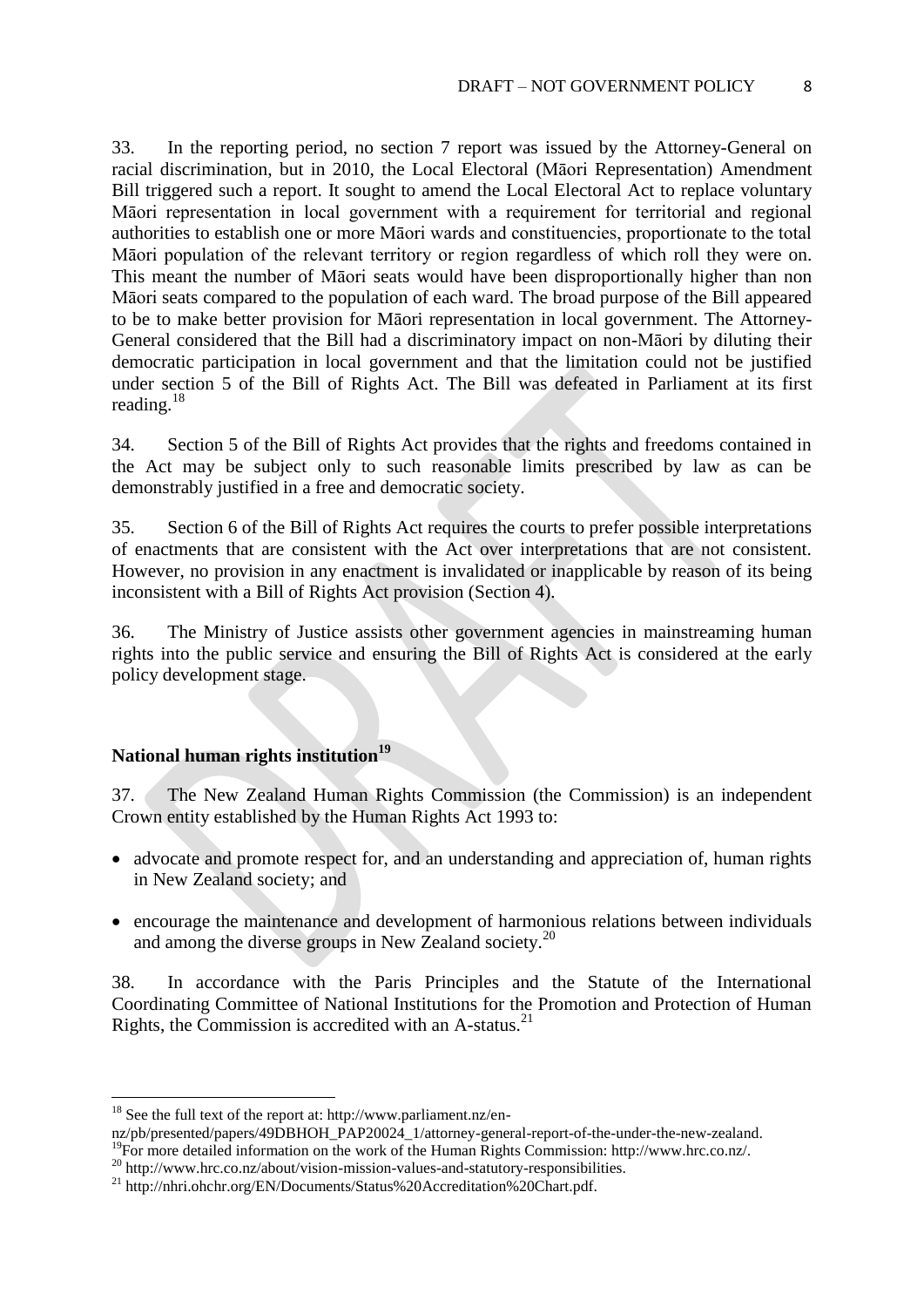39. As one of the Human Rights Commissioners, the Race Relations Commissioner encourages New Zealanders to take personal responsibility for race relations and to defend victims of racial abuse.

40. The Commission provides information and, if needed, free mediation for discrimination cases that are covered by the Human Rights Act 1993. Mediation settles most complaints to the satisfaction of the parties. Dissatisfied parties can make a claim to the Human Rights Review Tribunal once the Commission's process is complete. The Commission's Office of Human Rights Proceedings can provide free legal representation for discrimination claims heard by the Human Rights Review Tribunal.

### **National action plan for human rights**

41. Under the Human Rights Act 1993 the Commission - in consultation with interested parties - is responsible for preparing a national plan of action for the promotion and protection of human rights in New Zealand.<sup>22</sup> On  $30$  June 2015 the Commission launched New Zealand's second Human Rights National Plan of Action 2015 – 2019 as an online tool to monitor the Government's human rights record. $^{23}$ 

42. The Action Plan sets out the actions the Government will take as a result of the commitments it made through its second Universal Periodic Review (UPR) in 2014. Using the UPR as a basis for the Action Plan provides a framework for dialogue between the Government and affected people.

43. The Action Plan tracks the Government's progress in implementing UPR recommendations and addresses, among others, issues such as harmonious relations, equality and non-discrimination in the criminal justice system and indigenous rights.

### **Human Rights Amendment Bill**

44. The Human Rights Amendment Bill is currently before Parliament. It passed its second reading on 5 May 2015. It makes changes to strengthen the role and structure of the Commission, including provision that dedicated commissioners be appointed to lead work in the priority areas of race relations, equal employment opportunities and disability rights. As the Bill requires a commissioner to be appointed to lead the work of the Human Rights Commission in race relations, the statutory focus and formalised leadership role in race relations is retained. The Human Rights Amendment Bill also revises the Commission's functions to reflect and preserve activities it already undertakes, such as promoting New Zealand's compliance with international human rights obligations, expressing opinions on any situation where human rights may be infringed, and promoting racial equality and cultural diversity.

 $22$  Section 5(2)(m).

<sup>23</sup>https://www.hrc.co.nz/your-rights/human-rights/npa/.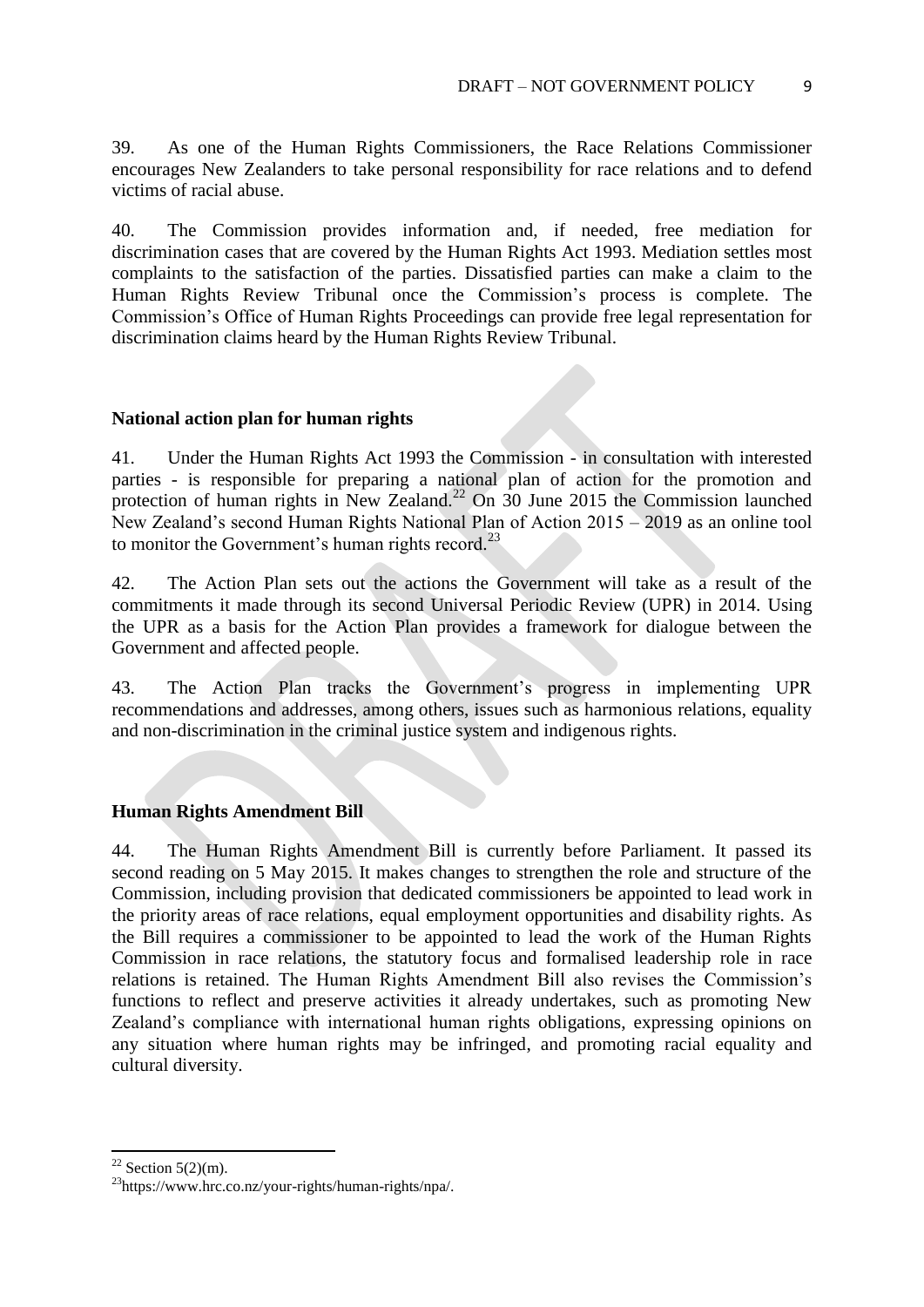#### **Case law on racial discrimination and/ or harassment**

45. Racial discrimination and/or harassment can be considered by the Employment Relations Authority under the Employment Relations Act 2000.<sup>24</sup>

46. Under the Human Rights Act 1993, any individual can raise a personal grievance against a government agency or a private person in respect of race, colour or ethnic or national origins. As noted above, complaints that have already have been referred to the Commission, but are unresolved, can go to the Human Rights Review Tribunal.<sup>25</sup> The Tribunal is independent from the Commission and deals with all claims relating to breaches of the Human Rights Act 1993 referred to it by the Commission. It can award compensatory damages for injury to feelings, humiliation and loss of dignity.

47. In 2014, the Commission received 456 enquires and complaints related to race and its associated grounds (colour, ethnic and national origin). <sup>26</sup> During the reporting period the Tribunal has dealt with one racial discrimination case involving a government agency.<sup>27</sup> However, it has decided several cases that have race implications between individuals and private employers, many of which relied on the ground of racial harassment. Apart from financial compensation, and in cases of work-place harassment, including racial harassment, the Tribunal frequently recommends measures to improve a workplace's culture. While these recommendations are not legally enforceable they reflect the need to make change to prevent such harassment, rather than compensate in the aftermath.

48. There must be a link between the act of harassment itself and race as a prohibited ground under the Human Rights Act 1993. <sup>28</sup> In *Singh v Singh*, <sup>29</sup> the Human Rights Tribunal found that all of the elements of "racial harassment" as prescribed by section 63 of the Human Rights Act 1993 were established and that language or physical behaviour used brought the plaintiff into contempt or ridicule on the grounds of his colour, race, or ethnic or national origins. The Tribunal stated that such conduct was both hurtful and offensive to the plaintiff and it had a detrimental effect on the plaintiff.

49. In the cases concerning racial discrimination before it, the Tribunal has made it clear that addressing racial discrimination and racial harassment is the responsibility of all New Zealanders that it is unacceptable, particularly in the workplace, and that regulatory and fiscal consequences will result from race-related behaviour.

### **Treaty of Waitangi**

50. 6 February 2015 marked 175 years since the signing of the Treaty of Waitangi by the British Crown and Māori Chiefs. As Tier 1 anniversary (events whose impact was felt throughout the nation or that changed New Zealand society in significant ways), it warranted

<sup>&</sup>lt;sup>24</sup> Employment Relations Act 200, ss 104(1) and 105(1).

<sup>&</sup>lt;sup>25</sup> Human Rights Act 1993, s  $21(1)-(e)-(g)$ 

<sup>&</sup>lt;sup>26</sup> https://www.hrc.co.nz/files/5214/2352/3805/AnnualReport2014-webpdf.pdf.

<sup>&</sup>lt;sup>27</sup> [http://www.justice.govt.nz/tribunals/human-rights-review-tribunal/decisions-of-the-human-rights-review-](http://www.justice.govt.nz/tribunals/human-rights-review-tribunal/decisions-of-the-human-rights-review-tribunal/decisions-under-the-human-rights-act-1993/2013/2013-nzhrrt-28)

[tribunal/decisions-under-the-human-rights-act-1993/2013/2013-nzhrrt-28.](http://www.justice.govt.nz/tribunals/human-rights-review-tribunal/decisions-of-the-human-rights-review-tribunal/decisions-under-the-human-rights-act-1993/2013/2013-nzhrrt-28)

<sup>&</sup>lt;sup>28</sup> Fehling v Appleby CIV 2014 – 418-000021 [2015] NZHC75.

<sup>&</sup>lt;sup>29</sup> [2015] NZHRRT 8.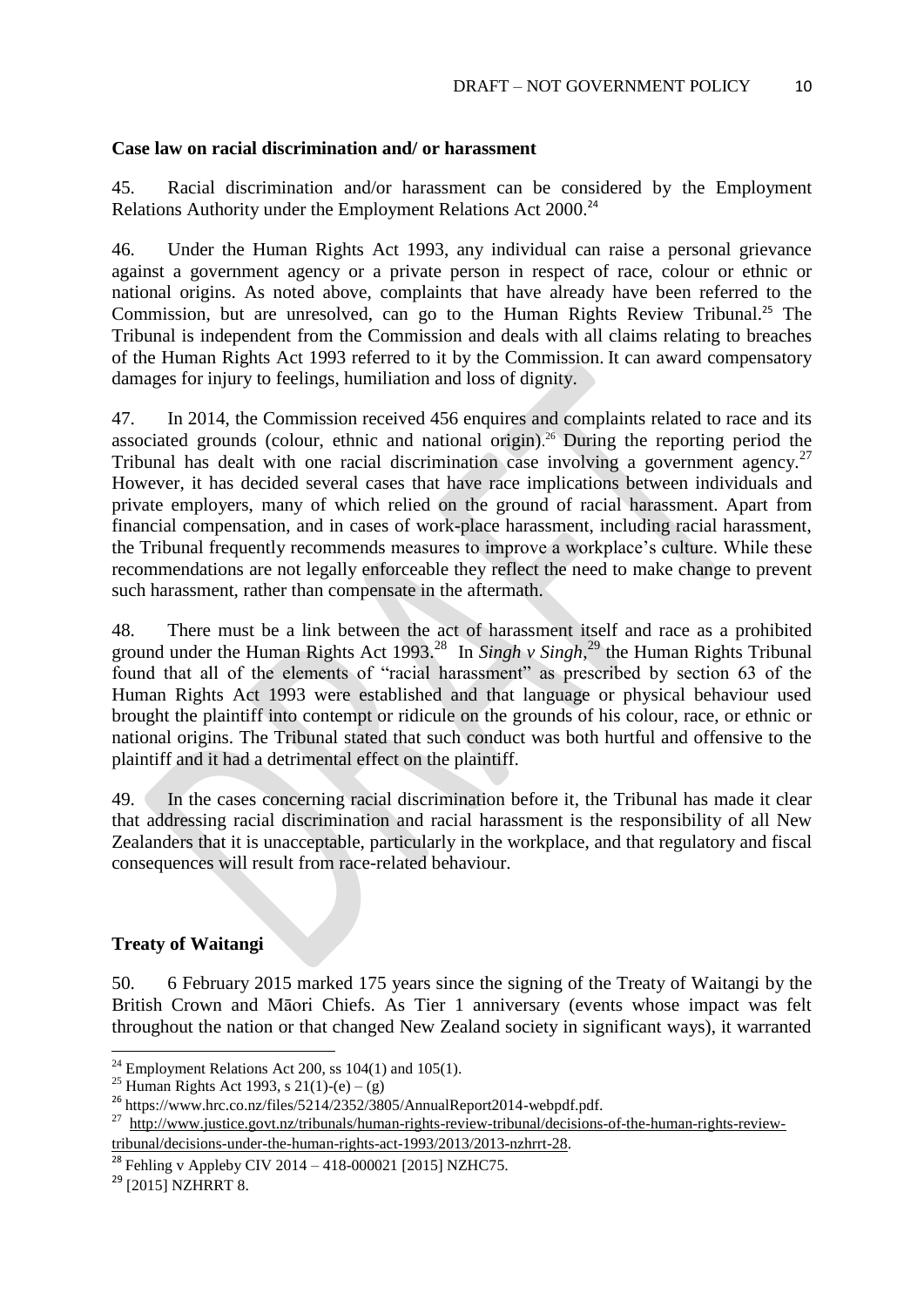a significant level of central government involvement. In his Waitangi Day Speech, the Prime Minister noted that the "*Treaty is a formal agreement but it must be interpreted over time, and adapt to new situations, through negotiation between the Treaty partners*".<sup>30</sup>

51. The Waitangi 175 Working Group, chaired by the Ministry for Culture and Heritage comprises representatives from a number of central government Ministries. It has a coordination role within Government with the following objectives: Commemorate the partnership created by signing the Treaty of Waitangi; raise awareness about the Treaty of Waitangi and what it means today and for tomorrow; and stimulate a conversation around nationhood, citizenship and civics. $31$ 

52. In 2015 all government departments have bilingual names, Māori protocols are often observed at official functions and Māori words, symbols and concepts are commonplace inside and outside the government and public sector. Inclusion of references to the Treaty of Waitangi in new legislation is considered on a case-by-case basis. About 30 Acts require decision-makers to have regard to the principles of the Treaty. Other legislation recognises particular rights or interests of Māori in decision-making about education, broadcasting and language. Where relevant, courts consider the principles of the Treaty in deciding specific cases.

#### **The Waitangi Tribunal**

**.** 

53. The Waitangi Tribunal was established in 1975 because of the need to address deeply held concerns of Māori regarding the Crown's obligations under the Treaty of Waitangi, and to restore good relationships between the Crown and Māori. The Tribunal performs a unique role, examining claims by Māori who may have been prejudiced by laws and regulations or by acts, omissions, policies, or practices of the Crown since 1840 that are inconsistent with the principles of the Treaty of Waitangi. The Tribunal was established as an independent statutory inquiry body with the powers of a commission of inquiry. The Tribunal makes findings on whether a claim is well founded because the principles of the Treaty have been breached in a manner that has caused prejudice to a claimant. The Tribunal's findings are binding on the Crown in some limited circumstances involving the return of certain categories of property. The Tribunal aims to improve the settlement of claims by conducting a robust inquiry, identifying all parties and their representatives in a public and transparent process that clarifies key issues, resolves points of contention where possible, and delivers parties ready to negotiate a settlement.

54. The Tribunal is approaching the completion of its long-running district inquiry programme of historical claims. In July 2014, the Tribunal issued a new strategic direction for the next decade. By 2020 the Tribunal's strategic goal is to complete its six current historical inquiries, any remaining historical claims, and to progress high priority kaupapa claims. Kaupapa claims are claims that raise significant issues affecting Māori as a whole or a section of Māori in similar ways. When the current historical inquiries conclude the Tribunal will have reported on claims concerning more than 90 per cent of New Zealand's land area

<sup>&</sup>lt;sup>30</sup> The text of the full speech is available at: https://www.beehive.govt.nz/speech/waitangi-day-breakfast-speech.

<sup>&</sup>lt;sup>31</sup> More information available at www.mch.govt.nz/waitangi175.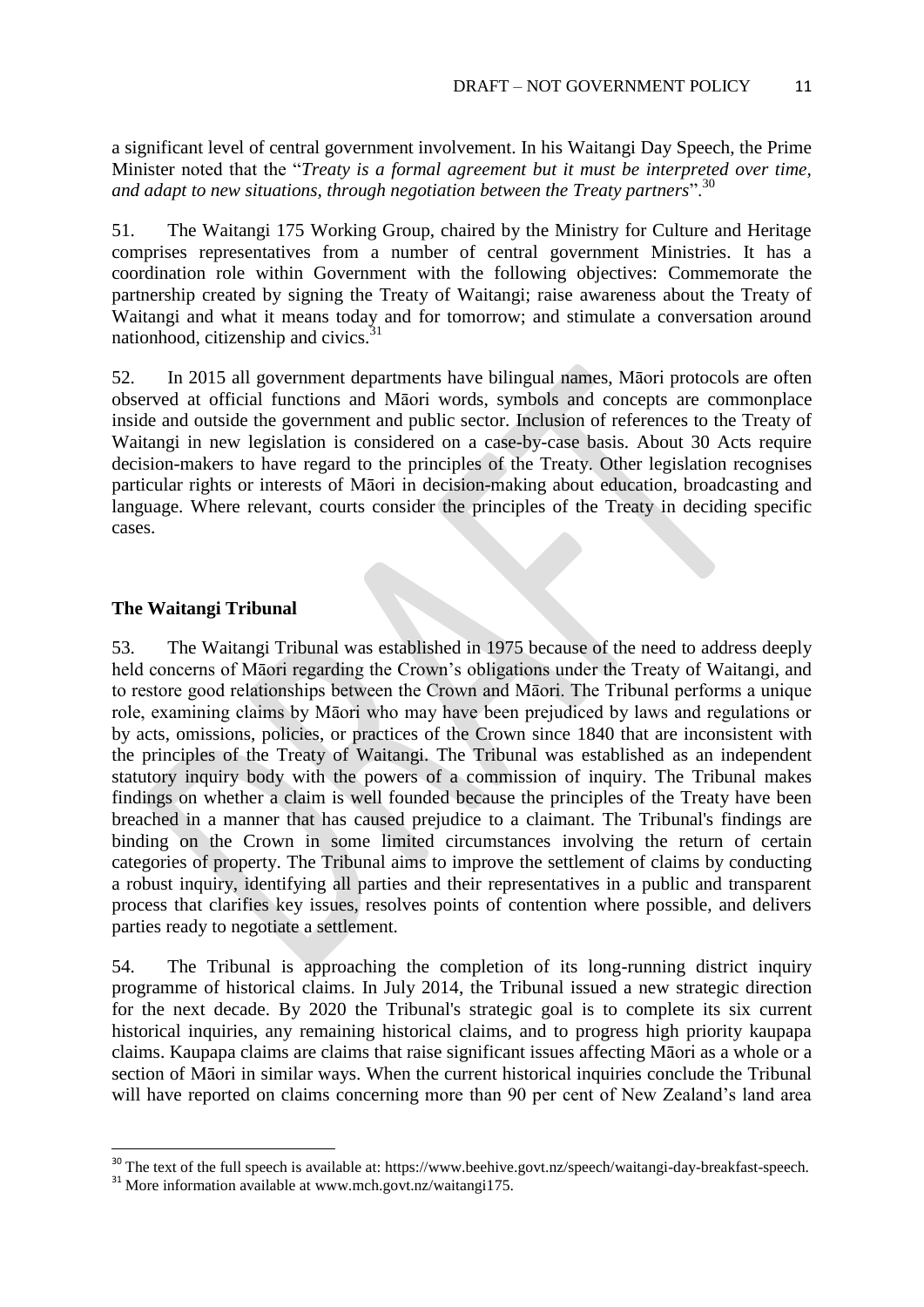(the remaining ten percent relates to claimants who chose to settle their claims with the Government without a Waitangi Tribunal report).

55. A district report can cover many hundreds of diverse and complex historical claims dating back to 1840 and can take several years to complete. This time is necessary so the Tribunal can make sure its reports are of the highest standard. The Ministry of Justice is, however, continuously looking at ways of doing things faster and more effectively.

56. The Tribunal currently has approximately 1800 registered claims before it. In 2008 the Government set a statutory closing of all historical claims. A significant number of claims were submitted prior to the closing date. The Tribunal first needs to consider whether these claims met the criteria for registration. By April 2013 the number of outstanding unregistered claims was 876. At present, the number of unregistered claims is 108, a 87.7 per cent reduction in unregistered claims.

#### **Negotiation of Historic Treaty of Waitangi Claims**

 $\overline{a}$ 

57. The Government's goal in settling historical Treaty of Waitangi claims is to achieve fair and durable settlements that contribute to the cultural, social and economic development of Māori and enhance the Crown-iwi relationship. The settlement of historical claims is directly negotiated between Māori claimant groups and the Government. This reflects the principle that claimant groups and the Crown are the only two parties who can, by agreement, achieve durable, fair, and final settlements.

58. Each settlement includes an acknowledgement and apology from the Crown for historic breaches of the Treaty of Waitangi, and the ongoing harm caused by these breaches. The Crown's apology is vital to rebuilding the relationship between the Crown and claimant groups in order to move forward as a nation. Settlements also include cultural and commercial/financial redress.<sup>32</sup>

59. The Government and iwi have reached a stage where over half the anticipated total number of deeds of settlement have been achieved and the majority of iwi, 84 per cent, are settled or at various stages of Treaty settlement negotiations. As at 11 August, seventy-four deeds of settlement have been signed and counting claimant groups in their current configurations i.e. assuming claimant groups currently negotiating together do not split apart, sixty-one deeds of settlement remain to be completed.

60. The last five years have seen an increase in the number of deeds of settlement reached. This has been a result of operational changes to the way the Office of Treaty Settlements approaches and resources negotiations, and the consolidation of knowledge about how to conduct successful negotiations. Treaty settlements have benefited from strong political commitment as evidenced by the cross-party support that Treaty settlement legislation, required to give effect to each deed of settlement, has generally received in Parliament.

 $32$  Cultural redress can include things like: place name changes, the transfer of Crown land to the claimant group, and co-governance of rivers and lakes.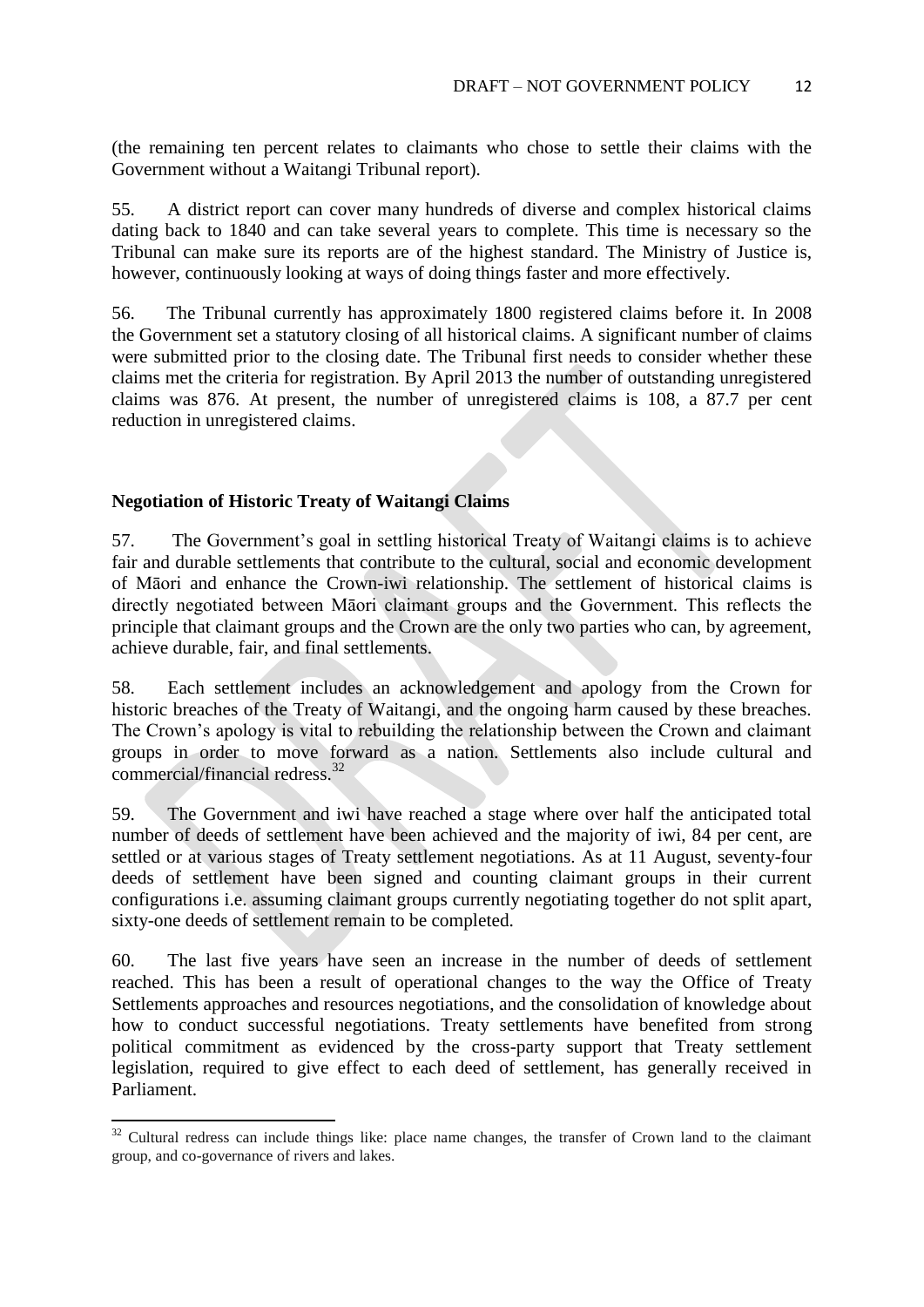61. While remaining focused on achieving Treaty settlements, the Government is increasingly turning its attention to ensuring the durability of Treaty settlements and the growing number and complexity of resulting commitments. While individual government departments have responsibility for implementing settlement commitments, the Crown as a whole is responsible for ensuring these commitments are met. The Government has recently established the Post Settlement Commitments Unit within the Ministry of Justice. This Unit's role is to work alongside the rest of the Crown, local government and iwi to safeguard the durability of historical Treaty settlements and to ensure the gains made to Crown-Māori relationships through Treaty settlements are maintained and built upon.

#### **Consultation with Māori**

62. Although there is no single standard procedure for consulting with Māori, a number of principles have been established for consultation procedures between the Government and Māori, including through the courts and the Waitangi Tribunal. The principle of partnership and commitment to an enduring Crown-Māori relationship is central to consultation, as is the role of *kanohi ki te kanohi* engagement and to act in good faith. In line with established principles, the Government has a number of initiatives in place for consultation with Māori that aim to develop technical capacity and ensure effective participation of Māori in decisionmaking processes. The Crown continues to seek opportunities to strengthen the Crown-Māori relationship and improve consultation processes.

63. There are also many mechanisms in place for effective Māori participation in decision-making processes on issues that affect Māori and their right to free, prior and informed consent. These include Crown-Iwi Accords, Relationship Agreements, Protocols and Memoranda of Understanding between the Crown (through various agencies) and iwi. The biggest challenges for Government occur when Māori articulate rights and interests that are perceived to conflict with other public interests (e.g. Māori asserting interests in fresh water).

### **Māori customary law**

64. Māori customary law, or tikanga Māori, is a unique part of the New Zealand legal system. In its narrow and legal sense Māori customary law refers to Māori customs that have met specific legal tests so are enforceable in the courts. However, Māori customary law can be used in a broader sense to describe the body of rules developed by Māori to govern their societies. The rules embodied in tikanga include, for example: leadership and governance on all matters including Māori land; relationships amongst hapū and whānau; determining rights of land; and the exercise of kaitiakitanga practices including the imposition of rahui and other similar customs.

65. As a prerequisite to any legal recognition of custom, the court must establish the existence of the custom alleged.<sup>33</sup> This requires proof of that custom by evidence. Despite

**<sup>.</sup>** <sup>33</sup> Richard Boast "Māori Customary Law and Land Tenure" in Richard Boast and others (eds) Māori Land Law  $(2<sup>nd</sup>$  ed, LexisNexis, Wellington 2004) at ch 2.2.5.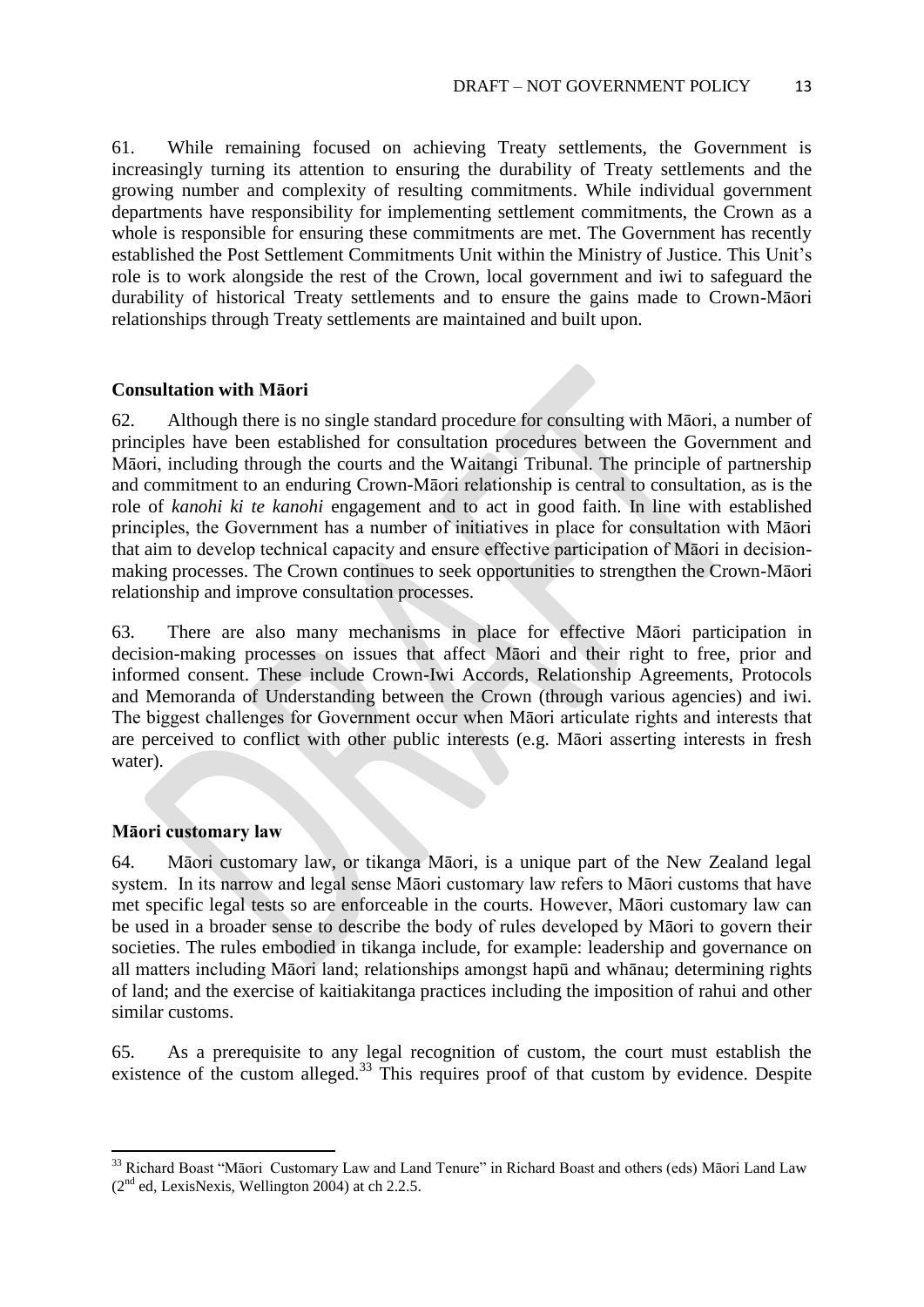some uncertainty over the means and standard of proof necessary, it appears that the New Zealand courts require expert evidence in support of a custom's existence.<sup> $34$ </sup>

66. Where there is a dispute between existing Māori custom and the English common law, the courts have to decide on the applicability of that custom in New Zealand law.<sup>35</sup> Tikanga and the phrase "in accordance with tikanga" appear in more recent legislation, such as the Marine and Costal Area (Takutai Moana) Act 2011, giving legislative effect to Māori customary law.

67. The current status of Māori customary law can be best understood through a high profile decision of the Supreme Court, *Takamore v Clarke,* addressing traditional Māori burial customs.<sup>36</sup> Māori burial customs were seen as being a relevant consideration to be weighed by the executor amongst others in considering how executors were to exercise their rights, although, adopted the issue of how tikanga could itself be recognised by law was not addressed. <sup>37</sup> It therefore remains to be seen when tikanga Māori will be enforceable as part of the common law of New Zealand.

#### **Review of the Te Ture Whenua Māori Act**

68. The primary law relating to Māori Land is the Te Ture Whenua Māori Act 1993. It has been estimated that up to 80 per cent of Māori land is under-performing for its owners, in many cases because of structural issues stemming from the existing legislation. In June 2012 the Government appointed an independent panel to review the Act.<sup>3</sup>

69. Legislation resulting from the review of the Act enables Māori land owners to make decisions themselves without needing approval of the Māori Land Court. Under the proposed Bill the Māori Land Court will continue to have a critical role in safeguarding the cultural and economic interests of Māori land owners but its role will focus more on issues not resolved by other means and requiring adjudication.

<sup>34</sup> At 2.2.5. See *Te Weehi v Regional Fisheries Officer* [1986] 1 NZLR 680 (HC) where evidence was supplied by a senior lecturer in Māori studies at Canterbury University and a local kaumatua. In *Arani v Public Trustee of New Zealand* [1920] AC 198 (PC) published decisions of the Māori Appellate Court were relied upon, as well as information given by a distinguished New Zealand chief.

<sup>35</sup> See Nireaha Tamaki v Baker [1901] AC 561 (PC) at 577–578; Attorney-General v Ngati Apa [2003] 3 NZLR 643 (CA) at [34]; Te Weehi v Regional Fisheries Officer above n 23, 687; Hukina Development Trust v Waikato Valley Authority [1987] 2 NZLR 188 (HC) at 215.

<sup>36</sup> *Takamore v Clarke* [2012] NZSC 116. The Supreme Court considered the question of competing rights between the common law and tikanga in the context of determining who was entitled to custody of Mr Takamore's body and had a duty to bury it. The Supreme Court considered the powers and duties of executors in determining burial and the rights of other interested persons. Executors were required to consider tikanga Māori and other important cultural, spiritual and religious values where these formed part of the heritage of the deceased.

 $37$  Cf. Dissenting opinion of Elias CJ at [95].

<sup>&</sup>lt;sup>38</sup> Private land is either general land (derived from a Crown grant) or Māori land (derived from customary tenure). Most Māori land is freehold land, being land that was originally Māori customary land that has had its beneficial ownership confirmed by the Māori Land Court and is retained by Māori without having been converted into general land. Approximately 1.466 million hectares of Māori Freehold Land remain in New Zealand.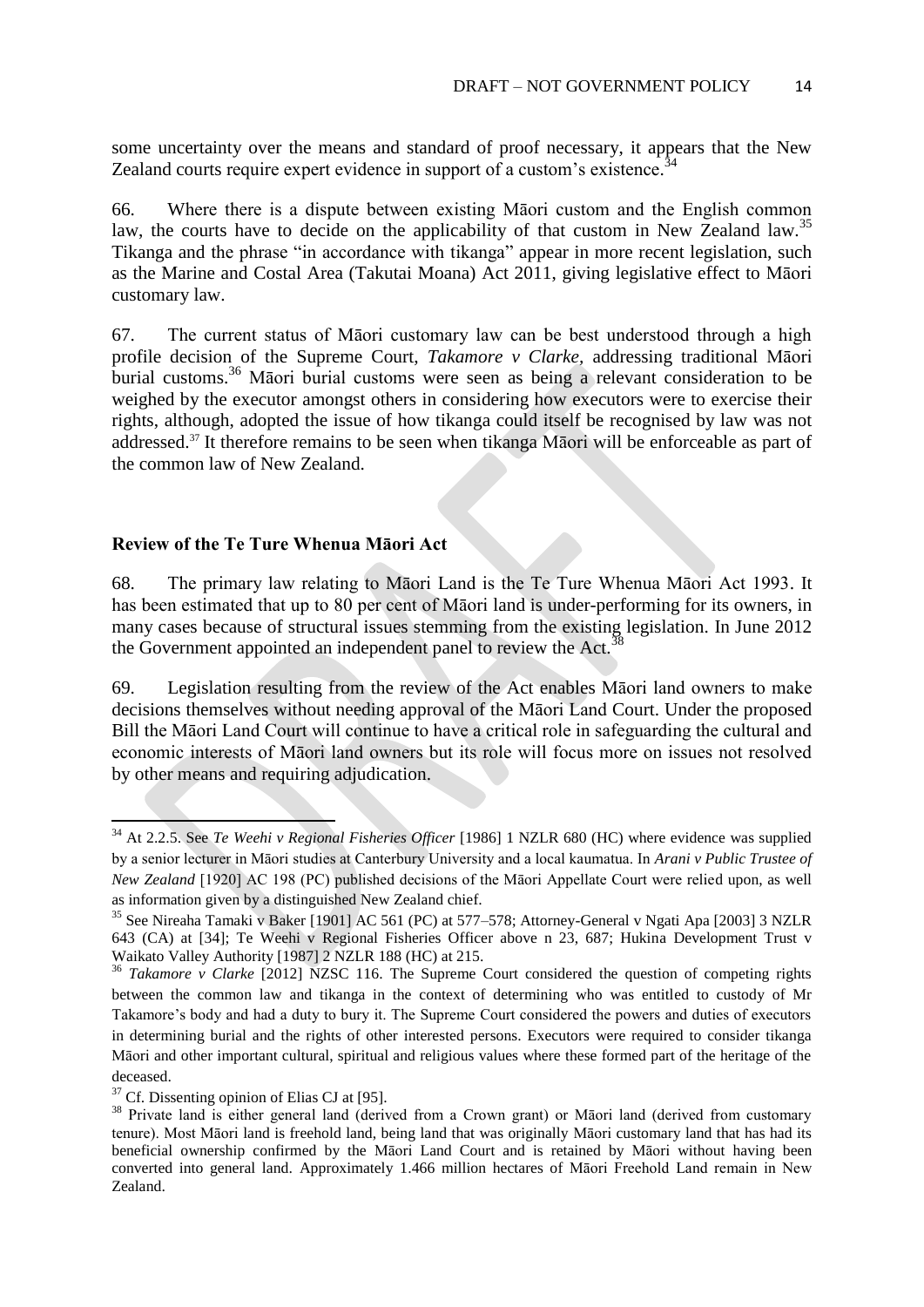70. A new Māori Land Service will support Māori land owners to operate within the new legal framework. The Māori Land Service will provide land and title information, decisionmaking support, dispute resolution assistance and a single point of access to government services that strengthen the productivity and utilisation of Māori land.

71. A new \$12.8 million Te Ture Whenua Māori Network was announced in the Budget in May 2015. This network will support targeted initiatives to improve the productivity of Māori land over the next four years.

### *Consultation process with Māori*

72. The independent panel appointed to review the Act published a discussion document containing a number of propositions for reform. It held 20 consultation hui with Māori throughout the country and it received 189 written submissions.

73. In September 2013, the Government accepted the panel's recommendations for reform and a technical team was formed to develop new legislation. In 2014, the technical team worked closely with a wider group of Māori advisers appointed by Te Ture Whenua Māori Iwi Leaders Group. Senior Ministers met with the Iwi Leaders Group and between September 2013 and April 2014 the Associate Minister of Māori Affairs held 14 meetings with Māori groups around the country to discuss the reforms.

74. In August 2014, the Crown combined with the Iwi Leaders Group and the Federation of Māori Authorities to hold 20 hui with Māori throughout the country to provide an update on progress with developing the Bill and to obtain responses and feedback.

75. In February 2015, the Minister for Māori Development appointed a Ministerial Advisory Group comprising Māori with extensive experience in Māori land ownership and management. The Ministerial Advisory Group has since consulted with the New Zealand Māori Council, the Federation of Māori Authorities, Te Tumu Paeroa (the Māori Trustee), the Iwi Leaders Group, the New Zealand Māori Women's Welfare League, and the judges of the Māori Land Court.

76. In May 2015, the Government released an exposure draft of the new Te Ture Whenua Māori Bill for consultation prior to its introduction to Parliament. The Government and the Ministerial Advisory Group have recently held 23 consultation hui with Māori throughout the country and has called for written submissions on the draft bill. This will inform the finalisation of the bill for introduction, following which Māori will have a further opportunity for input via the select committee process.

### **Holistic approach to development**

77. Whānau Ora is a culturally anchored approach to achieving better outcomes for whānau and families in need by empowering whānau as a whole rather than focusing separately on individuals and their problems. Whānau Ora is built around whānau aspirations for healthy lifestyles, full participation in society, and confident participation in te ao Māori -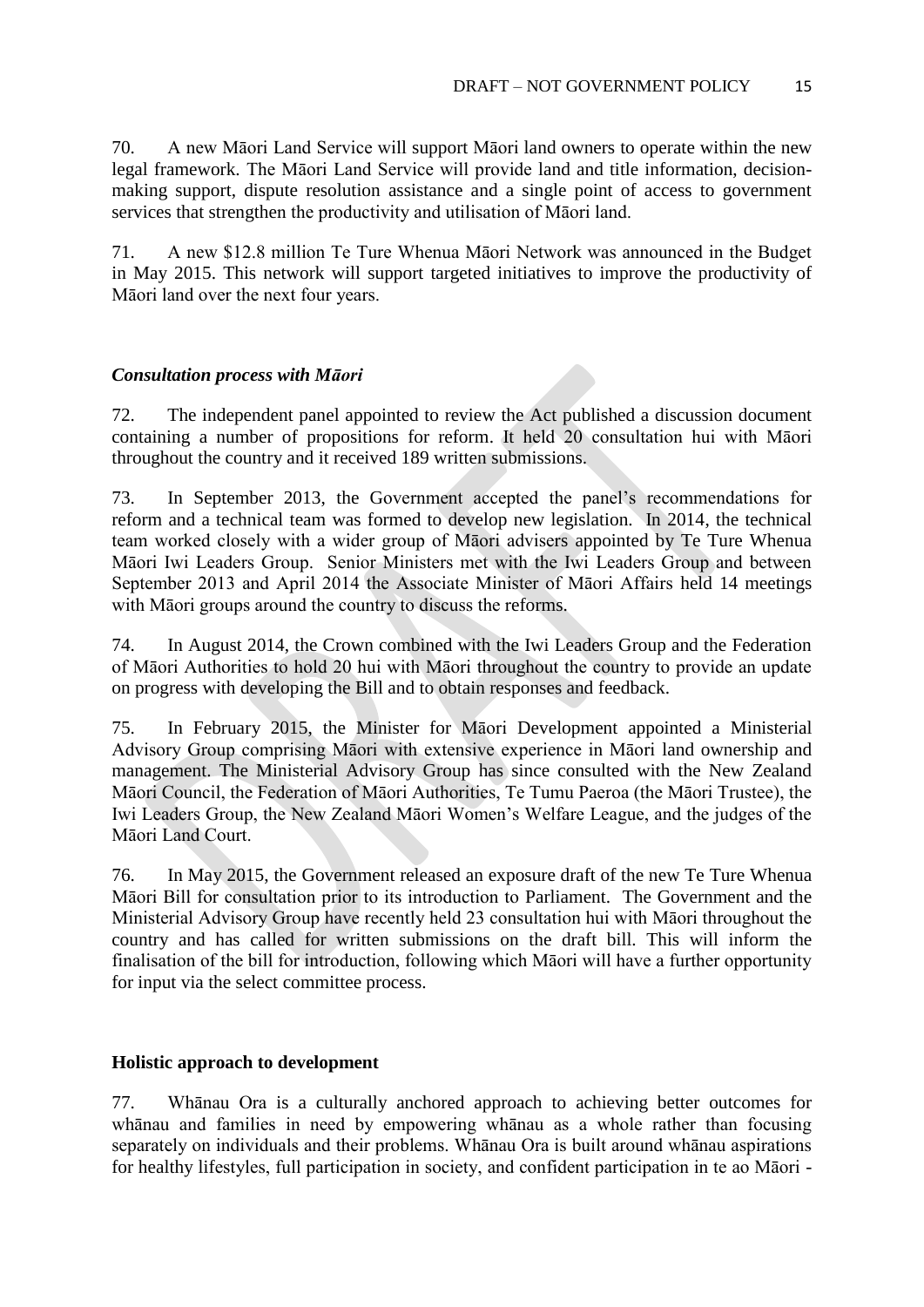the Māori world. The original focus of Whānau Ora was on integrating health and social services and placing the family at the centre of service planning and delivery. The focus has now broadened to direct support for whānau capability building through a NGO commissioning model. Commissioning Agencies act as brokers in matching the needs and aspirations of families with initiatives that assist them to increase their capability. This includes developing clear pathways to engaging Pacific families and communities. The approach is also based on strengthening the relationship between the Crown and Māori, to ensure that long term domestic priorities for advancing indigenous well-being are addressed.<sup>39</sup>

### **Te Puni Kōkiri – Ministry of Māori Development**

78. In November 2013 Cabinet decided to refocus the role of **Te Puni Kōkiri**, the principal adviser to the Government on Crown-iwi relationships, to give effect to its three substantive roles - strategic leadership and guidance; advice to Ministers and agencies; and innovative investments. Te Puni Kōkiri's principal approach is to provide a mix of advice and investment focused on supporting positive Crown-iwi, hapū and whānau Māori partnerships and relationships, and state sector effectiveness for Māori.

#### **The Marine and Coastal Area (Takutai Moana) Act 2011**

**.** 

79. The Marine and Coastal Area Act 2011 gives legal expression to the customary interests of Maori and protects the legitimate interests of all New Zealanders in the marine and coastal area of New Zealand. Neither the Crown nor any other person owns, or is capable of owning, the common marine and coastal area.

80. There are two pathways for Māori to apply for recognition of their extant customary rights in the common marine and coastal area. Iwi, hapū and whānau can seek recognition agreements directly with the Crown or apply for determinations in the High Court.

81. As of August 2015 the Crown has received twenty-four applications for recognition agreements and five applications have been transferred from the previous Foreshore and Seabed Act 2004. The Minister of Treaty of Waitangi Negotiations, who is responsible for determining applications is currently engaging with four new and three transferred applications, has declined to engage with ten (for reasons such as overlapping interests) and is considering whether to engage with a further five. Five groups have withdrawn their applications. At this time, the High Court is addressing ten applications for recognition orders that have been transferred to it from the previous Foreshore and Seabed Act 2004. No applications have been made to the High Court to date under the 2011 legislation.

<sup>39</sup> See also: *Whānau Ora: The first four years, report by the Controller and Auditor-General of New Zealand presented to the House of Representatives under section 20 of the Public Audit Act 2001*, May 2015.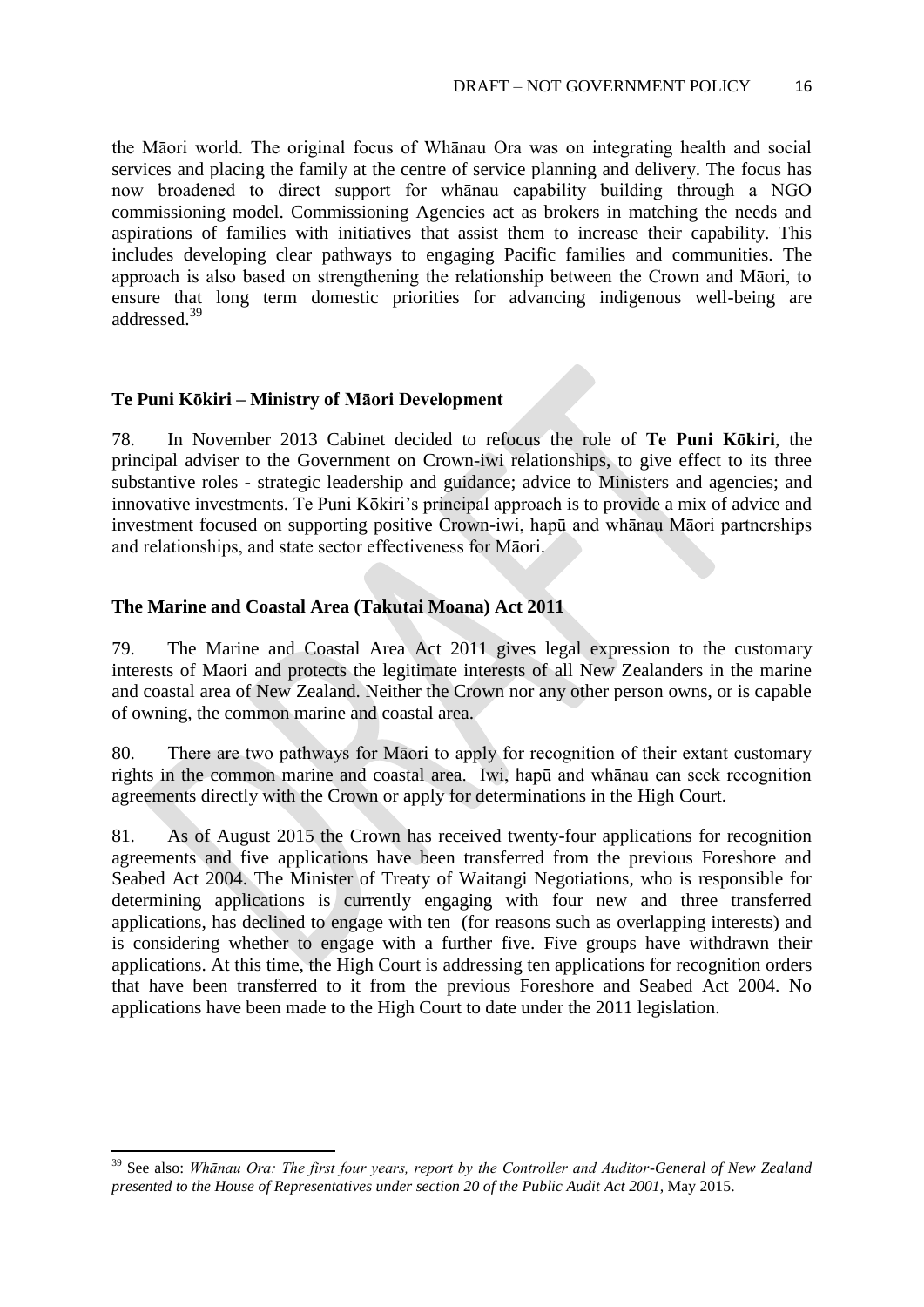### **Māori freshwater and geothermal resources**

82. In its concluding observations on the eighteenth to the twentieth period reports, the Committee requested New Zealand to provide detailed information in this report on concrete measures taken to implement the recommendation related to Māori freshwater and geothermal resources.<sup>40</sup>

### *1. The National Freshwater and Geothermal Resources Inquiry (Wai 2358)*

83. The Waitangi Tribunal's National Freshwater and Geothermal Resources Claim began in 2012. This inquiry includes exploring the nature and scope of rights and interests in freshwater and geothermal resources.

84. The Tribunal's stage one inquiry was heard urgently in light of the Crown's proposal to partially privatise certain power-generating State Owned Enterprises (SOE's). The Waitangi Tribunal published its report on stage one in August 2012 (Wai 2358, 2012) and found that Māori have residual proprietary rights in fresh water.

85. In February 2013, the New Zealand Supreme Court considered whether the proposal to partially privatise power-generating SOE's would impair the Crown's ability to recognise Māori rights in freshwater.<sup>41</sup> The Committee has previously noted the decision of the Court that the Finance (Mixed Ownership Model) Amendment Act of 2012 does not materially impair the Crown's ability or obligation to ensure the rights of Māori communities to freshwater and geothermal resources.

### **2.** *The Crown and the Freshwater Iwi Leaders Group*

*86.* In 2013, the Crown released a discussion document titled '*Freshwater reform 2013 and beyond'* outlining areas of freshwater management it considered required policy reform. This included the recognition of iwi and `rights and interests. The Crown has committed to a broad good-faith consultation process with iwi, hapū and Māori to inform all major decisions in respect of freshwater reform.

*87.* The Freshwater Iwi Leaders Group (ILG) comprises members of a number of iwi. Its members speak for their particular iwi or hapū and report to the Iwi Chairs Forum which comprises a significant body of iwi and hapū representatives. The ILG and the Crown have worked together on freshwater issues since 2009.

*88.* In January 2015, the Crown and the ILG agreed on a work plan to work together across 2015 to develop options for the recognition of iwi and hapū rights and interests in freshwater.

*89.* The Crown's work with the ILG is one part of a broader policy development process reflecting the range of community and economic interests in freshwater. The Crown-ILG

**<sup>.</sup>**  $^{40}$  CERD/C/NZL/CO/18-20, para 19 and 28.

<sup>41</sup> *New Zealand Maori Council v Attorney-General* [2013] 3 NZLR 31.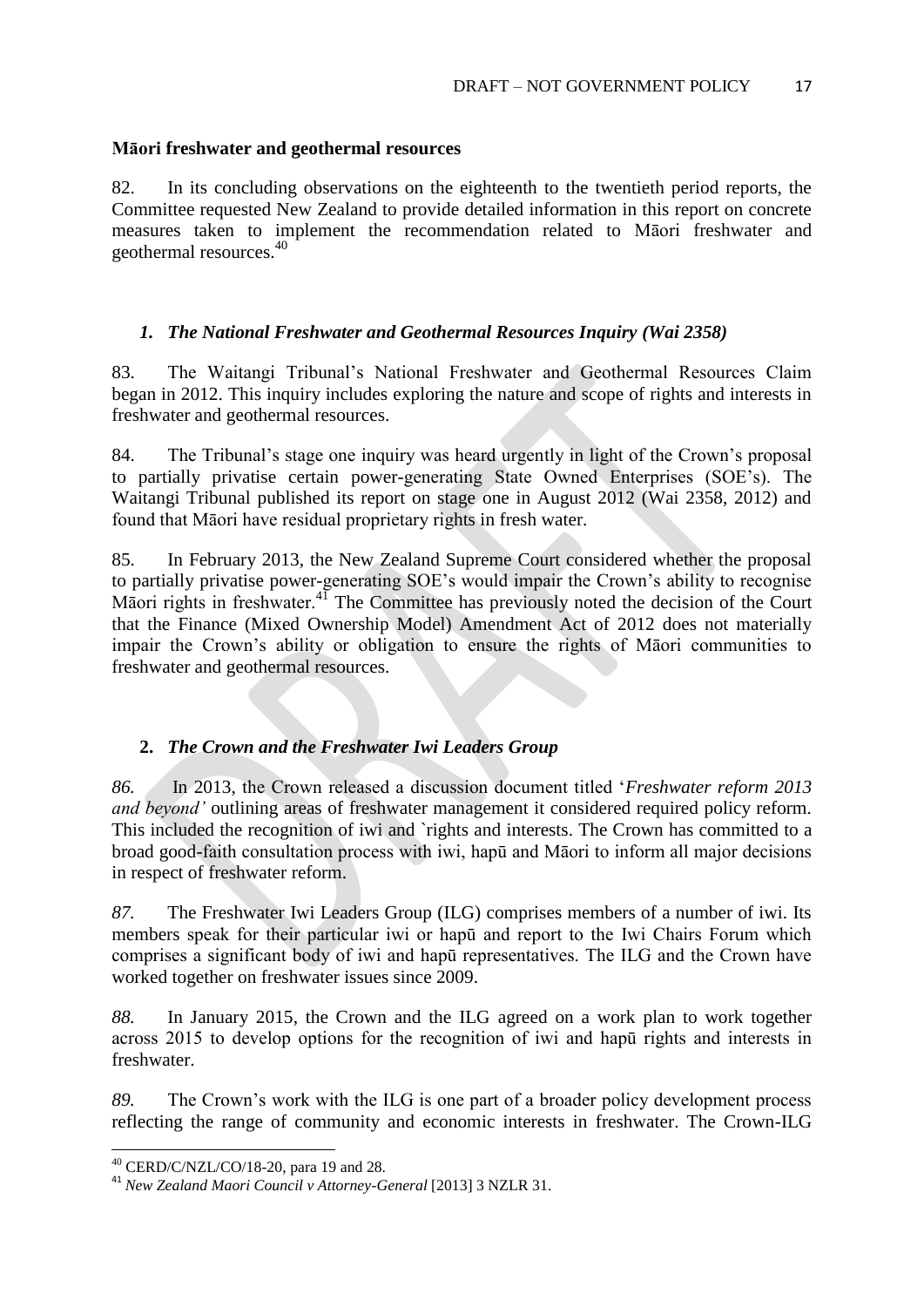workplan includes identifying options for further policy development, producing a public discussion document in late 2015 to early 2016 to allow for further public consultation, including with iwi, hapū and other Māori groups. The Crown acknowledges that the policy development process with the ILG cannot be a substitute for the Crown's obligation to consult with Māori on freshwater issues.

*90.* The Crown will regularly update the Waitangi Tribunal on the policy development process. The Crown is committed to continuing to consider the Tribunal's Stage One Report on the National Freshwater and Geothermal Resources Claim as part of that process.

*91.* At the time of writing, the Waitangi Tribunal has further adjourned its hearing of stage two of the National Freshwater and Geothermal Resources Claim until February 2016 to allow the policy development process involving the Crown and the ILG to progress further.

#### *3. Consultation with Māori*

92. As an integral part of the current freshwater reform policy development work, the Crown has processes in place both for direct Treaty-based engagement between leaders to consider and address collaboratively iwi/hapū rights and interests, as well as for wider consultation with Māori.

93. The Fresh Start for Fresh Water Programme engagement with Māori has three aspects:

- Direct engagement at the leadership level between iwi and the Crown occurring through ongoing discussion between the ILG and senior Ministers throughout the fresh water reform process;
- The Land and Water Forum, which is a non-governmental forum comprising stakeholders from all relevant sectors, including iwi; and
- Policy development by Crown officials in concert with the Iwi Advisers Group (IAG), a group that advises the ILG.

94. The ILG comprises the leaders of Ngati Tuwharetoa, Waikato-Tainui, Whanganui, Ngai Tahu and Te Arawa. The ILG is clear it does not have a mandate to make binding agreements on behalf of other iwi and has informed the Government that wider engagement with iwi is necessary in the ongoing development of freshwater policy. The Crown is clear that engagement with the ILG does not preclude the Crown from consulting with other iwi or iwi representatives groups. The Crown is aware of the necessity for engagement with iwi on a wider scale and will carry out such engagement at the appropriate times.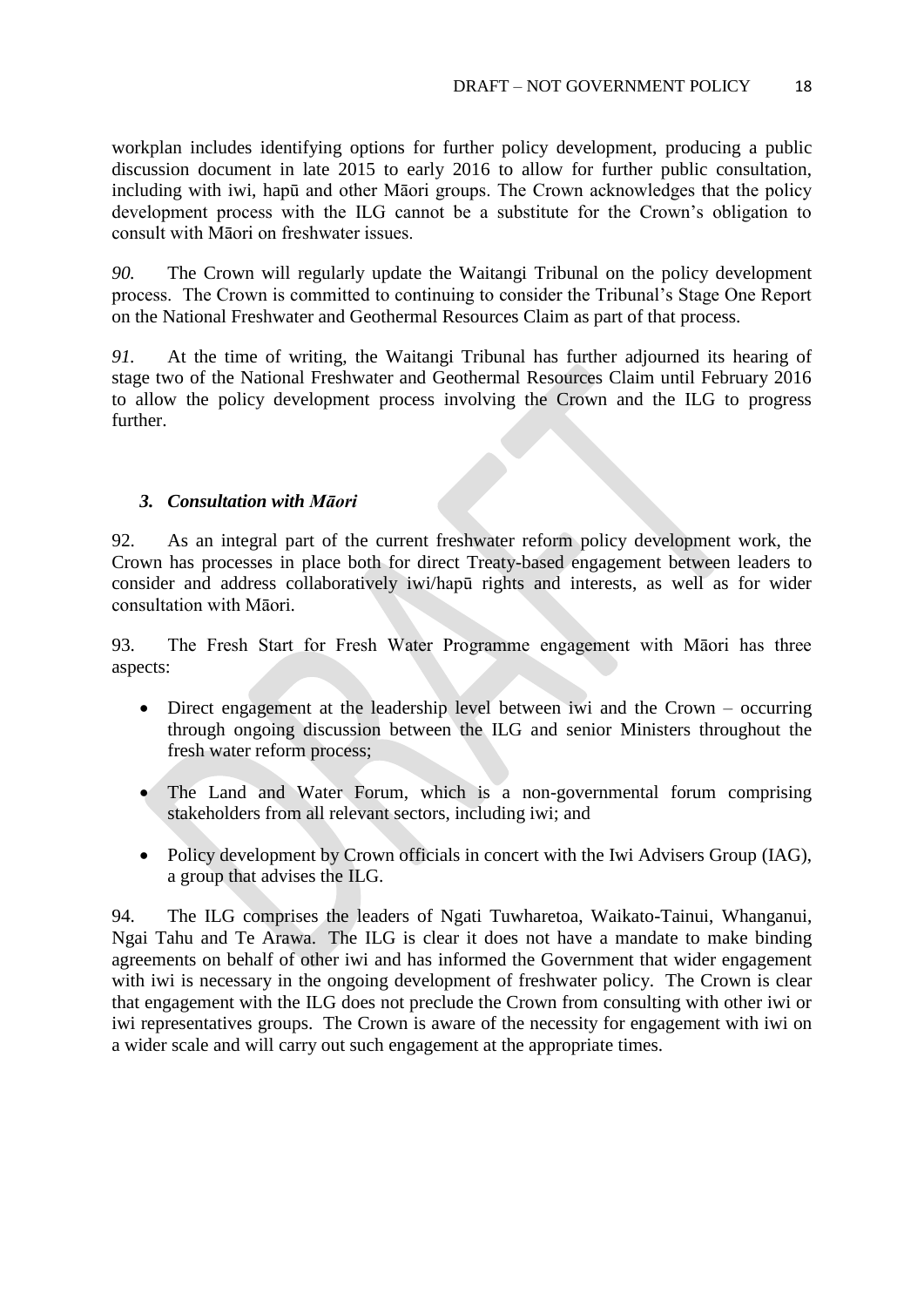#### **Geothermal resources**

#### *1. Māori Geothermal Advisory Group*

95. In 2014, the Crown facilitated the creation of a Māori Geothermal Advisory Group to work with and provide advice to Māori organisations on how to maximise opportunities to utilise and develop direct use of geothermal assets.

96. Expectations of the group include discussing the aspirations of land owners and engaging agency support in their development pathways; identifying gaps in information and work with agencies to address them; sharing information and experiences that support direct use of geothermal; providing a Māori perspective on commercial projects and opportunities; and advocating a co-ordinated multi-agency approach which is efficient, effective and targeted to need.

### *2. He Kai Kei Aku Ringa*

97. The Māori Economic Development Strategy and Action plan, *He Kai Kei Aku Ringa* is designed to boost Māori economic performance. Geothermal resources have been identified under Goal 5 (Active discussions about development of natural resources) in the Action Plan. The strategic formation of the Advisory group aligns with Goal 4 (Government in partnership with Māori enables growth) and Goal 6 (Māori Inc. as a driver of economic growth) of the Action plan.

### **Preventing violence against Māori women**

**.** 

98. A 2015 research paper by the **Ministry for Women – Te Minitatanga mō ngā Wāhine** introduced an indigenous perspective to the international knowledge base for primary prevention of violence against women.<sup>42</sup> The research paper explores what Māori women believe are protective factors to ensure safety from violence. Māori women are twice as likely to have experienced sexual abuse or assault as non-Māori women and report higher rates of historical childhood sexual abuse than both European women and those of other ethnic groups. $43$ 

99. The paper noted that ensuring the safety of Māori women and girls is key to the advancement of New Zealand women and girls. It identified whānau as a protective factor for some women, yet for others it can potentially be a risk factor. Education, employment and positive association with an identity as Māori are supporting factors for well being but do not prevent violence from occurring. The research provided a practical basis for service providers and policy makers helping in developing approaches that are aimed at accommodating the specific perspectives and needs of Māori women and their whānau.

<sup>42</sup> *Wahine Māori, Wahine Ora, Wahine Kaha*. *Preventing violence against Māori women*. Ministry for Women (2015).

 $^{43}$  Mossman, E., Jordan, J., MacGibbon, L., Kingi, V., & Moore, L. (2009). Responding to sexual violence: A review of literature on good practice. Wellington: Ministry of Womens Affairs. p. 7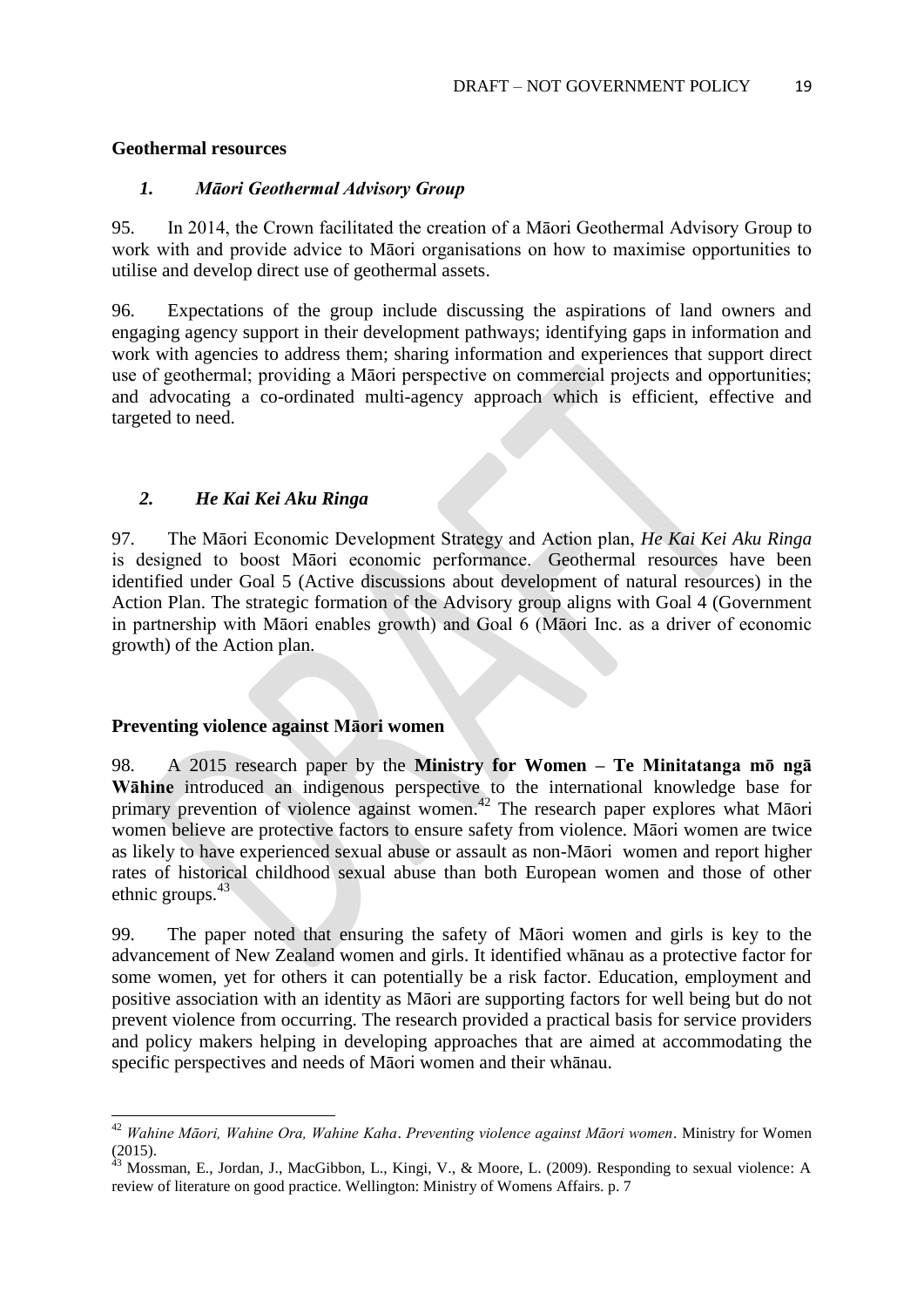100. Following publication of this research, a hui was held with Māori service providers around New Zealand to discuss the findings and to share learning on how to accommodate better the specific perspectives and needs of Māori women and their whānau.

101. The Ministry for Women is building an evidence base about the safety of Samoan women and girls in New Zealand, in a similar way to the work currently underway with the Māori community.

102. New Zealand's universal no-fault accident compensation scheme funds support for victims of sexual abuse or assault. Around 32 per cent of new sexual abuse/assault claims (known as sensitive claims) to **Accident Compensation Coperation** (**ACC**) - **Te Kaporeihana Āwhina Hunga Whara** are made by Māori. In March 2015, ACC introduced the new Integrated Service for Sensitive Claims which provides fully-funded flexible access to a range of support including one-to-one therapy, up to 20 family/whānau sessions, and up to 10 hours of cultural support. These service improvements are an important in ensuring that all aspects of these services recognise the needs of Māori and Pacific peoples.<sup>44</sup> ACC is working through existing partnerships with Māori iwi/organisations to further enhance the cultural responsiveness of services to prevent and support recovery from sexual violence (e.g. ensuring the school-based healthy relationships programme is meeting the needs of young Māori).

#### **The Ministry of Pacific Island Affairs**

**.** 

103. The **Ministry of Pacific Island Affairs** is the Crown's principal adviser on policies and interventions for achieving better outcomes for Pacific peoples in New Zealand. Almost half of New Zealand's Pacific community are of Samoan descent. The other main groups are from the Cook Islands, Tonga, Fiji, Tokelau, Niue and Tuvalu. Their median age is just over 21 years, compared with a median age of 35.9 years for New Zealand's population overall. Around 60 per cent of those identifying as Pacific ethnicity were born in New Zealand.

104. The Ministry's main objective is to lift the incomes, education outcomes and living standards of Pacific peoples. Driven by a vision of 'Successful Pacific Peoples', the Ministry integrates Pacific communities' perspectives, values and beliefs into government policy development and works closely with these communities to gather information related to the barriers to success. It is also charged with the promotion and preservation of Pacific languages and cultures.

105. In May 2012, a Follow Up Review of the Ministry was undertaken by the State Services Commission indicating that solid progress was made in improving the Ministry's performance since the 2011 Performance Improvement Framework Review.

<sup>&</sup>lt;sup>44</sup> Clinical Review of the ACC Sensitive Claims Clinical Pathway. Wellington: Sensitive Claims Pathway Review Panel, September 2010.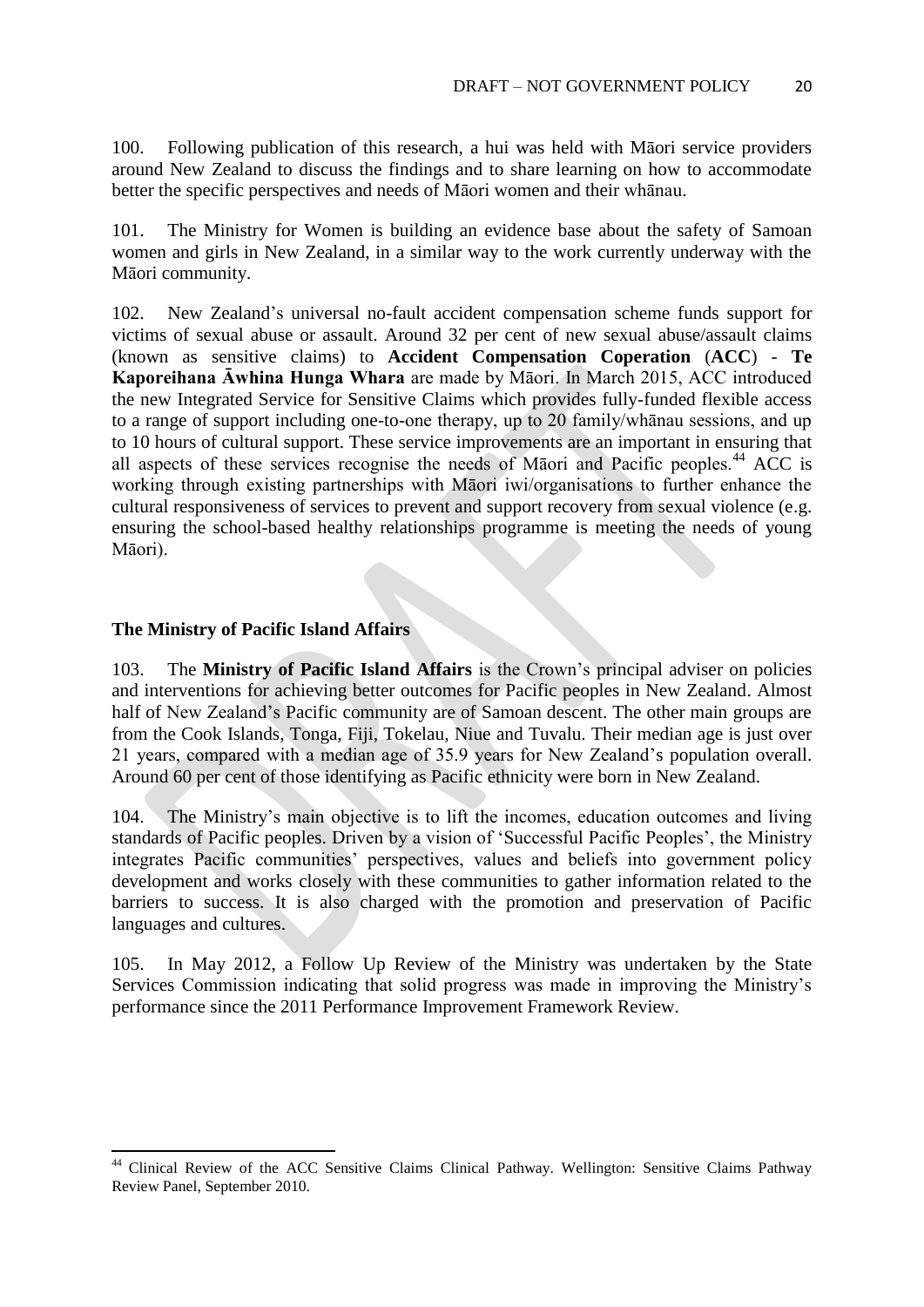### **Immigration**

106. In 2013/14, 44,008 people were approved for residence in New Zealand. 52 per cent of approvals were through the Skilled/Business Stream, 40 per cent through the two family sponsored streams and 8 per cent through the International/Humanitarian Stream. China, People's Republic of, was the largest source country of permanent residence approvals (17 per cent) followed by India (14 per cent) and the United Kingdom (12 per cent). New Zealand accepts up to 750 refugees annually under the UNHCR resettlement process quota. New Zealand also recognises refugees where claims are made spontaneously within New Zealand.

107. The Immigration Act 2009 largely came into force on 29 November 2010. It modernises New Zealand's immigration laws and introduces a universal visa system. Other key changes include the introduction of the Immigration and Protection Tribunal, which streamlined the appeals process, and the recognition of New Zealand's obligations under the Convention against Torture and the International Covenant on Civil and Political Rights.

### *1. Detention of asylum seekers*

108. The Committee recommended earlier that New Zealand put an end to the practice of detaining asylum seekers in correctional facilities, and ensure that health and character grounds upon which asylum may be refused remain in compliance with international standards, especially the 1951 Convention relating to the Status of Refugees.<sup>45</sup>

109. The detention provisions in the 2009 Act are not specific to classes of people. People can be detained under the 2009 Act if there is doubt about the identity of the person, where there is a threat or risk to security, to facilitate legitimate removal action or it is otherwise in the public interest. The detention system is flexible because the court can refuse to issue a warrant for a person, or order the detention of a person for up to 28 days in a prison or in an approved premises or release them into the community on conditions. People detained under a warrant of commitment may apply to a District Court judge for a variation of the warrant or a release on conditions.

110. The small number of people who claim asylum in New Zealand (276 individuals made a first claim in 2013/14) and the fact that the majority of asylum seekers are not detained at any stage mean it would be impractical to construct dedicated asylum detention facilitates. Immigration New Zealand works closely with the Department of Corrections regarding the care of the small number of asylum seekers detained in correctional facilities. Asylum seekers are segregated in detention when possible and are not held with convicted criminals.

111. The Immigration Amendment Act 2013 introduced legislative change to manage a mass arrival of asylum seekers, should one occur in New Zealand. Measures in the 2013 Amendment Act include the ability to detain people under a group warrant for up to six months. This gives time for agencies to establish and confirm peoples' identity and status while they are housed in a safe and secure environment. In most cases people will be housed

**<sup>.</sup>** <sup>45</sup> CERD/C/NZL/CO/17, para.24.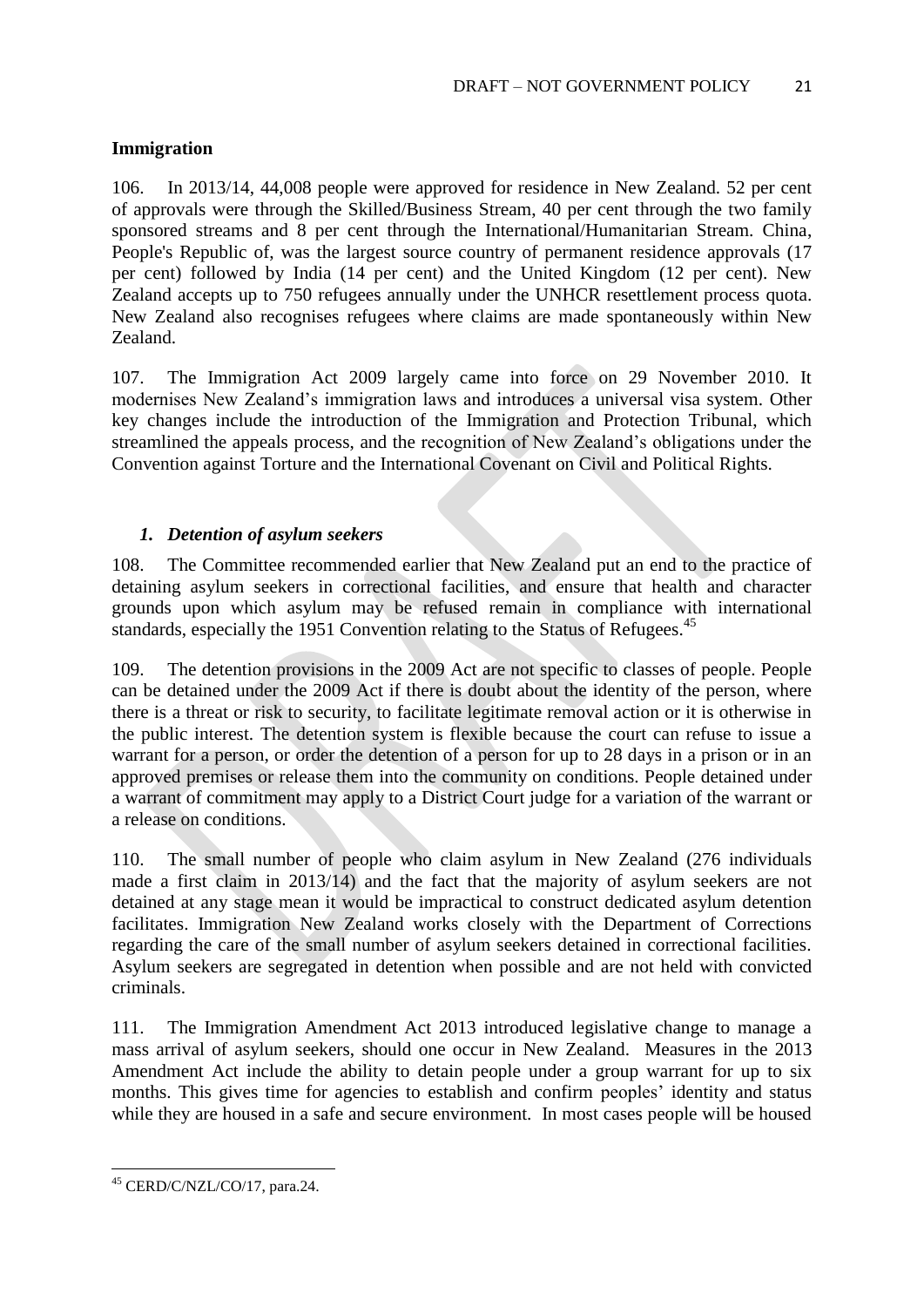at the Mangere Refugee Resettlement Centre, a dedicated facility for refugees and asylum seekers. Unaccompanied minors are exempt from the provisions in the Act.

### *2. Settlement policies*

112. The Migrant Settlement and Integration Strategy, approved by the Government in 2014, outlines the Government's approach to effectively settle and integrate migrants in New Zealand, so that they "make New Zealand their home, participate fully and contribute to all aspects of New Zealand life".<sup>46</sup> It reflects the changing focus of immigration policy towards meeting labour and skill shortages, the New Zealand Government's Business Growth Agenda (which seeks better economic and social outcomes, including through immigration), and the priority accorded to export education.

113. The Migrant Settlement and Integration Strategy places value on the long-term integration of migrants in conjunction with successful initial settlement, and identifies five measurable settlement and integration outcome areas - employment, education and training, English language, inclusion, and health and wellbeing. Outcomes will be measured against a number of success indicators using existing data-sets and surveys. The **Ministry of Business, Innovation and Employment – Hikina Whakatutuki** leads the implementation of the Strategy. Phase one Strategy implementation activities will be completed in 2015 and will determine whether available services and information provided to migrants are properly targeted. Information and service gaps, particularly those that will help to overcome employment barriers, are currently being addressed. New Regional Partnership Agreements (RPAs) with local councils and economic development parties are being established as part of a new regional approach that focuses on attracting and retaining migrants. The first RPA was developed for the Auckland region and was launched in January 2015.

114. In July 2014, the Ministry implemented a new delivery model for settlement information for migrants that has resulted in information being more accessible to a greater number and range of migrants, and ensures that the information they receive is consistent and relevant.<sup>47</sup>

115. In 2012 the Government approved the New Zealand Refugee Resettlement Strategy to specifically address the needs of refugees. This whole-of-government approach aims to help refugees more quickly achieve self-sufficiency, social integration and independence. The Strategy is underpinned by five integration outcomes in the following areas: Self-sufficiency, participation, health and wellbeing, education and housing.

### *3. Refugee and migrant police relations*

116. Police plays a significant role in the whole-of-government Resettlement Strategy for Refugees and the Migrant Settlement Strategy. This includes providing an orientation process to refugees before they come to New Zealand so that they understand who the Police are and

**<sup>.</sup>** <sup>46</sup>www.immigration.govt.nz/employers/retain/settlementactionz/mar2015/settlementintegrationstrategy.htm

<sup>&</sup>lt;sup>47</sup> See also: www.newzealandnow.govt.nz.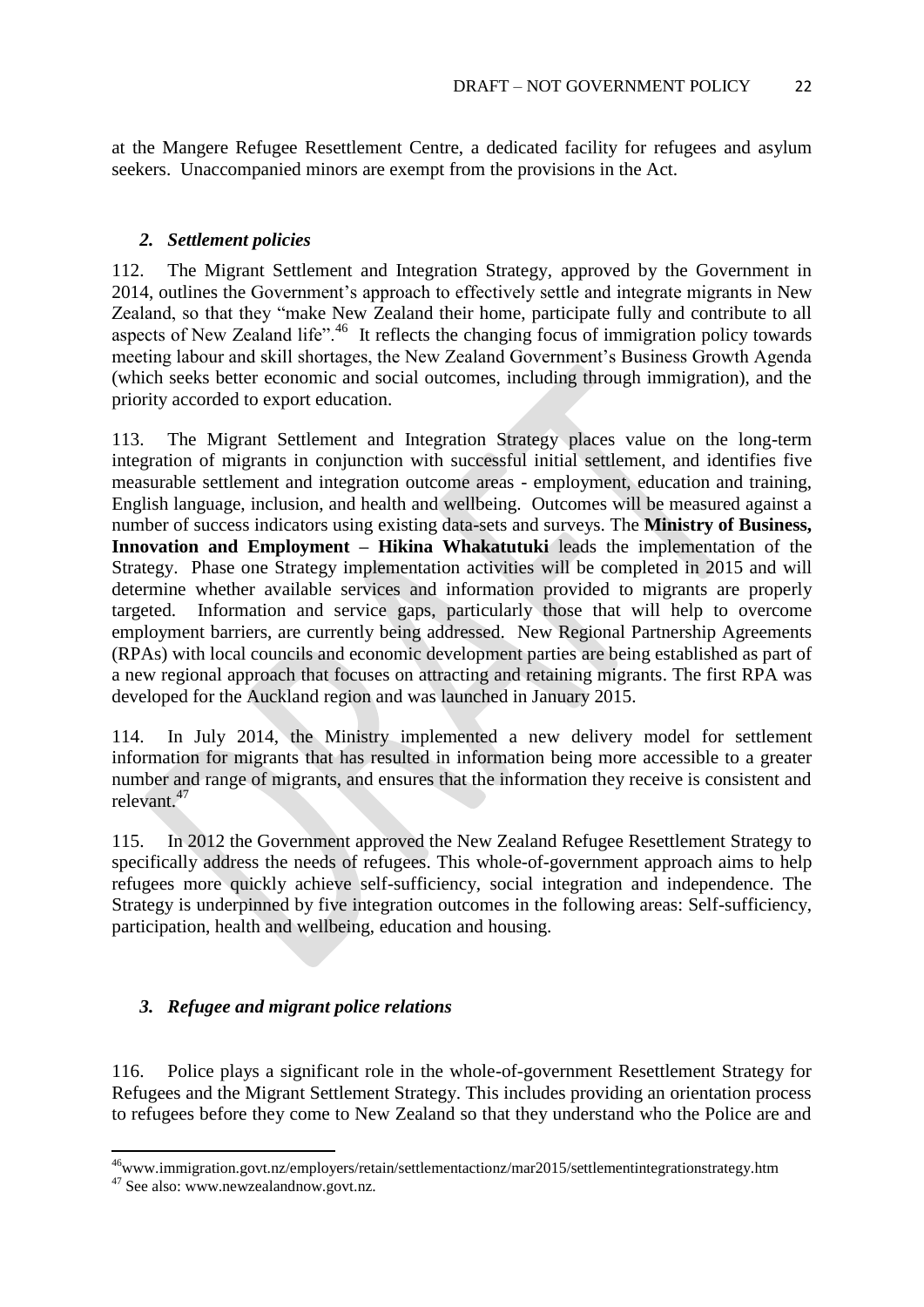its role and functions, and a three hour orientation programme after arriving in New Zealand, which is further followed up in the regions once settled.

### **Office of Ethnic Communities**

117. The **Office of Ethnic Communities** (**OEC**) is based in the **Department of Internal Affairs - Te Tari Taiwhenua.** OEC works to ensure that New Zealanders from ethnic minorities are treated fairly and equally, so they may enjoy life in New Zealand without fear of discrimination or harassment. Ethnic New Zealanders are those whose ethnic, linguistic, cultural and religious heritage distinguishes them from the majority. It also works to foster connections between New Zealand's diverse ethnic and religious communities and the wider New Zealand population.

118. In general, OEC accomplishes its vision and purpose by promoting the economic and social benefits of ethnic diversity, and working with government agencies and organisations to ensure that ethnic New Zealanders can participate in and contribute to all aspects of New Zealand life.

119. OEC provides information and advice to government, non-government organisations, businesses, and the wider public about issues relating to ethnic, linguistic and religious diversity.

120. OEC also administers the *Settling In* grants scheme which funds non-government organisations to address barriers to settlement for migrant communities, and to promote selfreliance and community sustainability within ethnic communities.

121. OEC is New Zealand's 'focal point' for the United Nations' Alliance of Civilisations, which means it is responsible for drafting and coordinating New Zealand's Plan of Action. This plan lays out various activities aimed at bridging the divide between cultures and faiths and by promoting intercultural cooperation and understanding. OEC issued an update to New Zealand's Plan of Action in 2013, and is currently working across government to coordinate the next plan of action for 2016/2017.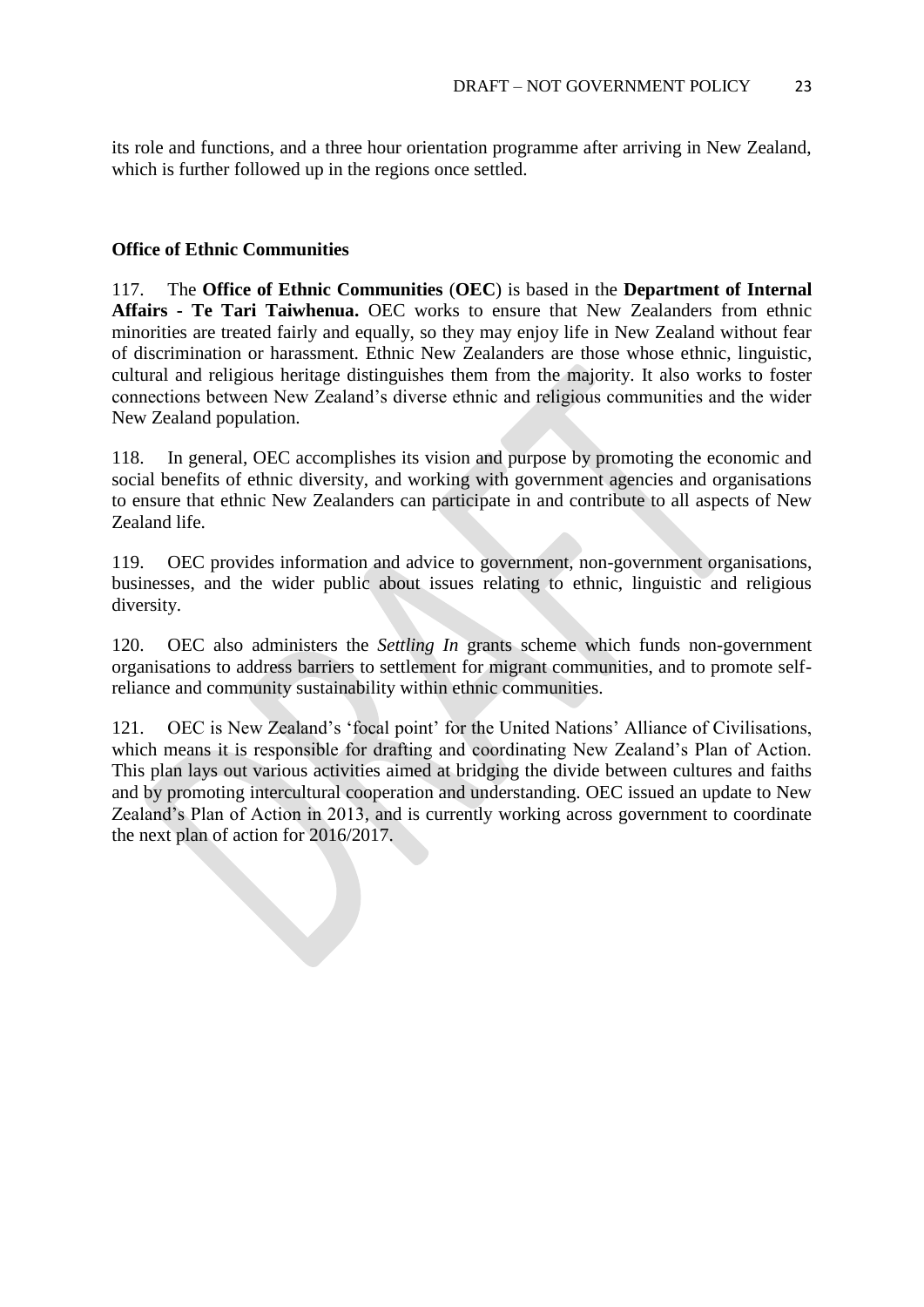#### *Article 3*

*States Parties particularly condemn racial segregation and apartheid and undertake to prevent, prohibit and eradicate all practices of this nature in territories under their jurisdiction.*

122. The Government is committed to its obligations under article 3 of the Convention and condemns racial segregation and apartheid and undertakes to prevent, prohibit and eradicate all practices of this nature in territories under its jurisdiction. The Government is firmly opposed to racial segregation and apartheid. These practices are prohibited by the Human Rights Act 1993 and the Bill of Rights Act. Part 1A of the Human Rights Act makes the Government, government agencies and anyone who performs a public function accountable for unlawful discrimination under the Act. Section 19(1) of the Bill of Rights Act affirms the right to freedom from discrimination. Policies or practices of racial segregation and apartheid would fall into the category of unlawful discrimination under both Acts.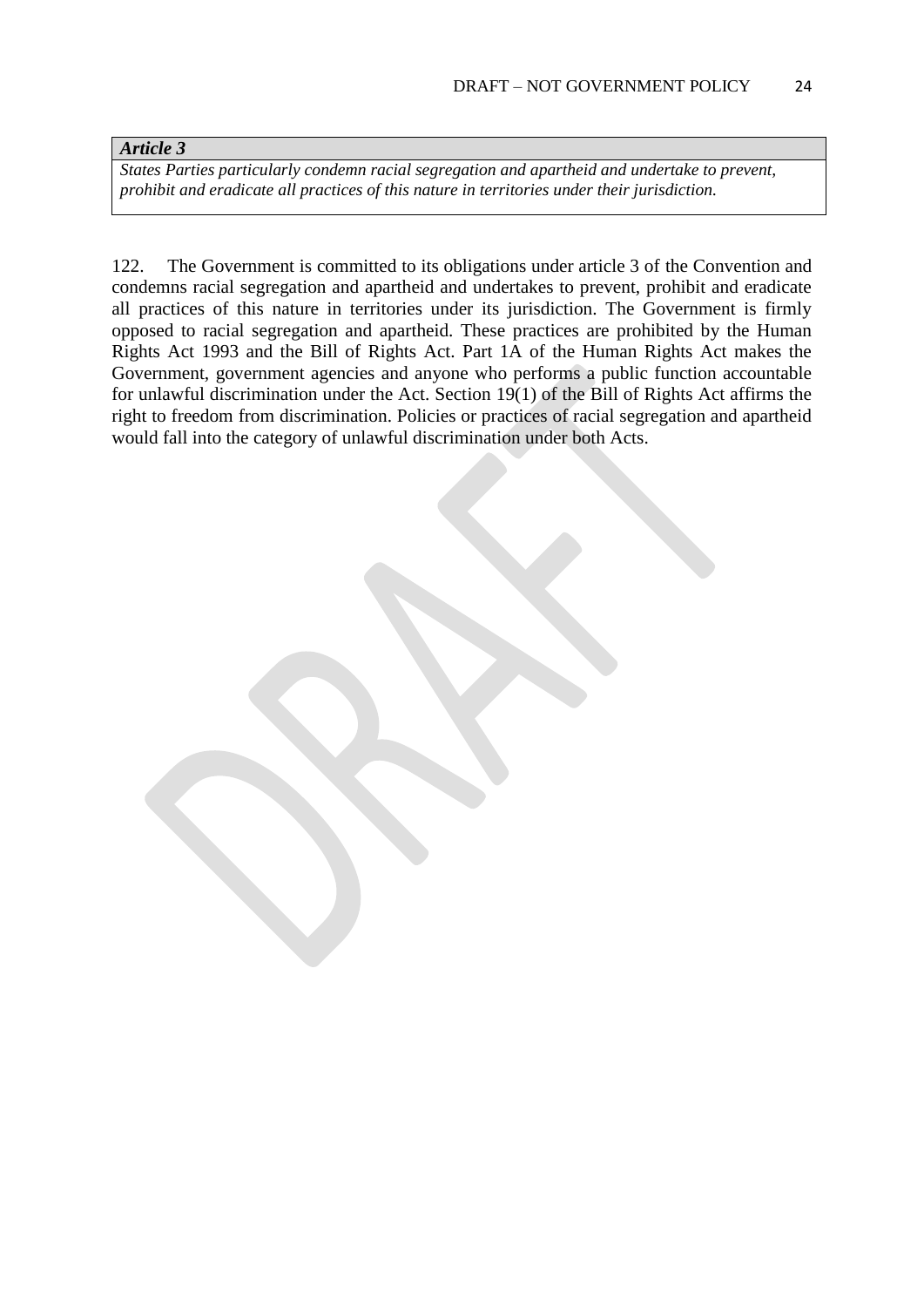#### *Article 4*

*States Parties condemn all propaganda and all organizations which are based on ideas or theories of superiority of one race or group of persons of one colour or ethnic origin, or which attempt to justify or promote racial hatred and discrimination in any form, and undertake to adopt immediate and positive measures designed to eradicate all incitement to, or acts of, such discrimination and, to this end, with due regard to the principles embodied in the Universal Declaration of Human Rights and the rights expressly set forth in article 5 of this Convention, inter alia:* 

- *(a) Shall declare an offence punishable by law all dissemination of ideas based on racial superiority or hatred, incitement to racial discrimination, as well as all acts of violence or incitement to such acts against any race or group of persons of another colour or ethnic origin, and also the provision of any assistance to racist activities, including the financing thereof;*
- *(b) Shall declare illegal and prohibit organizations, and also organized and all other propaganda activities, which promote and incite racial discrimination, and shall recognize participation in such organizations or activities as an offence punishable by law;*
- *(c) Shall not permit public authorities or public institutions, national or local, to promote or incite racial discrimination.*

123. The Government is committed to meeting its obligations under article 4 of the Convention.

### **Unlawfulness of racial disharmony and offence of inciting racial disharmony**

124. It continues to be unlawful to excite hostility against or bring into contempt any group of persons on the grounds of colour, race, or ethnic or national origins through published or distributed written matter or spoken words in public. Throughout the reporting period, the Human Rights Commission has received [X] complaints under section 61 of the Human Rights Act.

125. In the absence of a specific offence of "hate speech", section 131 of the Human Rights Act makes inciting racial disharmony an offence. There has been [X] prosecution under this section (which occurred in X) during the reporting period.

### **Responding to racially motivated offences**

126. It remains an aggravating factor under the Sentencing Act 2002 if an offence is partly or wholly committed because of a hostility towards a group of persons who have an enduring common characteristic such as race, colour or nationality; and the hostility is because of that characteristic; and the offender believed that the victim has that characteristics. <sup>48</sup>

 $48$  Section 9(1)(h).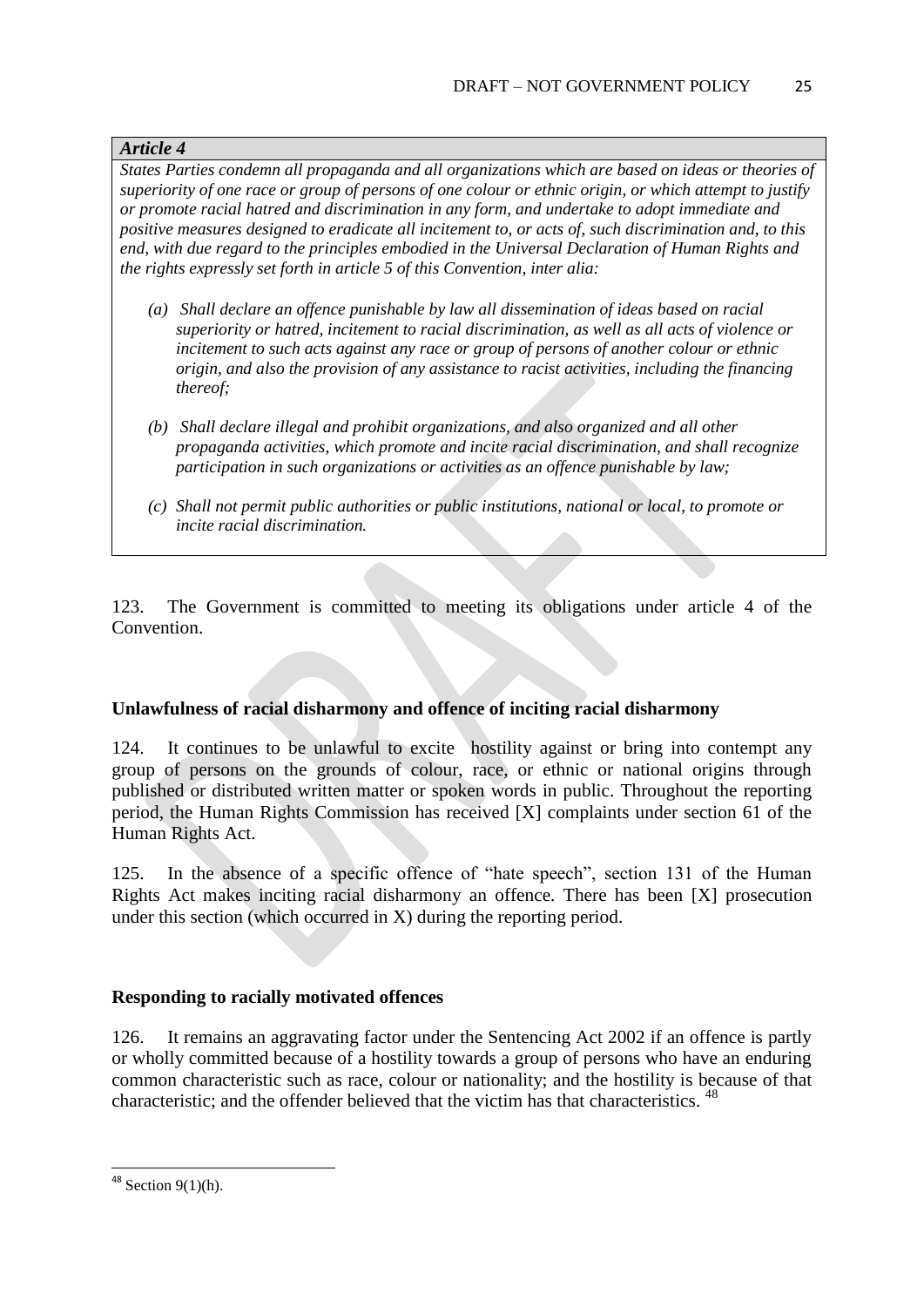#### **Immigration distinctions based on nationality**

127. Section 153 of the Human Rights Act allows the Government to distinguish between New Zealand citizens and other persons, or between Commonwealth and non-Commonwealth citizens. This exemption permits distinctions only to be made between these groups; it does not permit discrimination per se.

128. Section 392 of the Immigration Act 2009 provides a procedural exemption to the Human Rights Act where the publicly funded complaints process is not available in actions that allege discrimination in relation to the Immigration Act and regulations and any policy made validly under the Immigration Act. The Human Rights Commission is also prevented from receiving complaints, bringing proceedings or intervening in civil proceedings, in relation to immigration decisions. Although the Immigration Act provides for a partial exemption from human rights scrutiny, immigration legislation, policies and practices are still subject to the non-discrimination standard provided for under the Bill of Rights Act. This means that policy and legislative proposals must be assessed for consistency with the right to be free from discrimination under section 19(1) of that Act, and decisions thereon must be consistent with the Bill of Rights Act.

### **Harmful Digital Communications Act 2015**

**.** 

129. The Harmful Digital Communications Act was enacted by Parliament on 2 July 2015<sup>.49</sup> The Act addresses harmful digital communications, which include bullying, stalking, harassment, malicious impersonation and serious threats carried out via digital communications. Inciting racial hatred through digital communications is prohibited. As well as addressing harmful digital communications more generally, the Act makes amendments to the Human Rights Act 1993 which relate specifically to racial and sexual discrimination.

130. The Act responds to the 2012 findings of the New Zealand Law Commission that existing remedies for harmful communication, for example defamation and offences relating to threats, intimidation and vilification, do not effectively address new forms of harm made possible by increasingly accessible and powerful forms of digital communication.

### **Objectionable Publications and Indecency Legislation Act 2013**

131. The Objectionable Publications and Indecency Legislation Act was passed by Parliament in April 2013.<sup>50</sup> The purpose of the Bill is to achieve a reduction in the incidence of offences involving child pornography.

132. The Act is of relevance to the elimination of racial discrimination in New Zealand as it amends the Films, Videos, and Publications Classification Act 1993 stating in section 3(3)(e) that an objectionable publication includes a publication which "*represents (whether directly or by implication) that members of any particular class of the public are inherently* 

<sup>&</sup>lt;sup>49</sup> http://www.parliament.nz/en-nz/pb/legislation/bills/00DBHOH\_BILL12843\_1/harmful-digitalcommunications-bill.

<sup>&</sup>lt;sup>50</sup> [http://www.parliament.nz/en-nz/pb/legislation/bills/00DBHOH\\_BILL12234\\_1/objectionable-publications](http://www.parliament.nz/en-nz/pb/legislation/bills/00DBHOH_BILL12234_1/objectionable-publications-and-indecency-legislation-bill)[and-indecency-legislation-bill.](http://www.parliament.nz/en-nz/pb/legislation/bills/00DBHOH_BILL12234_1/objectionable-publications-and-indecency-legislation-bill)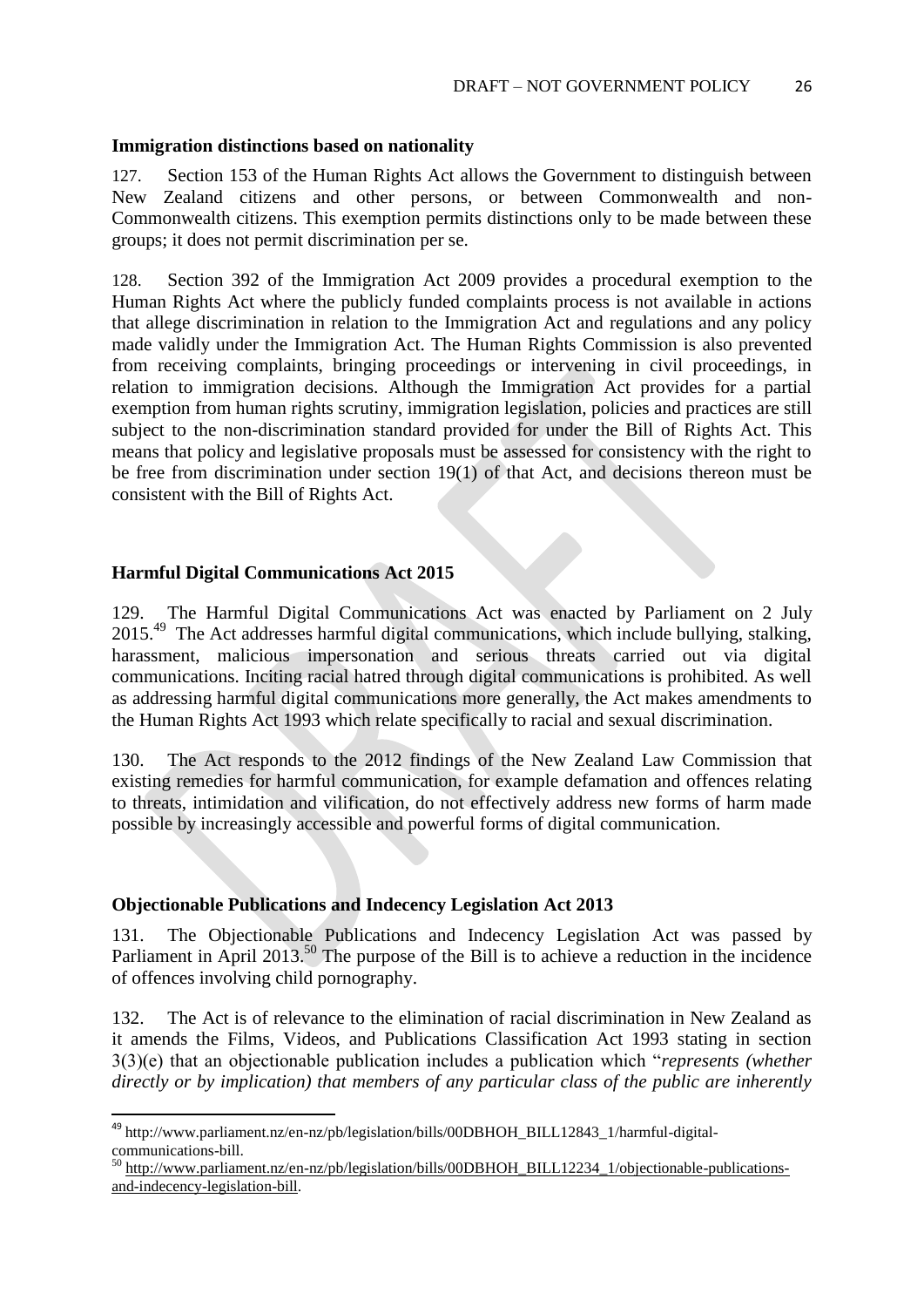*inferior to other members of the public by reason of any characteristic of members of that class, being a characteristic that is a prohibited ground of discrimination specified in section 21(1) of the Human Rights Act 1993".* The Act increases the maximum penalties for possession, import or export, distribution and making of objectionable publications which are racially discriminatory.

### **The New Zealand Police respecting ethnic diversity**

133. The **New Zealand Police - Ngā Pirihimana o Aotearoa** is committed to working with the different ethnic communities in New Zealand to help prevent crime, clashes and victimisation in our communities. Police actively support racial equality and nondiscrimination in New Zealand.

134. Police facilitate a network/structure communication framework so ethnic issues can be raised and discussed. It has several initiatives targeting different community groups, such as the Auckland Safety Patrols that consists of over 140 volunteer patrol members from 30 different ethnic groups, who provide over 500 hours of patrolling a month, the National Network of Ethnic Liaison Officers and District Ethnic Advisory Boards.

135. The Police Māori Pacific and Ethnic Services assists to enhance Police commitment and leadership on responsive policy development and service delivery to Māori, Pacific and Ethnic peoples.

136. In 2012, Police became a principal sponsor of the New Zealand Diversity Forum. The Forum, which is facilitated by the Human Rights Commission, brings together individuals and organisations to share ideas and good practice on fostering cultural diversity and positive race relations for the elimination of race discrimination.

137. In addition to the District Ethnic Advisory Boards, in 2015, the Commissioner's Ethnic Communities Focus Forum was established. This Forum brings together 12 key ethnic representatives from around the country to provide strategic advice to the Commissioner and the Police Executive for engaging with ethnic communities.

138. Police have also signed two important Memorandums of Understanding with the New Zealand Federation of Multicultural Councils and the Federation of Islamic Associations of New Zealand. These MoUs are a commitment by the Police to work in partnership to address mutual priorities.

139. The New Zealand Police website is available in twelve languages. Police also publish resources to educate staff about working with different faith groups and has produced several of its crime prevention publications in other languages.<sup>51</sup>

### *1. Ethnic diversity in Police recruitment*

140. Police have major recruitment campaigns underway to recruit police officers from different ethnic backgrounds, reflecting the belief that its staff should reflect the ethnic

 $^{51}$  http://www.police.govt.nz/about-us/publication/.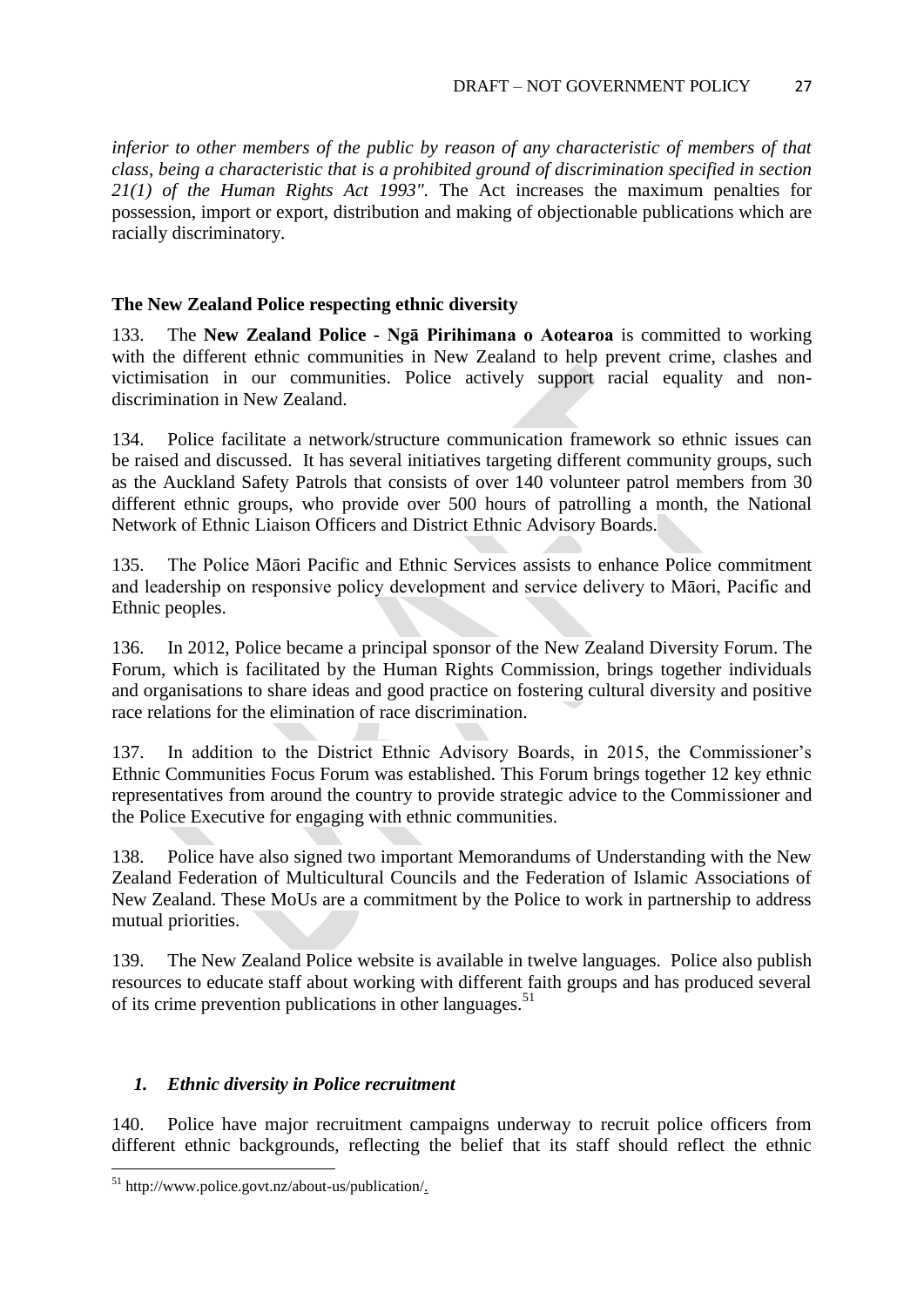diversity of the population. Regarding recruitment of Māori, Police have, for example, signed a Memorandum of Understanding with Te Wananga o Aotearoa to deliver a pre-recruitment course that helps prepare Māori students to proceed successfully through the various stages of recruitment.

141. In 2013 Māori made up 10 per cent of the Police population. With the new Māori Responsiveness Managers appointed in each District in 2014 the proportion of Commissioned Officers who are Māori increased to 12 per cent.<sup>52</sup>

142. In 2014, the Ministry for Pacific Island Affairs signed a Memorandum of Understanding with Police to focus on recruitment and retention of Police officers drawn from Pacific communities.

### *2. Training in Māori culture and protocol*

143. Frontline police staff are trained in Māori language, culture and protocol.

144. The Commissioner of Police has a group of senior kaumātua and kuia, known as the Commissioner's Māori focus forum which provides advice, helps guide and implement policing strategy in regard to Māori and plays a governance role.

145. Each police district has its own District Māori Advisory Board made up of representatives of local iwi. Each board helps police commanders with strategy and issues at a local level.

146. Additionally, Police have a group of iwi liaison officers who help navigate cultural issues and work on improving police relationships with Māori. The group is made up of police officers and police employees, based in every police district in the country. Iwi liaison officers are involved in:

- giving advice on cultural issues;
- crime and victimisation prevention;
- addressing cultural aspects of major incidents like the Canterbury earthquakes; and
- helping with major criminal investigations involving Māori.

147. The Māori Wardens Project is a joint venture with Te Puni Kōkiri and Police. The project provides training and support to an increasing number of Māori wardens throughout New Zealand. Māori wardens are involved in a range of activities such as:

- security at events and in public places, street patrols;
- curbing unruly behaviour and diffusing tensions;
- caring for 'rangatahi' the younger generation;
- hospital visits; and

**.** 

court attendance and support.

 $52$  Based on population data gathered in 2013.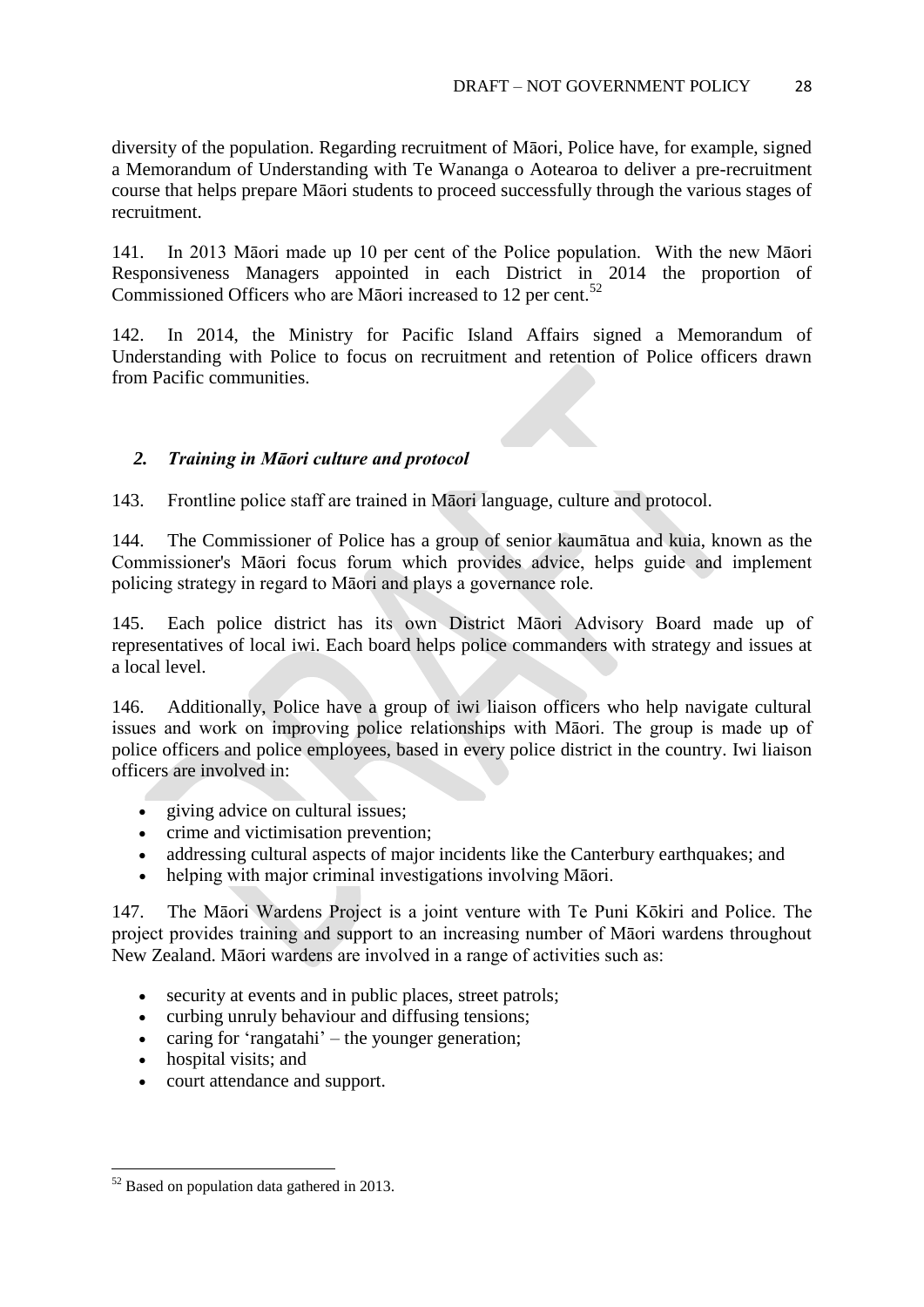#### *Article 5*

*In compliance with the fundamental obligations laid down in article 2 of this Convention, States Parties undertake to prohibit and to eliminate racial discrimination in all its forms and to guarantee the right of everyone, without distinction as to race, colour, or national or ethnic origin, to equality before the law, notably in the enjoyment of the following rights:* 

- *(a) The right to equal treatment before the tribunals and all other organs administering justice;*
- *(b) The right to security of person and protection by the State against violence or bodily harm, whether inflicted by government officials or by any individual group or institution;*
- *(c) Political rights, in particular the right to participate in elections-to vote and to stand for election-on the basis of universal and equal suffrage, to take part in the Government as well as in the conduct of public affairs at any level and to have equal access to public service;*
- *(d) Other civil rights, in particular:* 
	- *(i) The right to freedom of movement and residence within the border of the State;*
	- *(ii) The right to leave any country, including one's own, and to return to one's country;*
	- *(iii) The right to nationality;*
	- *(iv) The right to marriage and choice of spouse;*
	- *(v) The right to own property alone as well as in association with others;*
	- *(vi) The right to inherit;*
	- *(vii) The right to freedom of thought, conscience and religion;*
	- *(viii) The right to freedom of opinion and expression;*
	- *(ix) The right to freedom of peaceful assembly and association;*
- *(e) Economic, social and cultural rights, in particular:* 
	- *(i) The rights to work, to free choice of employment, to just and favourable conditions of work, to protection against unemployment, to equal pay for equal work, to just and favourable remuneration;*
	- *(ii) The right to form and join trade unions;*
	- *(iii) The right to housing;*
	- *(iv) The right to public health, medical care, social security and social services;*
	- *(v) The right to education and training;*
	- *(vi) The right to equal participation in cultural activities;*
- *(f) The right of access to any place or service intended for use by the general public, such as transport hotels, restaurants, cafes, theatres and parks.*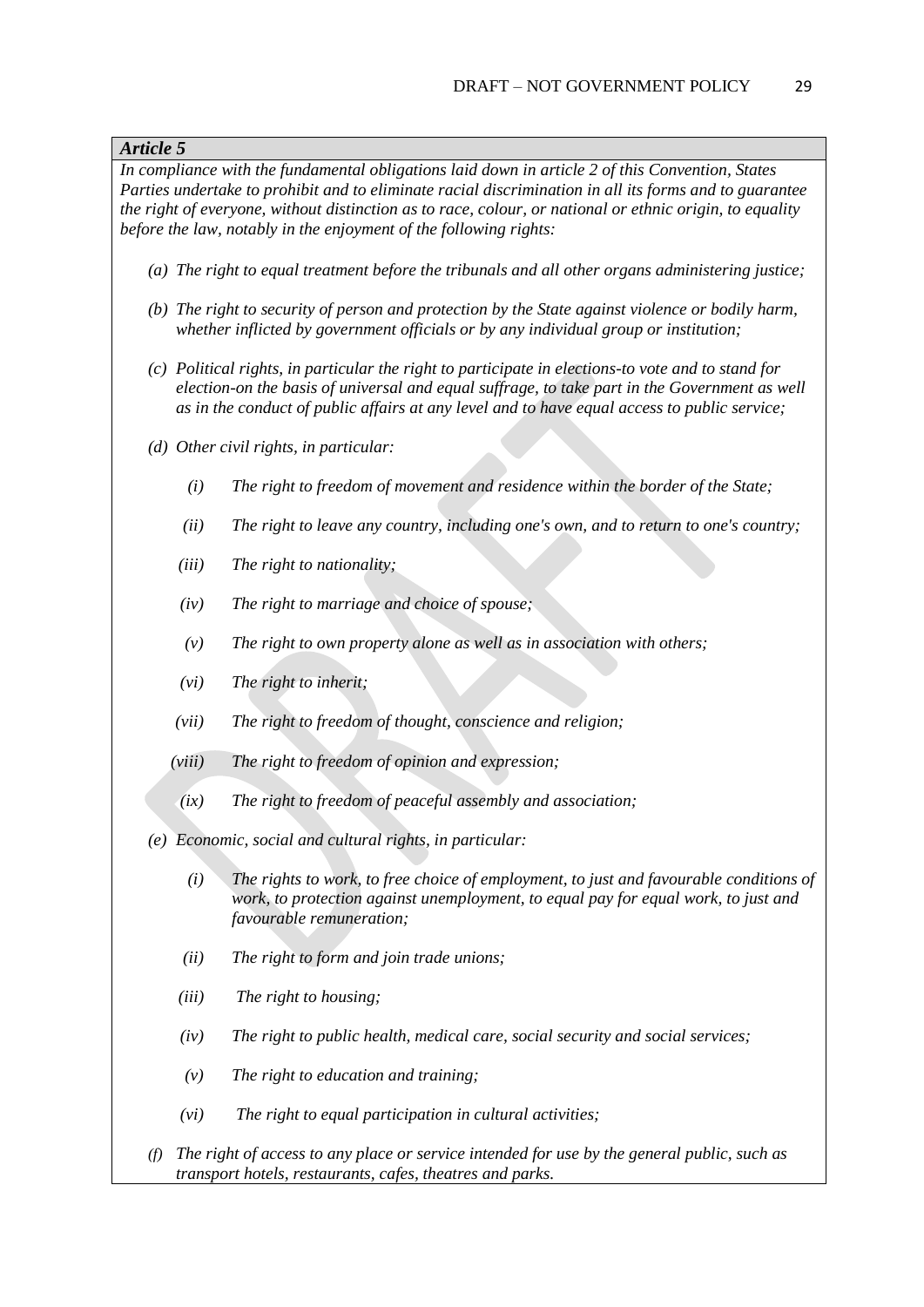148. The New Zealand Government is committed to its obligations under article 5 of the Convention.

149. The Government recognises the persistence of the inequalities that particularly face Māori and Pacific peoples in employment, education, health, social services and housing and that it is essential for the future of New Zealand that these inequalities are addressed. In addition, the overrepresentation of Māori in the justice and prison system is of particular concern, and reducing Māori offending and recidivism is a priority for the Government. The steps New Zealand has taken to realise the obligations under article 5 are set out below.

150. In its concluding observations on the eighteenth to the twentieth period reports, the Committee drew New Zealand's attention to the particular importance of intensifying its efforts to improve the outcomes of the Māori and Pacific peoples in the field of employment, health and in the administration of criminal justice by, inter alia, addressing the existing structural discrimination in New Zealand. The Committee also recommended that New Zealand consider strengthening its special measures to increase the level of educational attainment of Māori and Pacific children, in particular by focussing its measures at addressing the root causes of absenteeism and high dropout rates in schools. $53$ 

### **Criminal justice system**

#### **Responses by the Government to Māori and Pacific peoples offending**

151. The **Ministry of Justice - Tāhū o te Ture** is the lead agency in the justice sector, which includes the Police, the Department of Corrections, the Crown Law Office, the Serious Fraud Office and Child Youth and Family (part of the Ministry of Social Development). The sector collaborates to reduce crime and enhance public safety; and to provide access to justice by delivering modern, effective and affordable services.

152. The government has set ambitious Better Public Services targets for the justice sector: to reduce overall crime by 20 per cent by June 2018 and to reduce violent crime by 20 per cent, youth crime by 25 per cent, and re-offending by 25 per cent by June 2017. The recorded crime rate in 2014 was the lowest in 36 years, and numbers in courts and prisons are decreasing. As of December 2014, overall, the re-offending rate has fallen 10 per cent since June 2011.

#### **Over representation of Māori and Pacific peoples in the criminal justice system**

153. Over-representation of Māori and Pacific peoples in the criminal justice system is an ongoing concern for the Government. Significant progress has been made to improve the responsiveness of the criminal justice system to Māori and Pacific peoples. Addressing the underlying social causes of Māori over-representation in both victimisation and the justice system constitutes a long-term challenge the Government is determined to tackle efficiently.

<sup>53</sup> CERD/C/NZL/CO/18-20, para. 15.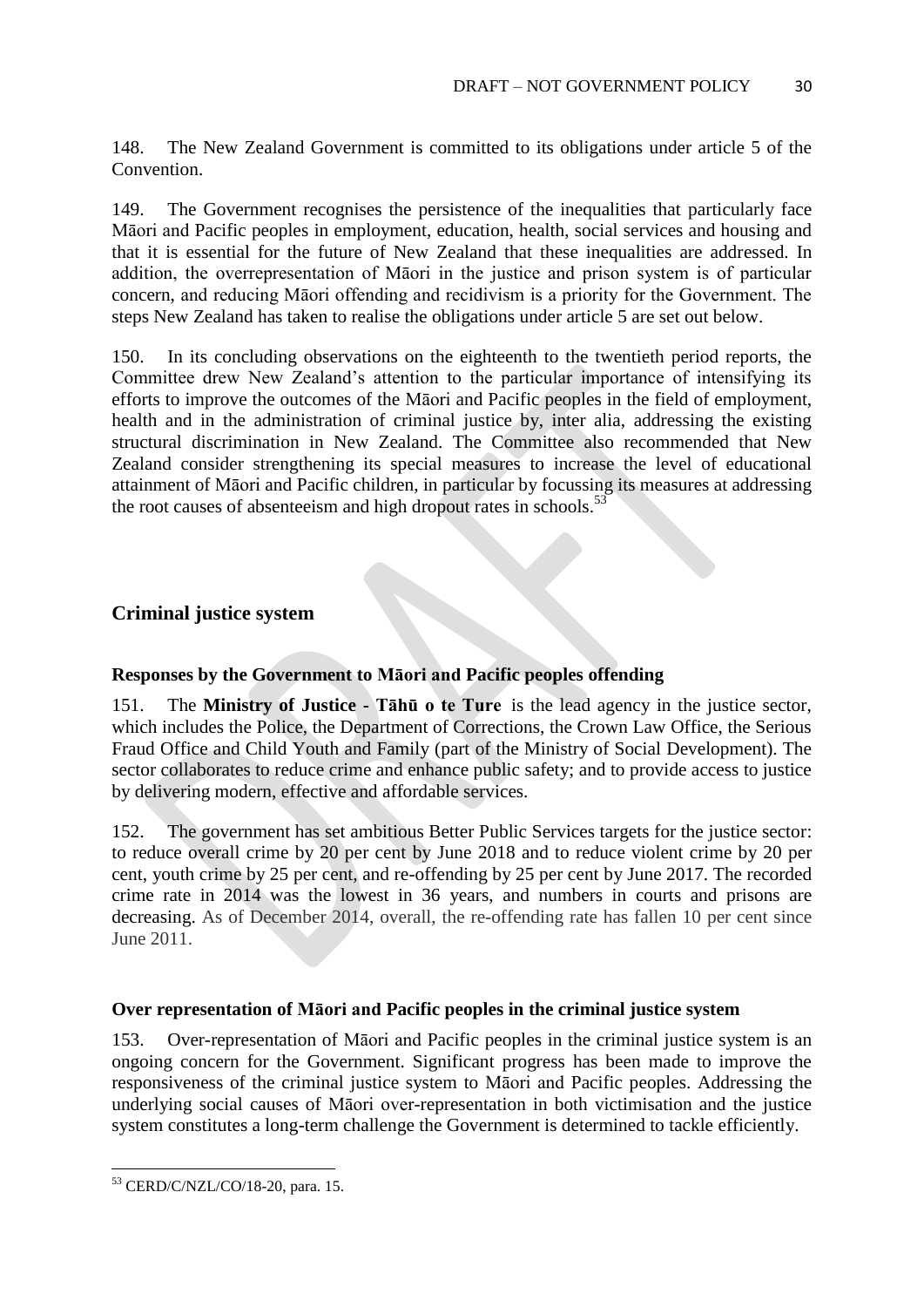154. To reduce re-offending by 25 per cent for all offenders by 2017, the **Department of Corrections - Ara Poutama Aotearoa** must reduce re-offending by Māori, who make up a disproportionate amount of offenders serving sentences. The Department of Corrections is committed to building a working prison network, that is, prisons are a structured environment where all prisoners take part in some form of work, education or rehabilitation programme. This will be enabled by better scheduling of interventions, a new prisoner placement system and optimised opportunities for prison industries.

155. Māori offenders can access and benefit from all rehabilitative programmes, including alcohol and drug treatment, mental health programmes, education and training, and work and living skills programmes.

156. As part of efforts to reduce re-offending by 25 per cent by 2017, Māori offenders also receive support to successfully reintegrate back into the community, including the Out of Gate programme which helps offenders and their whānau to receive access to social services, Release to Work, and supported accommodation.

157. The Department of Corrections also provides programmes and interventions aimed at reducing reoffending through the integration of tikanga behavioural guidelines for daily life and interaction in Māori culture. Examples are:

- *Te Tirohanga* is a Māori tikanga based therapeutic community environment (Mauri Tu Pae) running out of whare in five prisons. Māori kaupapa values underpin and inform an 18 month graduated programme, in preparation for an offender's eventual release back to their community and whānau.
- *Tiaki Tangata* offers reintegrative support within a whānau-centric Māori environment and assists prisoners to prepare for release and supports and mentors them throughout their transition and settlement into the community.
- *Whare Oranga Ake* focuses on successfully reintegrating prisoners with medium to high reintegrative needs within a kaupapa Māori environment, particularly in the area of employment, accommodation and relationships. Prisoners can participate and reintegrate back into the community through a safe and controlled setting.
- The *bicultural therapy model* is a national psychological treatment programme aimed at male child sex offenders or violent offenders. The model utilises both Tikanga Māori and Western Psychology for self-development and whānau healing.
- *Tikanga Māori* prison programmes are group-based programmes delivered by Māori service providers that use Māori philosophy, values, knowledge and practices to emphasise the relationship of the individual with their social and cultural environment.

158. There are a number of initiatives aimed at offenders on community based sentences, such as *Tai Aroha*, a violence prevention programme, which aims to provide a culturally responsive rehabilitation experience, in particular for Māori participants; *Tikanga Māori* in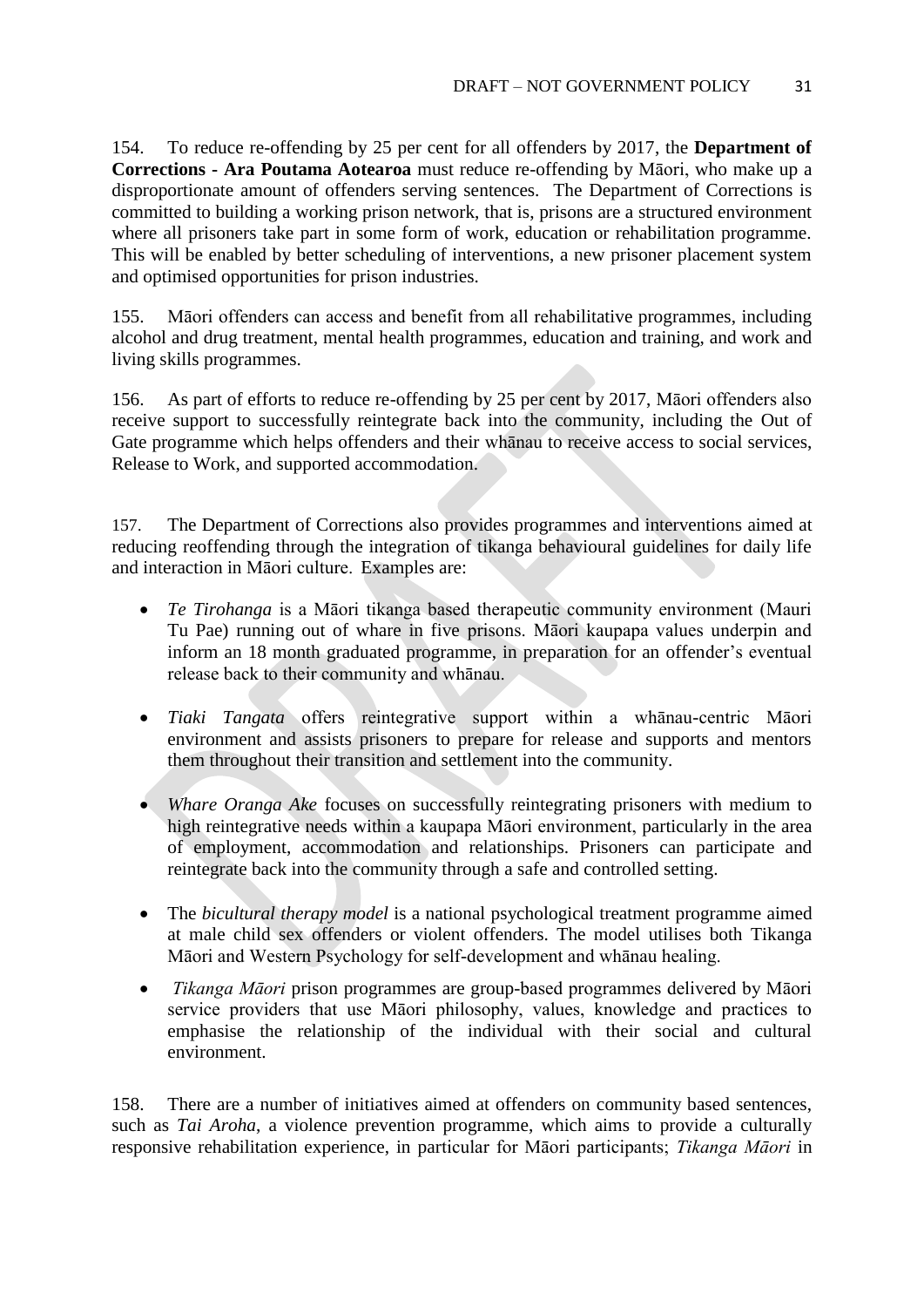the community, and the use of *Specialist Māori Cultural Assessments* carried out by a Māori assessor to address an offender's responsivity and motivational behaviour.

159. The Department of Corrections also has a number of initiatives aimed at Pacific prisoners:

- The *Pacific Focus Unit* offers a prison environment aimed at motivating Pacific prisoners to address their offending behaviour, provides a venue for rehabilitation programmes and an environment where pro-social behaviours can model Pacific values and beliefs. The unit has capacity for up to 80 offenders at any one time.
- *Saili Matagi* (in search of winds) is designed for Pacific male prisoners currently serving a sentence for violent offences and assists prisoners identify and change the beliefs, attitudes and behaviours that have resulted in their violent offending by using Pacific cultural principles as the basis for its approach.

### **Consultation with the Māori community**

160. Māori orientated interventions by the Department of Corrections are designed and carried out in collaboration with Māori service providers and communities. The Department for Corrections engages with iwi groups and whānau for strategic guidance and advice, and support, and is increasingly taking Māori perspectives into account in its decision making process.

161. The Department of Corrections has developed a range of initiatives and approaches in collaboration with Māori on the following initiatives such as *Tiaki Tanagata*, the *Tikanga* programmes and its underpinning framework, *Te Ihu Waka Tikanga* which was developed collaboratively with Māori service providers and communities, and *Mauri Tu Pae*, which was designed by community treatment providers and a Māori psychologist. Furthermore, at *Te Tirohanga* whare, the Māori Governance Board advises and endorses the majority of decisions regarding how the units operate. The Board was established in 2014 and consists of five iwi representatives from the areas in which Te Tirohanga is situated.

162. Māori participation is also increased through *Kaitiaki*. *Kaitiaki* are an on-site presence who provide support for management to ensure tikanga practices are authentic and offer cultural advice to both offenders and staff.

163. The Department aims to strengthen Māori community structures through the following initiatives:

- The *Kaiwhakamana* Visitor Policy *Kaiwhakamana* are non-departmental employees who are specified visitors, and include kaumâtua, kuia, tohunga, spiritual leaders and others. They give cultural and spiritual support to Māori offenders, and help offenders engage with their iwi, hapū or whānau.
- *Pou arataki* are whānau liason officers who help offenders build whānau support throughout the Te Tirohanga programme.

164. The Department of Corrections is committed to including Māori perspectives in the decision making process. This commitment has been crystallised through the creation of the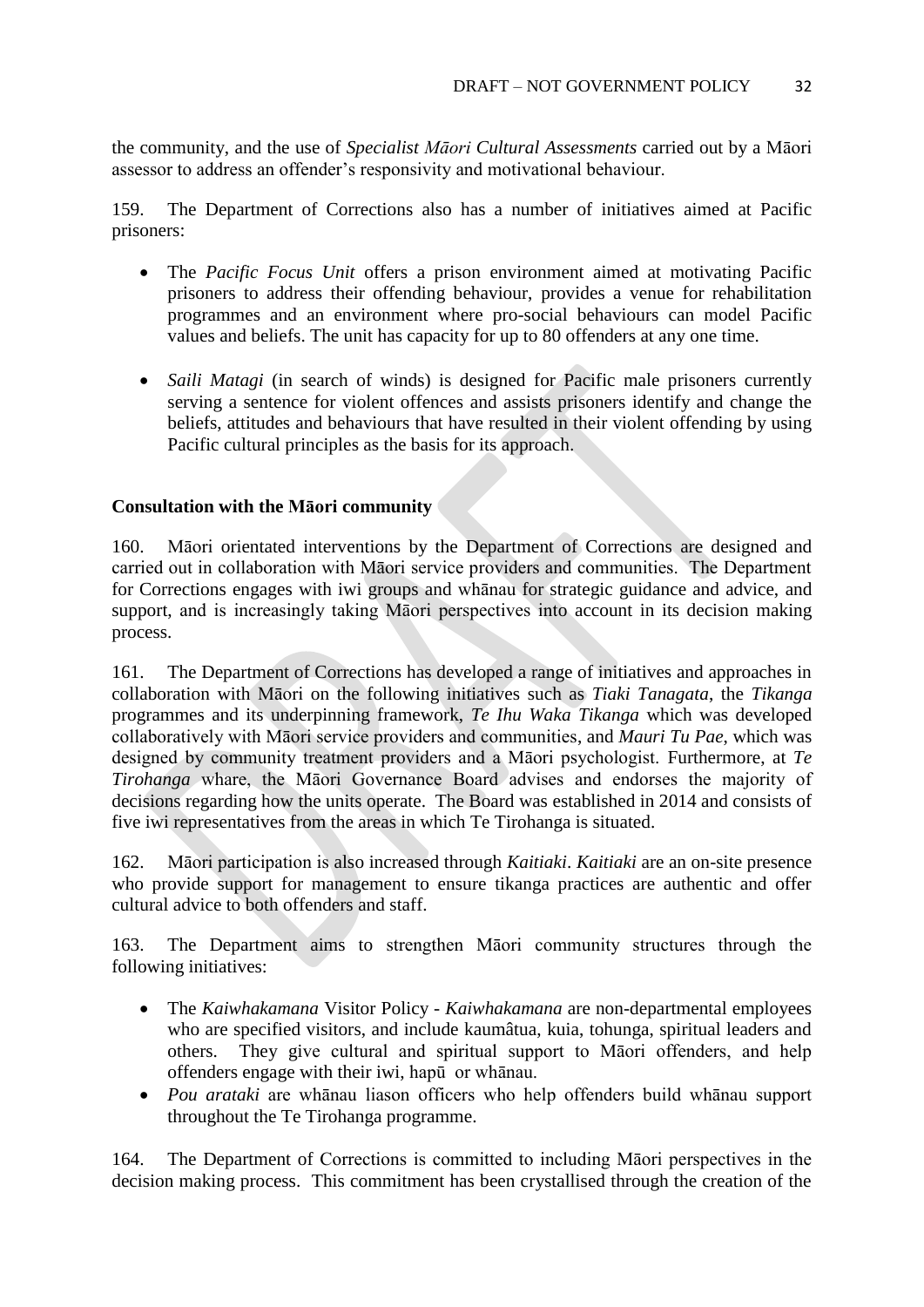'Service Development Champions' team. The aim of this group is to promote better outcomes for Māori offenders, mainly by promoting the inclusion of Māori perspectives in designing of initiatives and sharing lessons about incorporating Māori inclusion and effectiveness.

#### **Partnering to Reduce Offending and Victimisation**

165. Police has committed to working with other agencies and service providers in the community, particularly Māori, Pacific and ethnic groups, to address the underlying causes of offending and victimisation. It is focusing on families, youth, alcohol, road policing organised crime and drugs. In particular, the project Partnering to Reduce Offending and Victimisation tests a partnership approach between sector agencies and iwi/Māori organisations to improve justice outcomes in communities that deal with high levels of offending and victimisation.

166. It focuses on three community-delivered services: pre-charge iwi justice panels; presentence restorative justice conferences; and post-release intensive case management. A key focus of the project is to also cooperate with local communities to identify and support community-led initiatives over the course of the project.

### **Operation Eight**

**.** 

167. Operation Eight was a Police operation which began in late 2005 as an investigation into alleged paramilitary training camps. It ended on 15 October 2007 with the coordinated arrest of several suspects, the execution of 41 search warrants throughout the country, and the establishment of road blocks at Ruatoki and Taneatua, in an area of particular cultural significance to the Tūhoe iwi.

168. The Independent Police Conduct Authority (IPCA) investigated a number of complaints about Police actions during Operation Eight. In May 2013 the IPCA issued a report concluding that a number of aspects of Operation Eight were unreasonable and contrary to law. In contrast, the IPCA found "that Police were entitled, on the information they had, to view the threat posed by this group as real and potentially serious. The investigation into such activities by Police was reasonable and necessary."<sup>54</sup>

169. The IPCA made several operational recommendations to minimise the impact of armed police operations on members of the community. One recommendation was for Police to re-engage with Tūhoe and take appropriate steps to build relationships with the Ruatoki community to increase trust and confidence in Police.

170. On 27 July 2014 Police Commissioner visited several Tūhoe whānau to deliver a personal apology for the Police actions during Operation Eight. In August 2014 the Police Commissioner was welcomed onto Te Rewarewa Marae, Ruatoki. He was accompanied by Māori Leaders, representatives of tribal groups from throughout the country, 90 police officers from the Bay of Plenty District, Iwi liaison officers and the Police Executive. The Commissioner officially apologised to the Tūhoe for the Police's actions during the raids on

<sup>&</sup>lt;sup>54</sup> The full report by the IPCA can be found at http://www.ipca.govt.nz/Site/publications/Default.aspx.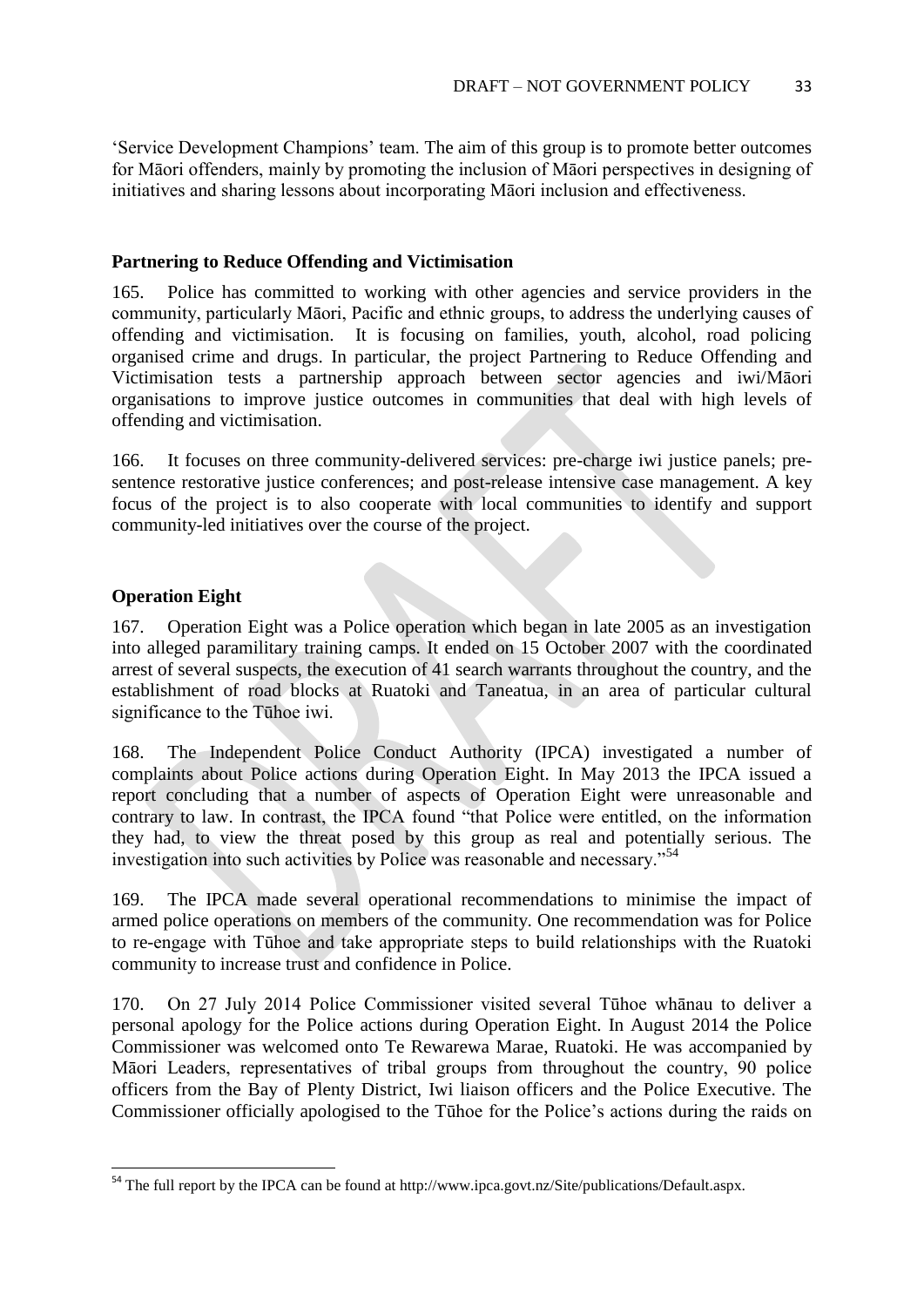the Taneatua and Ruatoki communities. He acknowledged that the way in which police acted caused a loss of credibility and mana for the iwi.

#### **Youth Justice**

171. The Youth Crime Action Plan 2013-2013 (YCAP) is a 10 year plan to reduce crime by children and young people, and help those who offend to turn their lives around. It identifies 'reducing escalation' and 'early and sustainable exits' as two key strategies for addressing underlying causes of youth offending, which should in turn improve outcomes for Māori young people in the youth justice system, and reduce Māori over-representation.

172. The third key strategy of YCAP is 'partnering with communities', recognising that communities, schools, Māori, providers and frontline practitioners have a critical role to play in reducing youth crime. As part of this strategy, communities are assisted to develop action plans to reduce youth crime, with a focus on local issues and local solutions. Planning is underway in a number of communities. Work is also underway in several communities to encourage and develop stronger iwi involvement in addressing lower level offending by young Māori.

#### **Rangatahi and Pacific peoples Youth Courts**

173. The Rangatahi and Pacific peoples Courts are a judicial initiative established in 2008. The courts aim to encourage strong cultural links by meaningfully involving communities in the youth justice process, thereby impacting on reoffending rates for those groups. These courts are part of the Youth Court. After first appearing in the mainstream Youth Court, young offenders may be offered the opportunity to have subsequent hearings at the Rangatahi or Pacific peoples Courts.

174. Hearings of the Rangatahi Court are held on a marae. Kaumātua take part in the hearing. The judge is proficient in the Māori language and understands the Māori worldview. Emphasis is placed on the young person learning who they are and where they are from. For example, they are expected to learn and deliver a pepeha and mihi, and will usually be required to further their cultural knowledge by attending tikanga programmes. The active involvement of whānau, hapū, and iwi is fundamental to the process. There is a greater emphasis on the provision of holistic wrap-around services to support each young person. These include life skills and anger management programmes, alcohol and drug counselling and psychological needs assessments. The Ministry of Justice will work with the Judiciary to monitor both qualitative and quantitative outcomes for the Rangatahi Courts, including reoffending rates, to ensure the best possible engagement of young offenders and their whānau in the Youth Court process.

#### **Māori and Pacific peoples' participation in government**

175. New Zealand's turnout of enrolled voters was 77.9 per cent in 2014. Election surveys indicate that non-voters are more likely to be Māori or Pacific Island ethnic groups. The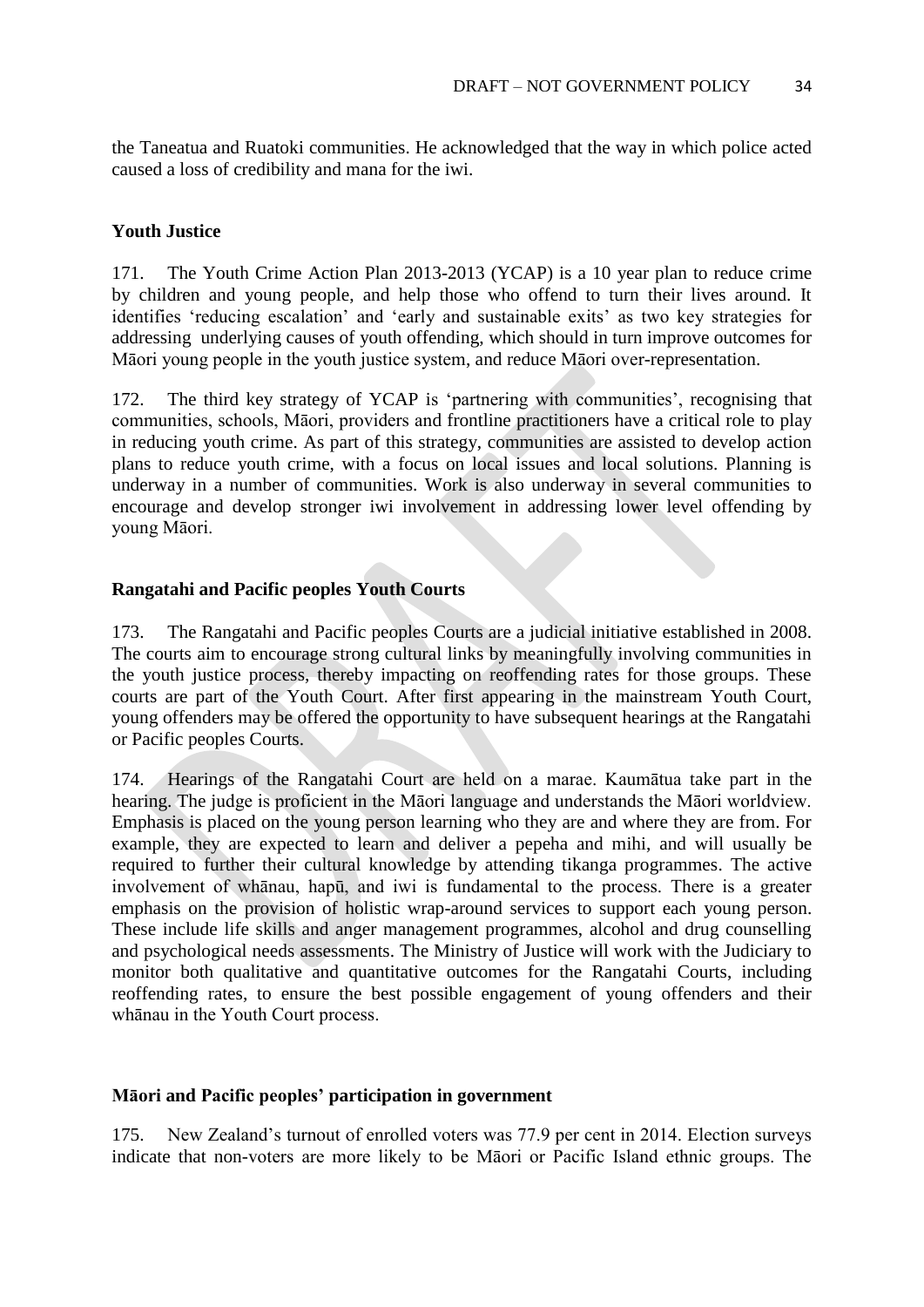Electoral Commission considers increasing participation amongst Māori and Pacific Islanders through education and research-based projects a priority.

176. New Zealand's mixed member proportional voting system, which includes the provision for separate Māori representation in the legislature through the Māori electorates, has resulted in a noticeable increase in Māori parliamentary representation, with members of Parliament identifying as Māori now making up 25 per cent of Parliament. This figure was 22 per cent following the 2011 election.<sup>55</sup> In addition to Māori MPs, Parliament had six MPs of Pacific Island descent and five of Asian descent in 2011, and eight and five respectively in 2014. One of the co-leaders of the Green Party and the leader of New Zealand First, the third and fourth largest parties in Parliament respectively, are of Māori descent.

177. Within the Government, three current Cabinet Ministers are of Māori descent, holding portfolios in Education, Energy, Local Government and Transport, amongst others. One Cabinet Minister is of Pacific Island descent, and holds the Corrections and Pacific Peoples portfolio. The leader of the Māori Party is a Minister outside of Cabinet holding the Māori Affairs portfolio.

178. Māori may choose to enrol to vote on the Māori or general electoral roll. The size of the Māori electoral roll, calculated through the five-yearly Māori Electoral Option, determines the number of Māori electorates. 55 per cent of declared Māori voters are currently enrolled on the Māori roll. The Māori roll and the continuing Māori Electoral Option exist to ensure fair representation for Māori. Aside from standing for a Māori electorate, Māori may also be elected to Parliament by standing for a general electorate or a list seat.

### **Māori participation in local government**

179. The Local Government Act 2002 contains a number of provisions that relate specifically to Māori to contribute to local government decision making. The Act recognises and respects the Crown's obligations under the Treaty of Waitangi by placing some specific obligations on councils. The Act requires all councils to:

- establish, maintain and improve opportunities for Māori to contribute to local government decision-making processes;
- ensure processes are in place for consulting with Māori;
- consider ways to foster Māori contribution to local government decision-making processes; and
- provide relevant information to Māori.

**.** 

180. Councils use various mechanisms to increase Māori participation in local governance, for example:

- appointments of iwi representatives to council standing committees;
- establishment of joint council and Māori planning or advisory committees;
- establishment of specific Māori standing committees or ad hoc committees;

<sup>&</sup>lt;sup>55</sup> There are seven political parties presently represented in the 51<sup>st</sup> Parliament by 121 members of Parliament.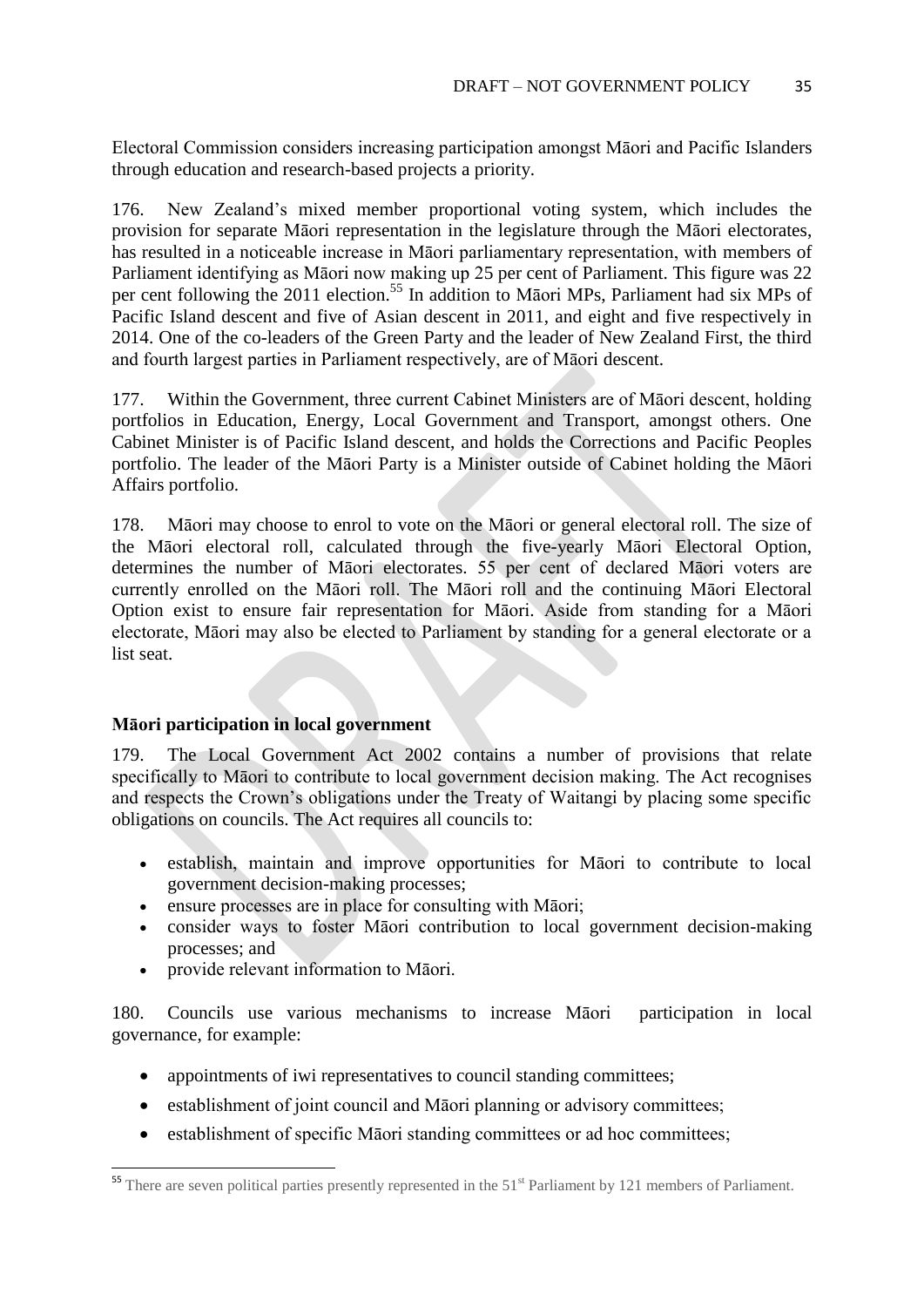- Māori strategy and liaison departments within Councils and Council Kaumatua;
- providing updates on council projects directly to Māori organisations;
- maintaining schedules of Māori stakeholders to enable targeted consultation;
- service and funding agreements with Māori groups and organisations; and
- performance targets for Māori participation opportunities in decision-making.

181. The Local Electoral Act 2001 was amended in 2002 to provide councils and electors with the option of establishing Māori wards (territorial authorities) or constituencies (regional councils) without the need for a specific local Act to be passed by Parliament. Māori wards or constituencies can be established by council resolution (if no subsequent petition demanding a poll is received) or as a result of a binding poll.

182. The Local Government (Auckland Council) Act 2009 established an Independent Māori Statutory Board to promote issues of significance for the mana whenua and Māori of Auckland to assist the Council in its decision making, and in carrying out existing legislative requirements.

# **Education**

183. A key task for the **Ministry of Education - Te Tāhuhu o te Mātauranga**, in cooperation with other education agencies, is to make sure our education system meets the learning needs of all New Zealanders. The Ministry acts as a system steward, working in partnership with teachers, leaders, learners and their whānau, and wider communities. Most learners are in English-language settings, but the system enables learning in Māori-medium, Pacific peoples-language or bilingual settings that recognise and build on children's language, culture and identity.

184. The system is not delivering well enough for children from low socio-economic backgrounds, and Māori and Pacific peoples students, despite improvements in overall achievement of National Standards and National Certificate in Educational Achievement (NCEA).

185. The current<sup>56</sup> general education outcomes for European, Māori and Pacific peoples children are:

- participates in early childhood education: European 98.0 per cent, Māori 93.6 per cent and Pacific peoples 90.7 per cent, Asian 97.3 per cent, total 96.1 per cent.
- leaves school with National Certificate in Educational Achievement (NCEA) at Level 2 or above in 2013: European 83.4 per cent, Māori 63.3 per cent, Pacific peoples 71.4 per cent, and Asian 86.9 per cent.

**<sup>.</sup>** <sup>56</sup> Data for year end December 2014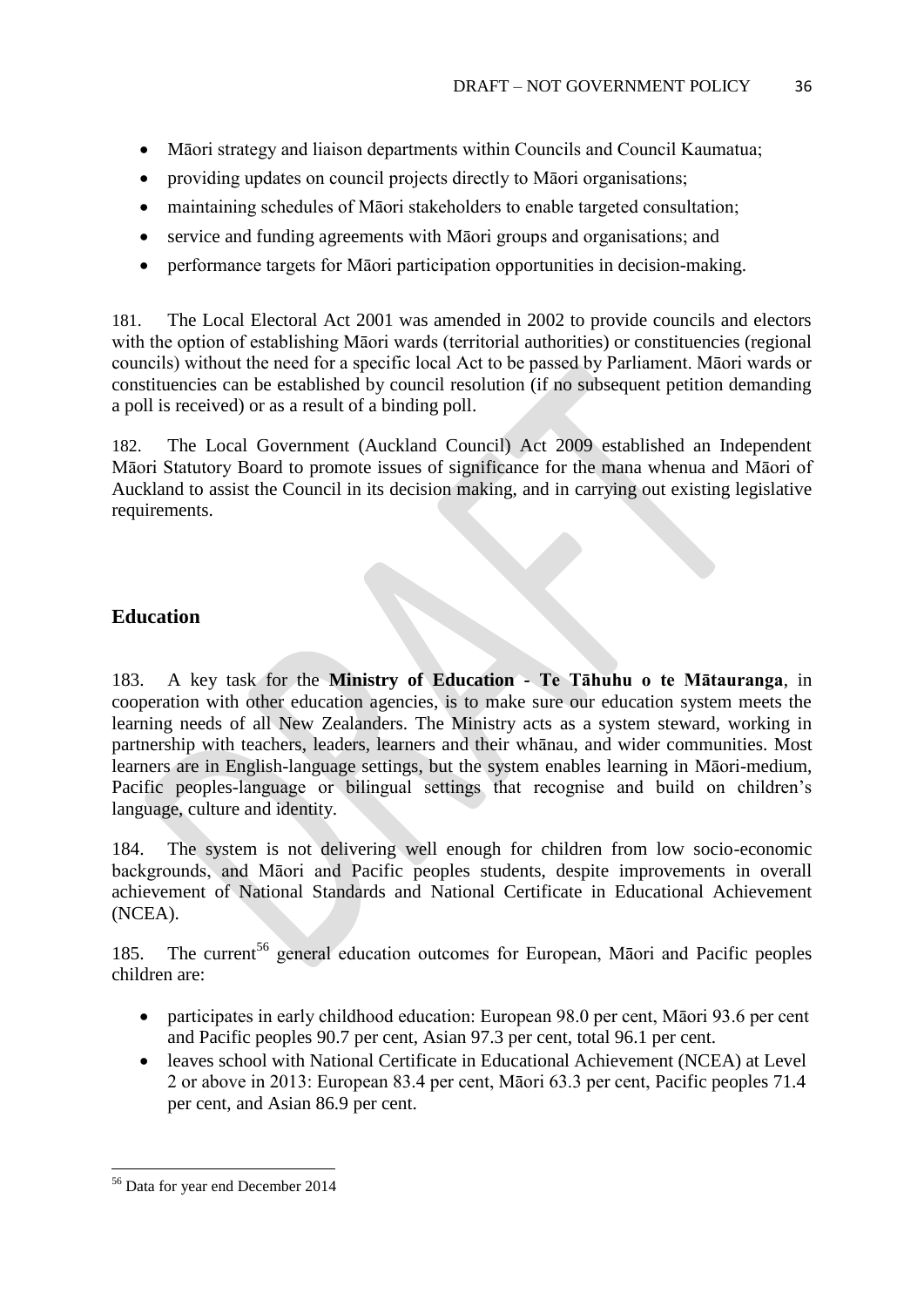- attains a University bachelor level degree by age 25: European 33 per cent, Māori 12 per cent, Pacific peoples 12 per cent and Asian 38 per cent.<sup>57</sup>
- studying Te Reo Māori across Levels 9 to 13: Year  $9 9957$ , Year  $10 5463$ , Year 11  $-4012$ , Year  $12 - 1760$ , Year  $13 - 1537$ .

186. While the education system is not delivering well enough for children from low socioeconomic backgrounds, and Māori and Pacific students, it has made valuable gains as a result of concerted efforts by educators and leaders throughout the system. An example of this is the faster improvement in National Standards and NCEA level 2 by Māori and Pacific students relative to the rest of the population.

187. In May 2014, as requested by the Committee, the Government provided detailed information on specific measures aimed at preserving the Māori and Pacific languages and the development of a Māori language strategy. <sup>58</sup> <sup>59</sup>

#### **Māori education**

188. Māori students make up about 23.3 per cent of the total student population. Māori participation in early childhood education is increasing. In 2013, 8,745 Māori children were enrolled in kōhanga reo, 22,698 in education and care services, 7,567 in kindergartens, 1,899 in play centres, and 3,518 in home based care services. This compares to 2005 enrolment figures of 10,062 Māori children enrolled in kōhanga reo, 11,924 in education and care services, 7,933 in kindergartens, 1,922 in play centres and 1,352 in home based care services. The proportion of Māori school leavers who had not obtained some level of formal qualification has been reduced by more than half between 2002 and 2013 (from 56.1 per cent to 14.8 per cent). For Māori learners, participation and achievement in education has improved in recent years and, often, at a faster rate than for the rest of the population. But the education system has been consistently unsuccessful for too many Māori learners, and it still delivers Māori participation and achievement rates below those seen for non-Māori.

### *Ka Hikitia - a focus on action to realise Māori potential <sup>60</sup>*

189. The factors contributing to lower participation, engagement and achievement amongst Māori learners are complex and multi-faceted. *Ka Hikitia – Accelerating Success 2013-2017* is the second phase of the Government's strategy to realise Māori potential. The first phase established the principles, priorities and foundations for change. The second phase focuses on action across the education system. It involves everyone who plays a role in educating and supporting Māori learners in English- and Māori-medium settings: government agencies; education providers, leaders and professionals; whānau, iwi and local communities.

190. *Ka Hikitia* outlines five focus areas to raise Māori achievement and success in education, namely improving Māori language in education, increasing early-childhood

1

 $57$  http://www.educationcounts.govt.nz/indicators/main/education-and-learning-outcomes/114325.

<sup>58</sup> CERD/C/NZL/CO/18-20, para. 17 and 27.

<sup>59</sup> CERD/C/NZL/CO/18-20/Add.1, para. 18-39.

<sup>&</sup>lt;sup>60</sup> See also: Parliamentary paper by the Controller and Auditor-General of New Zealand.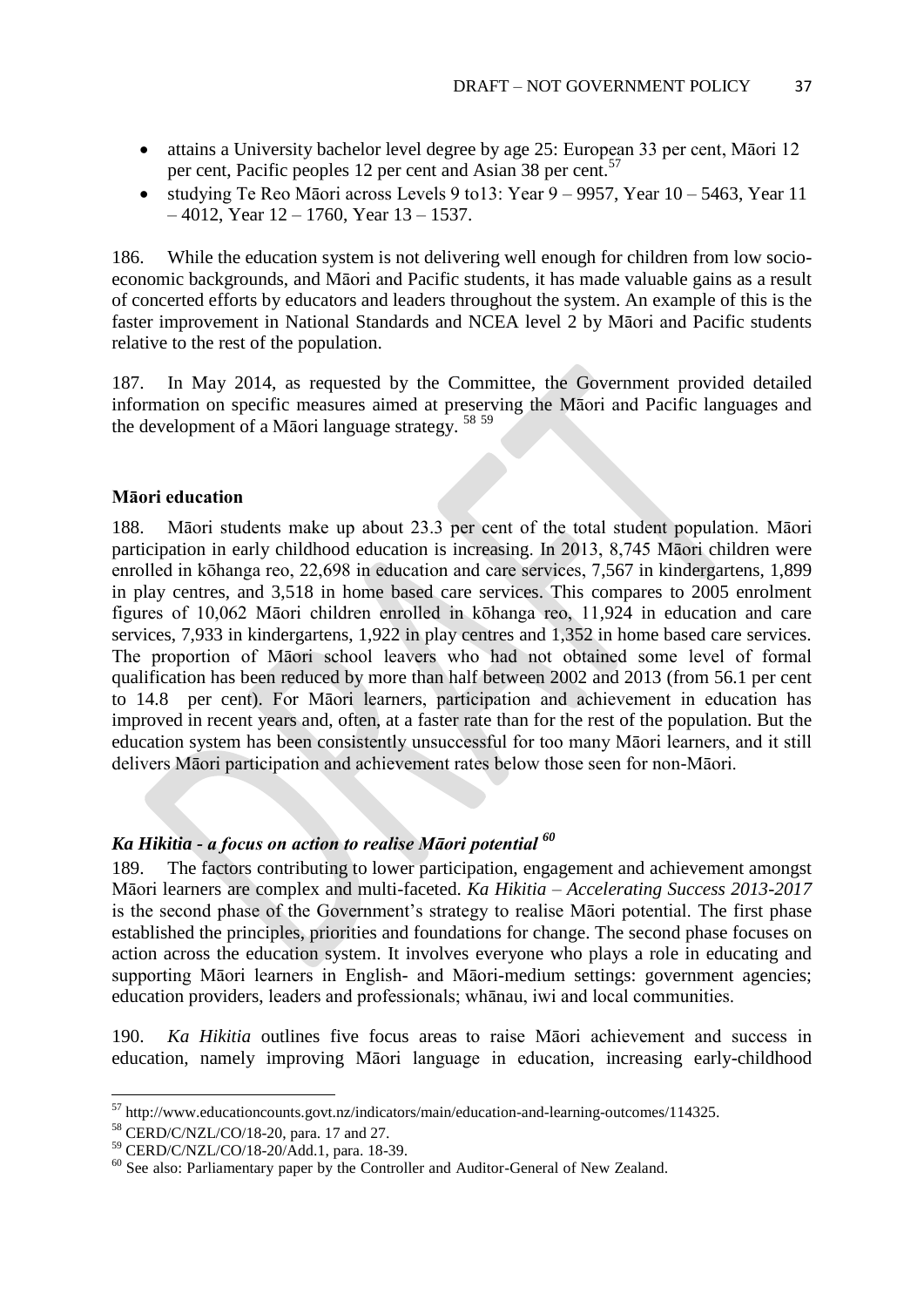education for all Māori children, improving achievement in primary and secondary education for all Māori students, increasing Māori success in tertiary education, and for education sector agencies to create conditions for Māori students to achieve educational results. Strategies to improve the economic circumstances, health and social outcomes for Māori children and whānau are also likely to have flow on benefits for educational outcomes.

#### *Attaining higher levels of tertiary education*

191. Māori have made huge gains in participation and achievement in tertiary education in recent years. Participation in higher level study has increased: 28 per cent of Māori students were studying at Bachelors level and above in 2012, up from 21 per cent in 2007. The rate at which Māori complete qualifications has also increased: of Māori who started full-time study at level 4 or above in 2007, 62 per cent had completed a qualification within five years, compared with a rate of 53 per cent for those who started in 2004. Despite these gains, more progress is needed. $61$ 

192. The Tertiary Education Strategy 2014-2017 is the statutory framework for tertiary education, and boosting the achievement of Māori and Pacific peoples is one of the priorities. *He Kai Kei Aku Ringa* – *the Māori Economic Development Strategy and Action Plan* – also calls for better connections from education to the workforce. The Government is also working to align pre-trades training with employers and community needs to increase the employment opportunities for Māori and Pacific peoples, through, for example, the Māori Pacific peoples Trades Training Initiative.

193. The Ministry for Women is working actively to build the capability of training providers and Maori and Pacific communities to attract Māori and Pacific girls into trades training.

### *Supporting and strengthening Māori language*

1

194. Figures from the 2013 Census show that there are 125,352 Māori who are able to converse about everyday things in te reo Māori. However, the percentage of Māori language speakers in the Māori population has decreased from 25.2 per cent in 2001 to 21.3 per cent in 2013.

195. Māori language in education is a defining feature of our education system. Learners access Māori language through Māori medium education<sup>62</sup> - kōhanga reo, puna kōhungahunga, kura, wharekura and wānanga – as well as in English medium education.<sup>63</sup>

196. It is critical to protect and revitalise Māori language by making Māori available to all students in our education system. Tau Mai Te Reo – the Māori Language in Education Strategy 2013-2017 guides the Ministry's and education sector agencies' work on Māori

 $61$  17.7 per cent of Māori aged 15 and over participated in tertiary education in 2013, compared to 10.3 per cent of the general population. See also: [http://www.educationcounts.govt.nz/statistics/tertiary/participation.](http://www.educationcounts.govt.nz/statistics/tertiary/participation) Profile and trends 201, p.73.

<sup>&</sup>lt;sup>62</sup> Where teaching occurs in and through Māori language for 51-100 per cent of the time.

<sup>&</sup>lt;sup>63</sup> This is where learning occurs in and through Māori language for 50 per cent or less of the time.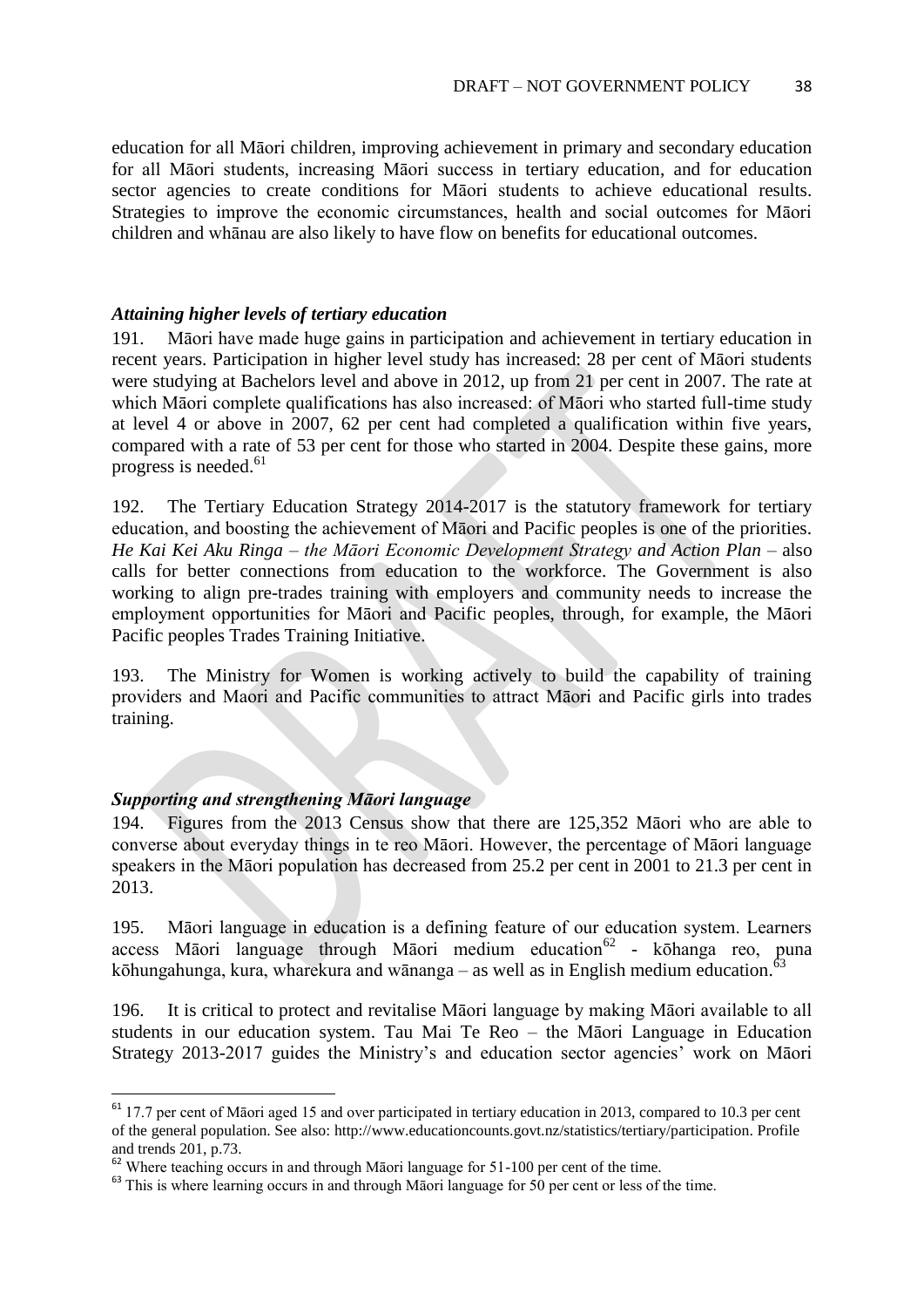language revitalisation, and is well aligned with the Government's newly-revised Māori Language Strategy. Tau Mai Te Reo recognises the importance of iwi and Māori participation, contribution and partnership to strengthen Māori language in education.

#### **Pacific peoples education**

197. Pacific students now constitute 9.8 per cent of the New Zealand school population, an increase from 8.9 per cent in 2006.

198. At primary and secondary school levels, the average performance of Pacific students is still significantly lower than that of other students. However, there are upward shifts in achievement at these levels. The 2013 National Standards data shows that more Pacific students are achieving at or above recommended levels across all three standards. Achievement in reading has increased from 59 per cent in 2011 to 64.1 per cent in 2013. Achievement in mathematics has increased from 56.7 per cent in 2011 to 60.8 per cent in 2013 and achievement in writing has increased from 53.8 per cent in 2011 to 57.6 per cent in 2013.

199. NCEA results show that 81.7 per cent of Pacific peoples school leavers gained NCEA Level 1 or above in 2013, compared with 73.6 per cent in 2009; 67.6 per cent of Pacific peoples school leavers left with NCEA Level 2 or above compared with 56.4 per cent in 2009; and 36.3 per cent of Pacific peoples students left school with NCEA Level 3 and/or a University Entrance Award in 2013 compared with 23.1 per cent in 2009.

200. In 2013, 27.1 per cent of Pacific peoples aged 18-24 years participated in formal tertiary education at level 4 and above. This is a significant improvement from 2001, when only 15.4 per cent of Pacific peoples aged 18-24 years participated in tertiary education at level 4 and above. $64$ 

### *The Pacific peoples Education Plan 2013-2017*

**.** 

201. The Pacific peoples Education Plan (PEP) sets out the education sector's vision<sup>65</sup> and approach to accelerate and raise the educational achievement for Pacific peoples. It represents a new way of working in the education system. It puts Pacific learners, their parents, families and communities at the centre of the education system in order to demand better outcomes, and it ensures education partner agencies work more collaboratively to accelerate implementation and focus investment.

202. Reports on the Plan's implementation show mainly positive results. Prior participation rates have grown strongly for Pacific children, rising from 85.3 per cent in 2009 to 90.7 per

 $64$  Information about Pacific peoples students in education can be found on www.educationcounts.govt.nz.

<sup>&</sup>lt;sup>65</sup> PEP vision: 'Five out of five Pacific peoples learners participating, engaging and achieving in education, secure in their identities, languages and culture and contributing fully to Aotearoa New Zealand's social, cultural and economic wellbeing'.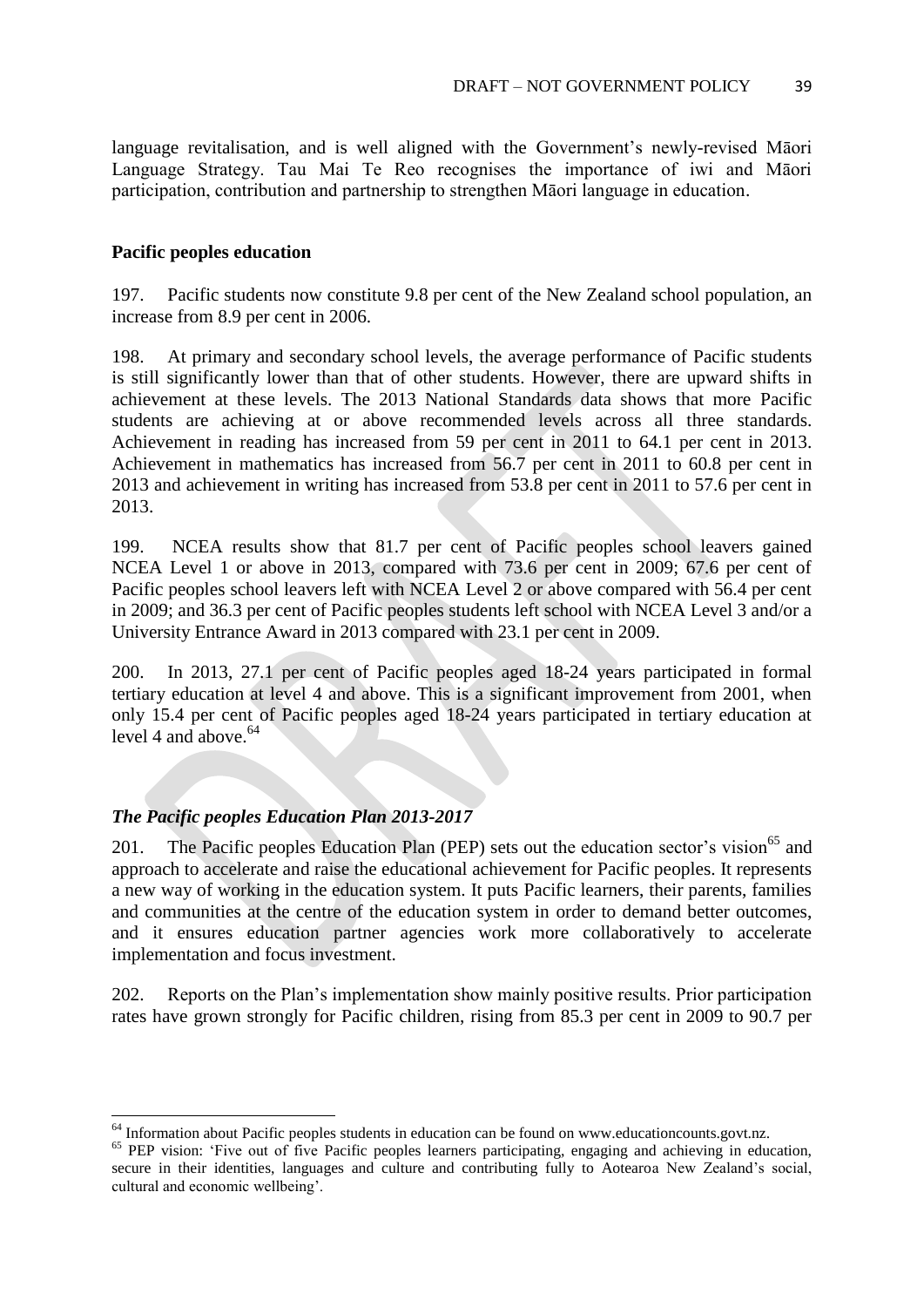cent in 2014.<sup>66</sup> The first year of PEP implementation has shown improvements in participation and achievement rates, in particular:

- More Pacific children have participated in early childhood education;
- Pacific peoples achievement against the three National Standards has increased;
- Forecasts indicate Pacific peoples NCEA Level 2 achievement will overtake non-Pacific peoples in 2017;
- Pacific peoples enrolments in tertiary education continue to grow and most of this growth has come at Level 4 or above. Participation rates for Pacific students in tertiary qualifications at Level 4 or above have improved relative to non-Pacific peoples; and
- Pacific peoples tertiary completion rates have also improved strongly and retention rates for first year students are almost on par with non-Pacific peoples.

### *Establishing strong foundations for life-long education*

203. Early learning opportunities and strong foundations for life-long education are being built in, and with, Pacific communities to intensify support for our youngest learners and their families including: supported playgroups, home-based projects and projects supporting Pacific peoples identity, language and culture.

204. Building partnerships with Pacific church communities is another strategy being implemented to raise participation. Four church communities, with a total membership of over 50,000 Pacific peoples people have joined together for a national approach to early learning that meets their children's needs (primarily play groups).

### *Schooling - Accelerating literacy and numeracy*

**.** 

205. Between 2012 and 2013, Pacific peoples 18-year-olds showed a larger increase in the proportion with NCEA Level 2 or above than non-Pacific peoples. If both groups are to continue increasing at the same rate, in 2017 the proportion of Pacific 18-year-olds with NCEA Level 2 will be higher than that for non-Pacific peoples 18-year-olds.

206. The Achieving Through Pacific Languages (ATPL) Programme is continuing to support schools and/or community groups to establish and operate centres that promote achievement for Pacific peoples bilingual learners.

207. Youth Guarantee includes the Achievement Retention Transitions 2013-2017 programme, which targets specific schools to develop and implement individual student education plans to support students to achieve NCEA Level 2. Pacific peoples participation in Achievement Retention Transitions 2013-17 increased, as did the number of Secondary-Tertiary Programme (Trades Academies) places.

208. The Ministry of Education's PowerUP programme is a core component of the PEP's implementation. The programme was piloted in 2013 to build the capability and knowledge of Pacific parents, families and communities to better support their children to achieve

<sup>&</sup>lt;sup>66</sup> Prior participation rates refer to those who start school having also participated in early childhood education.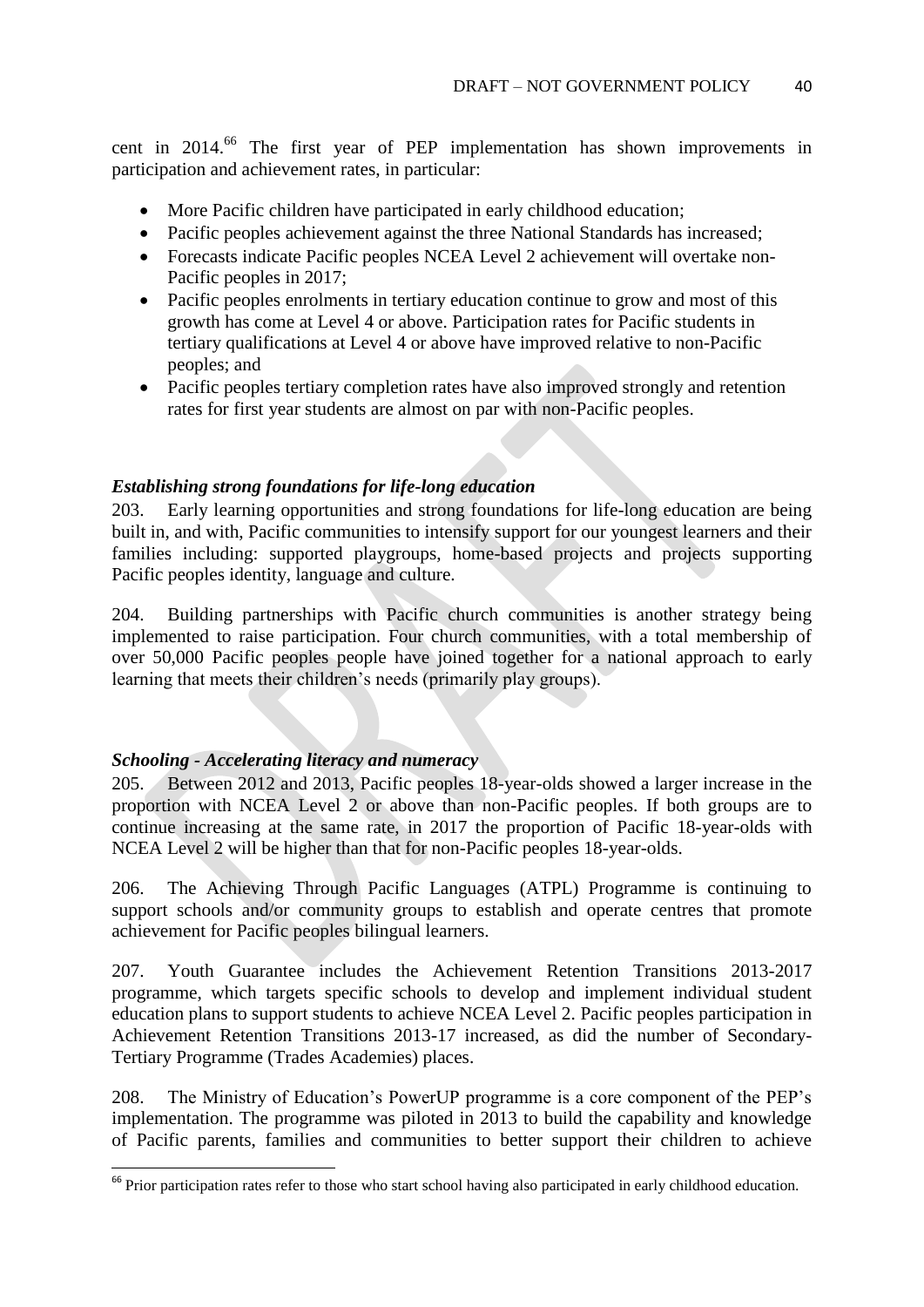NCEA. Benefits are already surfacing from the nationwide rollout of the PowerUP programme in September 2014. Over 1,221 families are registered in the programme, high numbers of students (particularly NCEA) are eager for extra support, and teachers and schools are keen to support the programme. Many parents are asking how they can go back to school.

#### *Attaining higher levels of tertiary education*

209. Pacific peoples are significantly under-represented at tertiary levels of study and overrepresented in non-completion and non-continuation rates.<sup>67</sup> In 2014, the Tertiary Education Commission developed and implemented performance commitment targets for Tertiary Education Organisations (TEO) through the Investment Plan process. A Pacific peoples evaluation tool was developed and applied to all Investment Plans with each TEO having an agreed expectation to lift Pacific peoples achievement and participation. This is a significant shift towards ensuring the whole sector is more responsive to Pacific learners. Furthermore, the Tertiary Education Strategy 2014-2017 sets the expectation that TEOs need to better support Pacific students to move into tertiary education progress to higher levels of study, and complete the qualifications they start. The Tertiary Education Commission's Pacific peoples Framework 2013-2017 Implementation Plan focuses on improving Pacific peoples tertiary achievement and employment prospects.

210. For the key age group of 18-24 year olds, the participation rate of Pacific students in tertiary qualifications at Level 4 or above has increased from 22 per cent in 2008 to 27 per cent in 2013. This compares with a participation rate by non-Pacific peoples students of 31 per cent for both 2008 and 2013.

#### *Pacific peoples Languages*

**.** 

211. At the time of the 2013 Census the proportion of Pacific peoples who could speak more than one language was 45 per cent. This was higher than for the overall New Zealand population (18.6 per cent). The 2013 Census showed an increasing decline in the use of Cook Islands Māori, Niuean and Tokelauan in New Zealand communities. Without intervention, this pattern is likely to increase over time. The Government supports a strong emphasis on the need for schools to promote and respect all Pacific peoples languages, cultures and identities.

212. Pacific peoples languages are used as the medium of instruction in a small number of schools across the country. The Ministry of Education provides a range of materials to support the teaching of Pacific peoples languages including teaching guidelines for Cook Islands Māori, Vagahau Niue, Tongan, gagana Tokelau, and revised language guidelines for gagana Sāmoa, multimedia resources in the Learning Language Series to support the guidelines and storybooks.

213. A smooth transition into English Medium schooling is the goal of the Ministry of Education's Pacific peoples Dual Language Pilot for New Entrants. A pilot programme for Samoan was completed in December 2014 and it is intended that new dual language books in the four other Pacific peoples languages will be developed.

 $^{67}$  In 2013, 35,200 Pacific students enrolled in tertiary level courses, compared with 29,800 in 2008.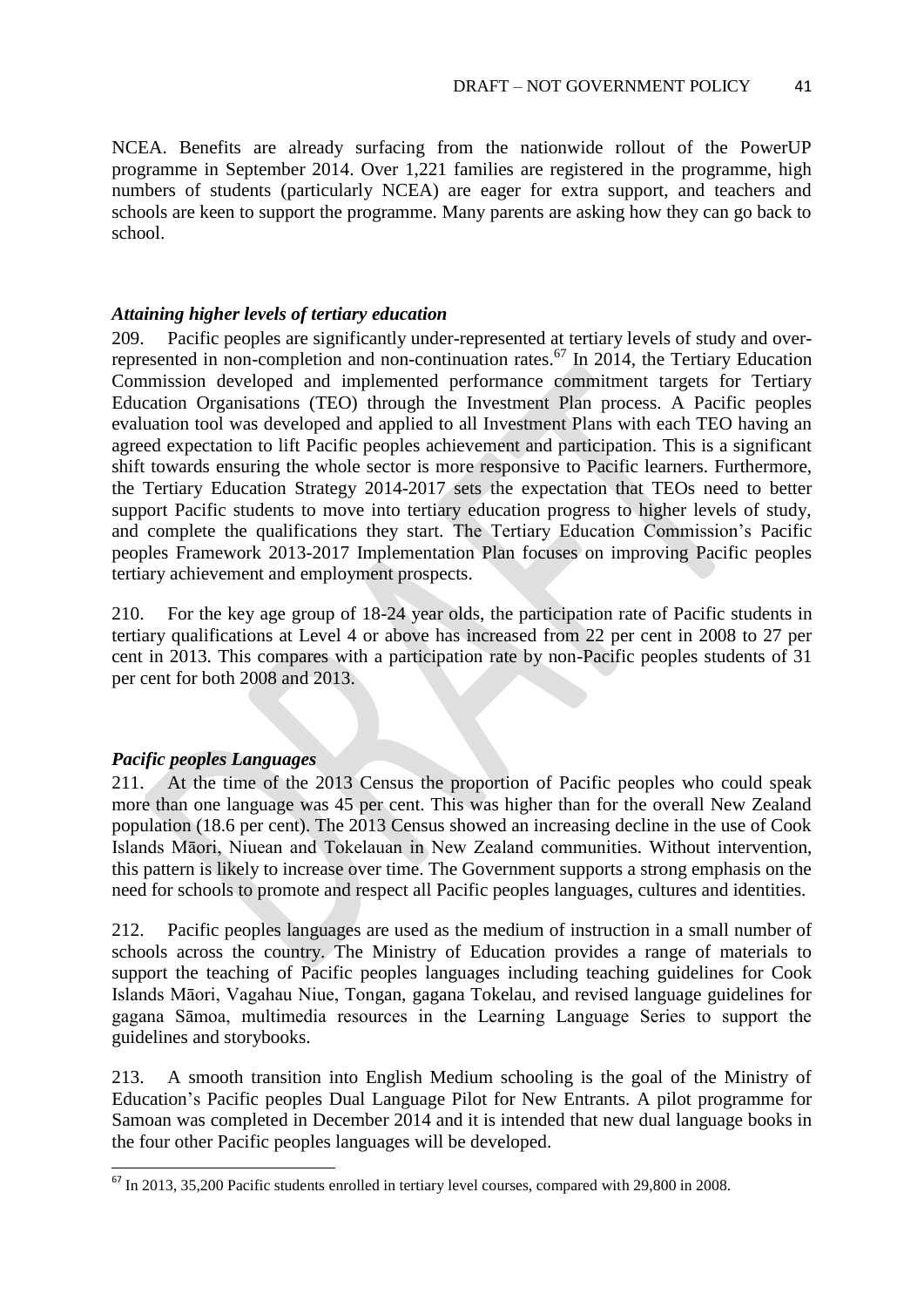#### **English as a second language and refugee services**

214. The Ministry of Education continues to work to ensure equitable access to education through the provision of funding for English as a Second Language (ESOL) support for migrant and refugee background students in schools. The individual funding levels were increased in 2014 and in that year over 33,000 students in 1350 schools were provided with ESOL funded tuition from an annual budget of \$27.835 million. These students represent 157 different ethnic groups from 163 different countries of birth and 122 different languages.

215. A comprehensive array of teaching and learning resources and specialised online training modules has been developed to assist schools to meet the language learning needs of these diverse student groups.

216. Schools can make application to specialist funding pools to implement a further range of support initiatives to address the additional challenges faced by students from a refugee background. These include the employment of refugee education coordinators in schools, the employment of bilingual tutors and liaison workers, and currently provide support for over 700 students.

217. The Ministry of Education Refugee and Migrant Education Co-ordinators promote and assist with practices that support inclusive education and reduce barriers for refugee and migrant students, families and communities. They provide information and liaise with other agencies to support the appropriate access to education of migrant and refugee background children with special needs as well as those children unlawfully in New Zealand.<sup>68</sup>

### **Education for children unlawfully in New Zealand**

218. New Zealand children aged between five and 19 years have a right to free education in state and state integrated schools. Education is compulsory for domestic students aged between six and 16 years. Most migrant children, whether they are citizens, residents, on temporary visas or in New Zealand unlawfully, are entitled to free compulsory education (at a primary, intermediate, composite, secondary or special school).

219. The number of school-age children unlawfully in New Zealand is unknown. Over 80 per cent of these children who apply for access to free education are eventually approved as domestic students.

#### **International students**

1

220. New Zealand remains an attractive destination for foreign students, reflected in a sizeable international education sector. In the period January to August 2014 there were 93,137 international students enrolled with New Zealand public and private education providers.

<sup>&</sup>lt;sup>68</sup> See also <http://2020.org.nz/programmes/computers-in-homes> for a Ministry of Education funded Refugee Computers in Homes programme.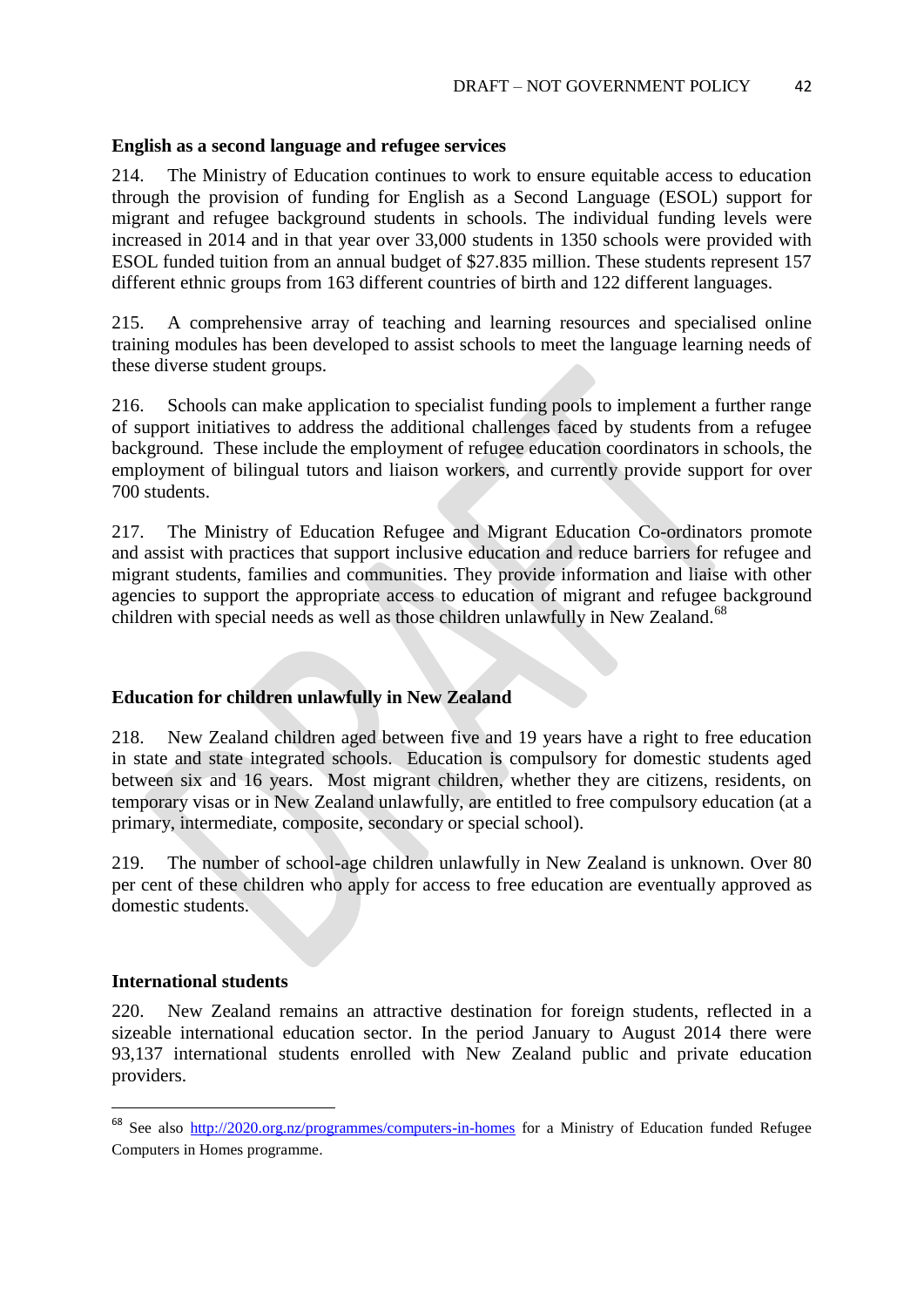221. Following the passage of the Education Amendment Act in 2015, the Code of Practice for the Pastoral Care of International Students and its regulatory framework in the process of being updated. There will also be a new disputes resolution scheme which will replace the International Education Appeal Authority (IEAA) in adjudicating disputes. The IEAA 2012 Annual Report indicates it received 50 complaints of which 43 were from international students.

222. The Ministry of Education does not collect any specific information on racial discrimination experienced by international students. However, the recent report "The Satisfaction of International Students in New Zealand Universities and ITPs" (2013), shows that only one in ten international students report being dissatisfied or very dissatisfied with their experience living in New Zealand. The primary cause of dissatisfaction given is the cost of living, while most students ranked safety and security as the most positive aspect of living in New Zealand.

### **Health**

223. Equality has improved but significant gaps remain in health outcomes for New Zealanders. In New Zealand, Māori, Pacific peoples and socio-economically disadvantaged groups generally experience worse health outcomes than other New Zealanders. The causes of these differential outcomes are complex, but include differences in access, use and experience of health services, as well as differences in exposure to risk factors.

#### **Māori health**

224. Life expectancy for Māori has improved over the past 15 years. However, it is currently about seven years lower than it is for non-Māori.

225. As a group, Māori have poorer health outcomes than non-Māori for many other indicators, including higher mortality rates for ischaemic heart disease, stroke and cancers and a higher prevalence of diabetes and chronic respiratory diseases. Some of these differences are due to higher exposure to a range of risk factors, including smoking. Variation in access to – and subsequent use and experience of – health services is also likely to play a role. Māori are more likely than non-Māori to experience unmet need for primary health care, which is likely to contribute to higher rates of potentially avoidable hospitalisations and deaths.

#### *He Korowai Oranga- Māori Health Strategy*

226. *He Korowai Oranga* – the refreshed Māori Health Strategy, 2014 – is the overarching framework to guide the Government and the health and disability sector to achieve the best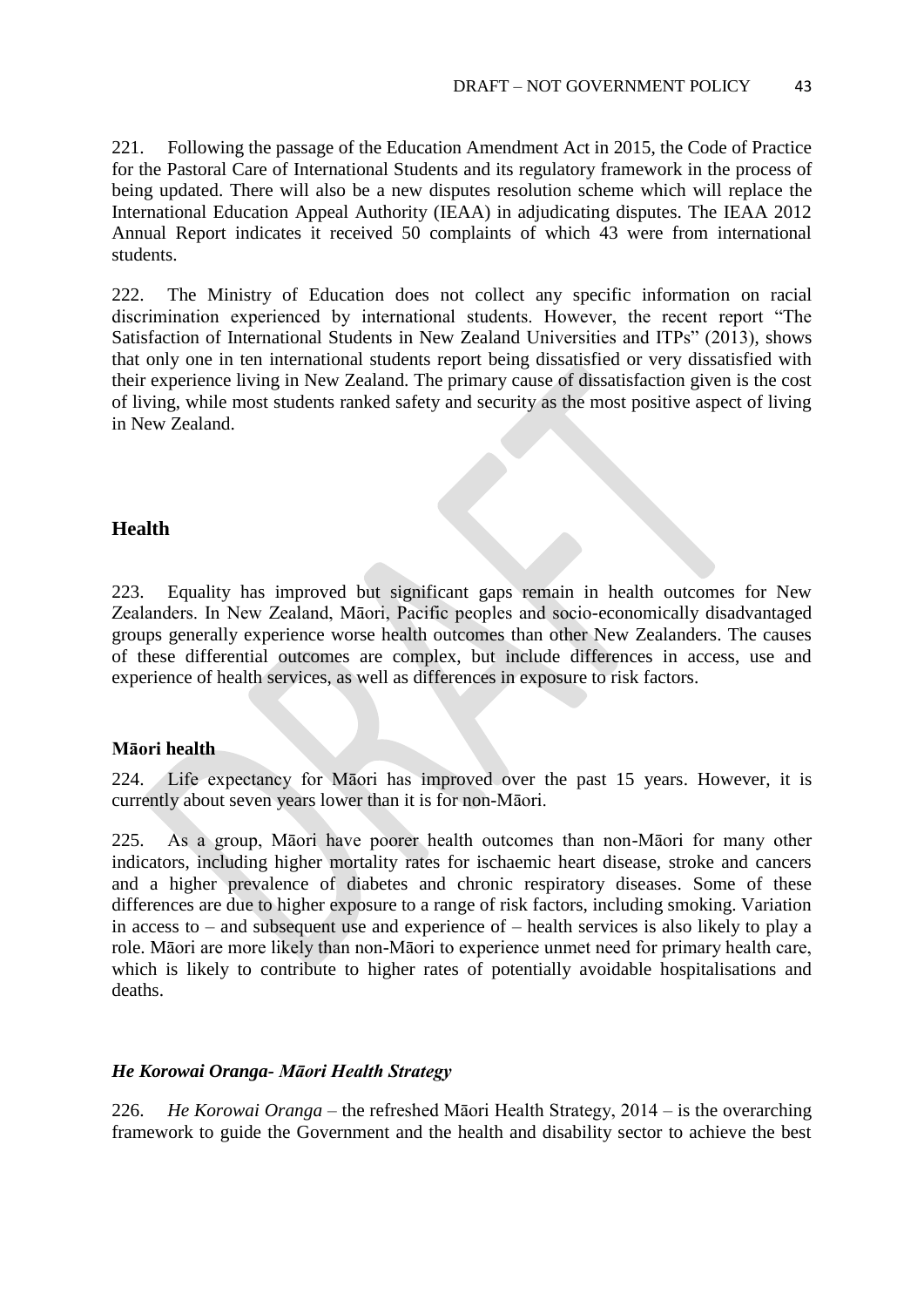health outcomes for Māori. It complements the overall health<sup>69</sup> and disability<sup>70</sup> strategies, and the Public Health and Disability Act 2000.<sup>71</sup>

227. The New Zealand Public Health and Disability Act 2000, requires district health boards (DHBs) to enable Māori to participate in and contribute to strategies for Māori health improvement. These, and related requirements, are imposed in order to recognise and respect the Treaty of Waitangi principles and to improve the health status of Māori.

228. The Act includes the objective for DHBs to reduce health disparities by improving health outcomes for Māori and other population groups, and to reduce, with a view to eliminating, health outcome disparities between the various population groups.<sup>72</sup>

229. To achieve this objective, DHBs are required to provide an annual Māori health plan (MHP). MHPs are part of the formal accountability documents required by DHB's by the Ministry of Health. MHPs underpin DHBs efforts to improve Māori health and reduce the disparities between Māori and non-Māori. The MHP involve national indicators that include Health Targets, DHB and PHO performance measures that link to the leading causes of mortality and morbidity for Māori. MHPs are closely aligned with the DHB Annual Plans but do not include any financial information. DHBs have been required to produce a stand-alone MHP and have ensured that they monitor Māori and the total population to reach the same targets.

#### **Pacific peoples' health**

230. In 2006, the estimated life expectancy for Pacific men was 73.9 years and 78.9 years for Pacific women. Although, these figures have been improving, they are more than four years less than for the total population. Pacific peoples fare less well for some health indicators. For example, between 2002 and 2006, Pacific children were 1.5 times as likely to be admitted to hospital for gastroenteritis and 4.5 times as likely as European children to be admitted to hospital for serious skin infections. Pacific children and young people (aged 0–24 years) are nearly 50 times more likely than European children (and twice as likely as Māori) to be admitted to hospital with acute rheumatic fever. Pacific peoples have very high rates of obesity and diabetes. Pacific peoples experience higher levels of un-met need for primary care, with the cost of general practitioner visits and prescriptions identified as being key barriers. Pacific children have poorer dental health than other children, and gaps are widening as dental health improves in non-Pacific children.

### *'Ala Mo'ui: Pathways to Pacific Health and Well-being*

231. '*Ala Mo'ui: Pathways to Pacific Health and Well-being 2014-2018* is the Government's national plan for improving health outcomes for Pacific people. It is driven by the vision of achieving health equity for all Pacific peoples of New Zealand.

 $69$  http://www.health.govt.nz/system/files/documents/publications/newzealandhealthstrategy.pdf.

<sup>70</sup> http://www.odi.govt.nz/resources/publications/nzds/index.html.

<sup>&</sup>lt;sup>71</sup> http://www.legislation.govt.nz/act/public/2000/0091/latest/DLM80051.html.

 $72$  Section 22 (1)(e)(f).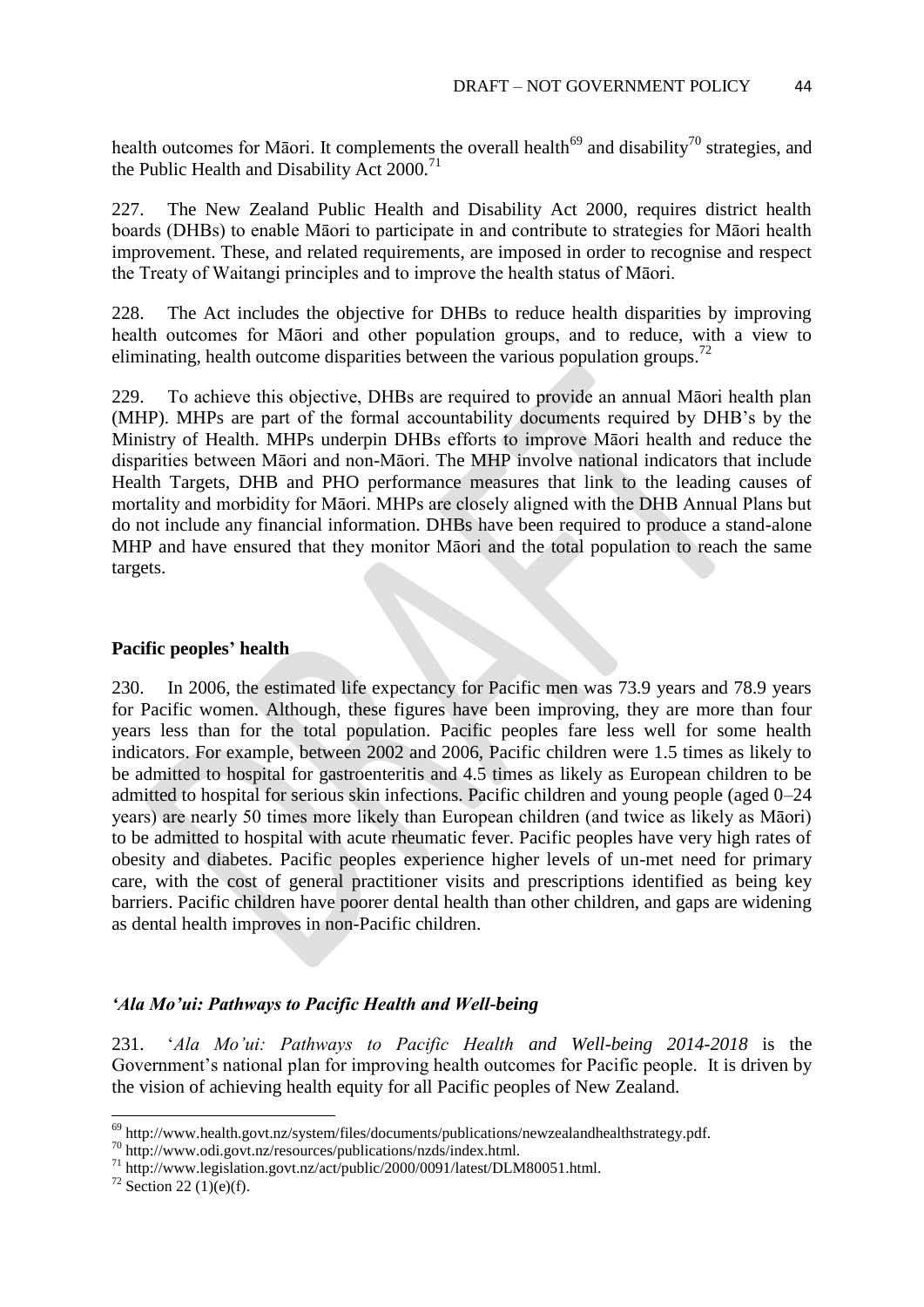#### **Government interventions addressing health inequalities**

- 232. Interventions by the Government to address inequalities include:
	- **Immunisation**: Immunisation rates have significantly improved in New Zealand over the last few years and gains have been made towards health equity. For example, immunisation rates for Māori children have improved so much they are now equal to or better than non-Māori rates in much of the country. The latest data for young children shows that at 31 March 2015 95 per cent Pacific children were fully immunised at age 8 months and 96 per cent at age 2 years, compared with 93 per cent for both age groups for the total population.
	- **The Rheumatic Fever Prevention Programme**: Māori and Pacific children and young adults (aged 4-19 years) have the highest rates of rheumatic fever. Māori children are about 20 times more likely to be hospitalised for rheumatic fever and Pacific children about 40 times more likely than non-Māori/non-Pacific children. The Ministry of Health is working with other government agencies, health organisations, community and philanthropic groups, researchers and professional bodies to reduce New Zealand's rheumatic fever rate.

Māori and Pacific children and young adults benefit from the Ministry's Rheumatic Fever Prevention Programme (RFPP) that was established in 2011 and significantly expanded in 2012 to prevent and treat strep throat infections, which can lead to rheumatic fever. The Government has invested over \$65 million to identify and trial new initiatives to reduce the rheumatic fever rates throughout New Zealand. The Programme is working in the 11 District Health Board areas with the highest incidence of rheumatic fever hospital admissions.

- **Zero fees for general practice visits**: From 1 July 2015, all children under 13 are eligible for zero fees general practice visits, both during the day and after hours. Under 13s are also exempt from the standard \$5 pharmacy charge for each prescription item from 1 July 2015. Zero fees previously applied to under 6s.
- **Very Low Cost Access (VLCA) scheme**: VLCA supports general practices with an enrolled population of 50 per cent or more high needs patients (defined as Māori, Pacific or New Zealand Deprivation Index quintile 5) where the practice agrees to maintain patient fees at a low level. VLCA payments provide recognition of the extra effort involved in providing services to high need populations and keeping fees low for the people who can least afford primary health care and improving health outcomes for those most likely to have the worst health.

233. Racial discrimination is recognised as a contributor to disparities and driver of ethnic health inequalities. It is important to understand how racism operates as a health risk in order to develop interventions that reduce ethnic inequalities in health.<sup>73</sup>

1

<sup>73</sup> Harris, R. Cormack, D. Tobias, M. Li-Chia, Y. Talamaivao, N. Minster, J. Timutimu, R. (2011) Self-reported experience of racial discrimination and healthcare use in New Zealand: Results from the 2006/7 New Zealand Health Survey. The Science of research on Racial/Ethnic discrimination and health.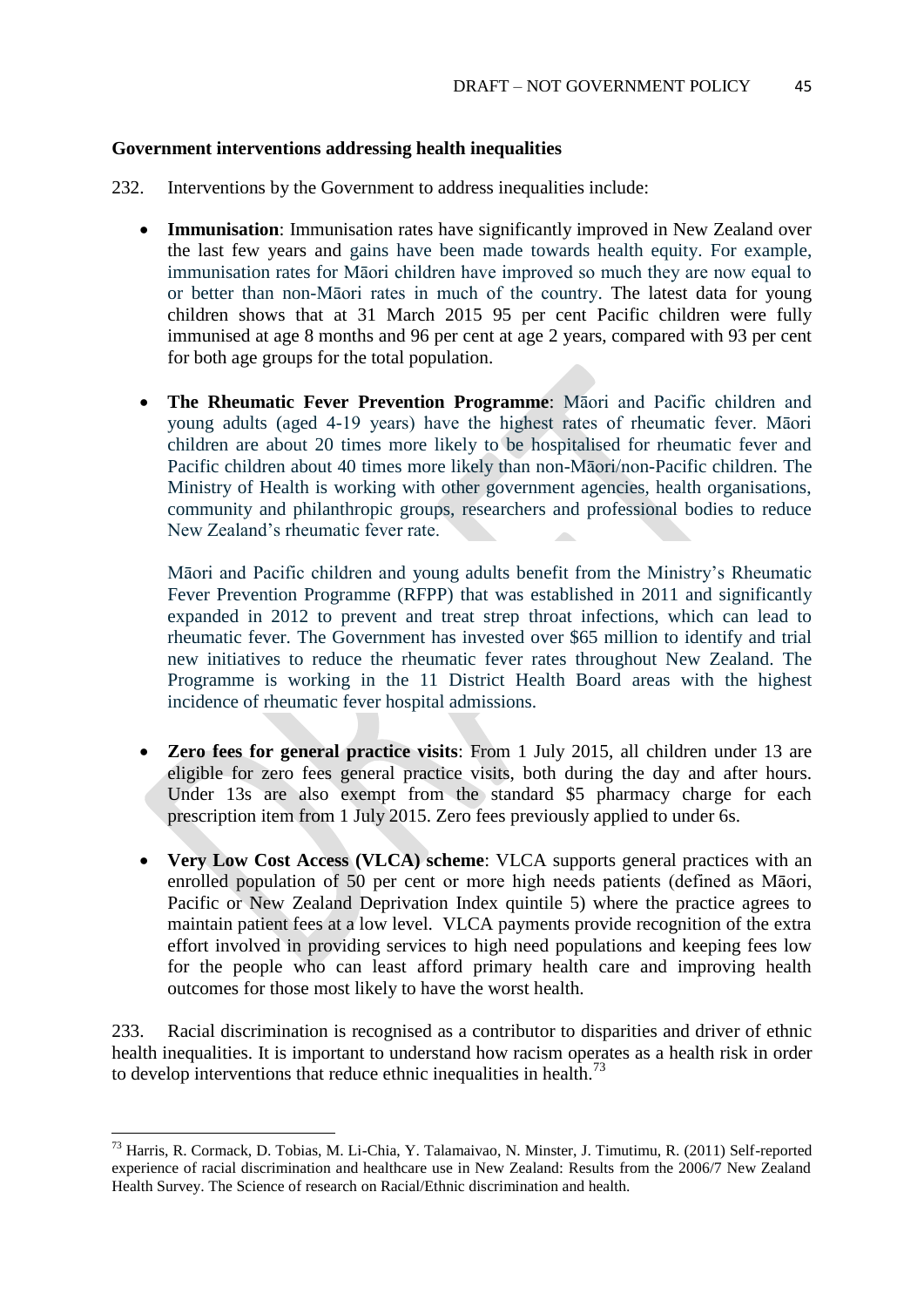234. The New Zealand Health Survey (NZHS) measures self-reported physical and mental health status, health risk and protective factors, and use of health care, among individuals usually resident in New Zealand and living in private dwellings.<sup>74</sup> In the  $2006/07$  NZHS, Māori and Asian peoples had similar reporting of multiple forms of discrimination and were 10 times more likely to report 'ever' experiencing multiple (three or more) types of discrimination than European.

235. Experience of racial discrimination was significantly linked to poorer health outcomes (mental and physical health, cardiovascular disease, and smoking) and health service utilisation across all ethnic groups. It is likely that the potential health burden is much greater for those ethnic groups that report a higher prevalence of racial discrimination (namely, Māori, Asian and Pacific groups).<sup>75</sup>

### **Youth Suicide and Self-Harm**

236. Māori youth have a higher suicide rate and hospitalisation for intentional self-harm than other ethnic groups in New Zealand. In 2012, there were 107 male and 43 female Māori youth suicides (32.3 and 13.8 per 100,000 males and females respectively). The Māori youth suicide rate was 2.8 times the non-Māori youth rate (48.0 per 100,000 Māori youths compared with 17.3 per 100,000 non-Māori youths). The factors contributing to suicide are complex and multi-factorial and range from individual to broad social factors. For Māori, the additional impact of cultural influence of historical, political and social processes compounds their risk. The focus for suicide prevention continues to ensure that mainstream services and initiatives are responsive to Māori.

237. There are specific initiatives in the Government's Suicide Prevention Action Plan 2013-2016 to support Māori and Pacific communities to increase resilience and to respond to suicide. A recent initiative is the investment in a national programme *Waka Hourua* aimed at building the capacity of Māori whānau, hapū, iwi, and Pacific families and communities to prevent suicide. The programme is managed by a Māori health workforce provider. The Office of the Director of Mental Health (Ministry of Health - Manatū Hauora) publishes an annual report which includes a specific focus on ethnicity in mental health services, including the use of compulsory treatment under the Mental Health (Compulsory Assessment and Treatment) Act 1992.

### **Employment**

**.** 

238. The employment rights (such as the right to a written contract, grievance procedures and freedom from discrimination or harassment) of all New Zealand residents are protected

 $^{74}$  Ministry of Health (2008) Methodology report for the 2006/7 New Zealand health survey. Wellington.

<sup>75</sup> Harris, R. Cormack, D. Tobias, M. Li-Chia, Y. Talamaivao, N. Minster, J. Timutimu, R (2012) The pervasive effects of racism: Experiences of racial discrimination in New Zealand over time and associations with multiple health domains. Social Science & Medicine, 74 (2012) 406-415.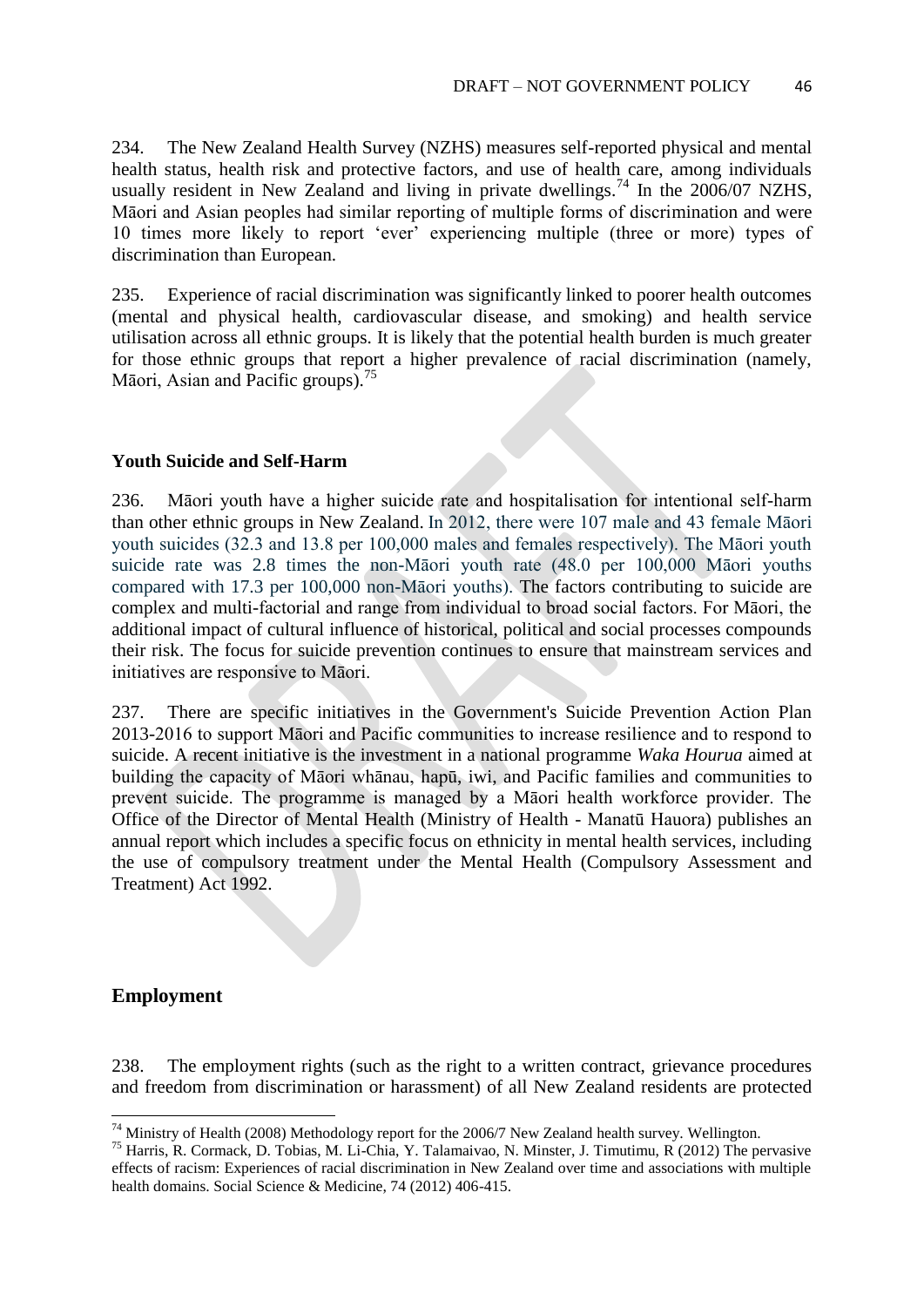by the Employment Relations Act 2000 and the Human Rights Act. If a person encounters racial discrimination in employment, they may choose to take an action for racial discrimination under one of these Acts. From January 2005 to September 2011 the Human Rights Commission received 653 complaints alleging discrimination on a race-related ground in the area of employment. Between December 2011 and December 2014, the Employment Relations Authority has determined six personal grievance cases featuring claims of racial discrimination or harassment. One was upheld.

239. The unemployment rate for all persons has decreased to 5.8 per cent of the labour force in the year to December 2014. The Household Labour Force Survey showed that labour market outcomes for most ethnicities continued to improve over the reporting period:

- There was a decline in the unemployment rates for European, Māori and Pacific Peoples over the year to December 2014. The rate for Pacific peoples fell more sharply than the rates for other ethnic groups.
- Māori employment was higher compared with the previous year, with employment of 269,800. The Māori unemployment rate decreased to 12.3 per cent in the year to December 2014.
- Pacific peoples employment increased by 11.7 per cent in the year to December 2014 to 111,400, while the Pacific peoples unemployment rate dropped from 15.3 to 12.0 per cent in the same year. Most of this drop is attributable to lower unemployment for Pacific women.
- Asian employment rate increased compared with the previous year, with employment at 279,000 and the unemployment rate increased slightly to 6.8 per cent in December 2014 compared to the previous year.
- Middle East, Latin America and Africa (MELAA) peoples employment increased compared with the previous year by 7.0 per cent to 18,700. The unemployment rate for all ethnic groups is lower than it was in 2011 when last reported to the Committee.
- The Māori, Pacific and MELAA peoples' unemployment rates are considerably higher than the 4.4 per cent unemployment rate for Europeans recorded in December 2014.
- The manufacturing, wholesale and retail trades, and health care and social assistance are the major employing industries for Māori and Pacific peoples. The proportion of Māori and Pacific peoples employed in the utilities and construction industries is also high. While many of the jobs in these industries are characterised as low skilled, employment in skilled occupations for Māori and Pacific peoples has increased between December 2011 and December 2014.

### **Initiatives to improve employment opportunities**

240. Cultural linkages are important in achieving improved labour market outcomes. Māori and Pacific peoples will form an increasingly large part of New Zealand's workforce in future years and are playing an increased role in New Zealand's business community. The Ministry of Business, Innovation and Employment website has a section specifically about Māori Labour Market Information to assist anyone with an interest in Māori social and economic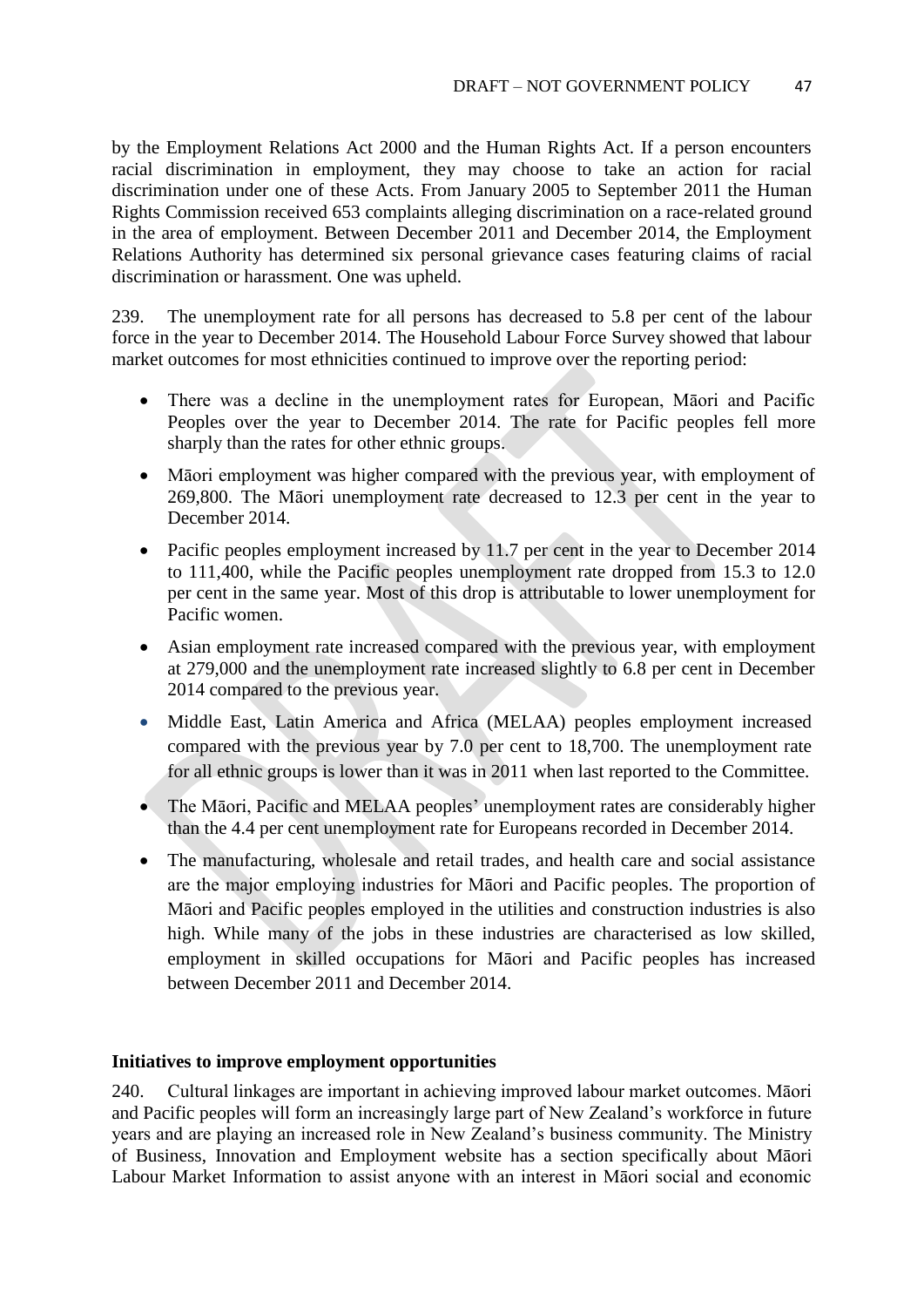issues to gain a better understanding about labour market trends among Māori and key information about their people, their skills and past and current employment trends and opportunities.<sup>76</sup>

241. The Pacific Economic Strategy 2015, led by the Ministry of Business, Innovation and Employment will be released by December 2015. The Strategy will support Pacific people to contribute to and share in NZ's economic success by stimulating Pacific peoples' economic participation. It will help advance New Zealand's strategic and economic interests for Pacific people, both in New Zealand and the Pacific region. This includes fostering and strengthening the interface with the Pacific region and Pacific communities.

242. The Pacific population is growing three times faster and is younger than the national population. One in three babies born in Auckland is Pacific —and the median age for Pacific people is 22 years compared with 38 years for all New Zealanders. By 2026 Pacific people will make up a significant proportion of the New Zealand labour force and potentially 30 per cent of the Auckland working population. The Pacific youth population also means increased contribution to the labour force past 2026.

243. The Strategy will look to improve Pacific people's involvement and contribution to the New Zealand economy through increased participation in higher skilled work in high growth industries, more Pacific people owning sustainable businesses and more Pacific people in stable financial positions.

244. The Ministry of Business, Innovation and Employment coordinates the meeting of the bi-annual Pacific Strategic Think Tank forum to inform the strategic direction through identifying future trends, challenges and opportunities as it relates to its work with respect to Pacific Economic Development. It recognises that the future of New Zealand is reliant on the performance of its Māori and Pacific communities and opportunities to improve and foster economic development is a key plank to its future focused work programme. Representatives on the Think Tank are from the Ministry of Pacific Island Affairs, Ministry of Education, Ministry of Foreign Affairs and Trade, Business leaders, Pacific academia, NGO representatives and other relevant stakeholders.

### **Pacific Analysis Framework**

245. The Pacific Analysis Framework (PAF) is a policy tool that the Ministry of Business, Innovation and Employment has developed that provides agencies with an approach to identifying and incorporating the perspectives of Pacific peoples into their policy process. It will be launched in mid-2015.

246. The PAF encourages a strengths-based approach to policy development recognising that Pacific people and communities have valuable skills and strengths - such as Pacific language capabilities and strong community networks – that should be reflected in the policy planning and policy development process. Alongside the PAF, the *Pacific Consultation Guidelines* clarifies the role of, and opportunities for, Pacific peoples to have input into departmental policy making.

<sup>76</sup> www.dol.govt.nz/services/LMI/Māori/index.asp.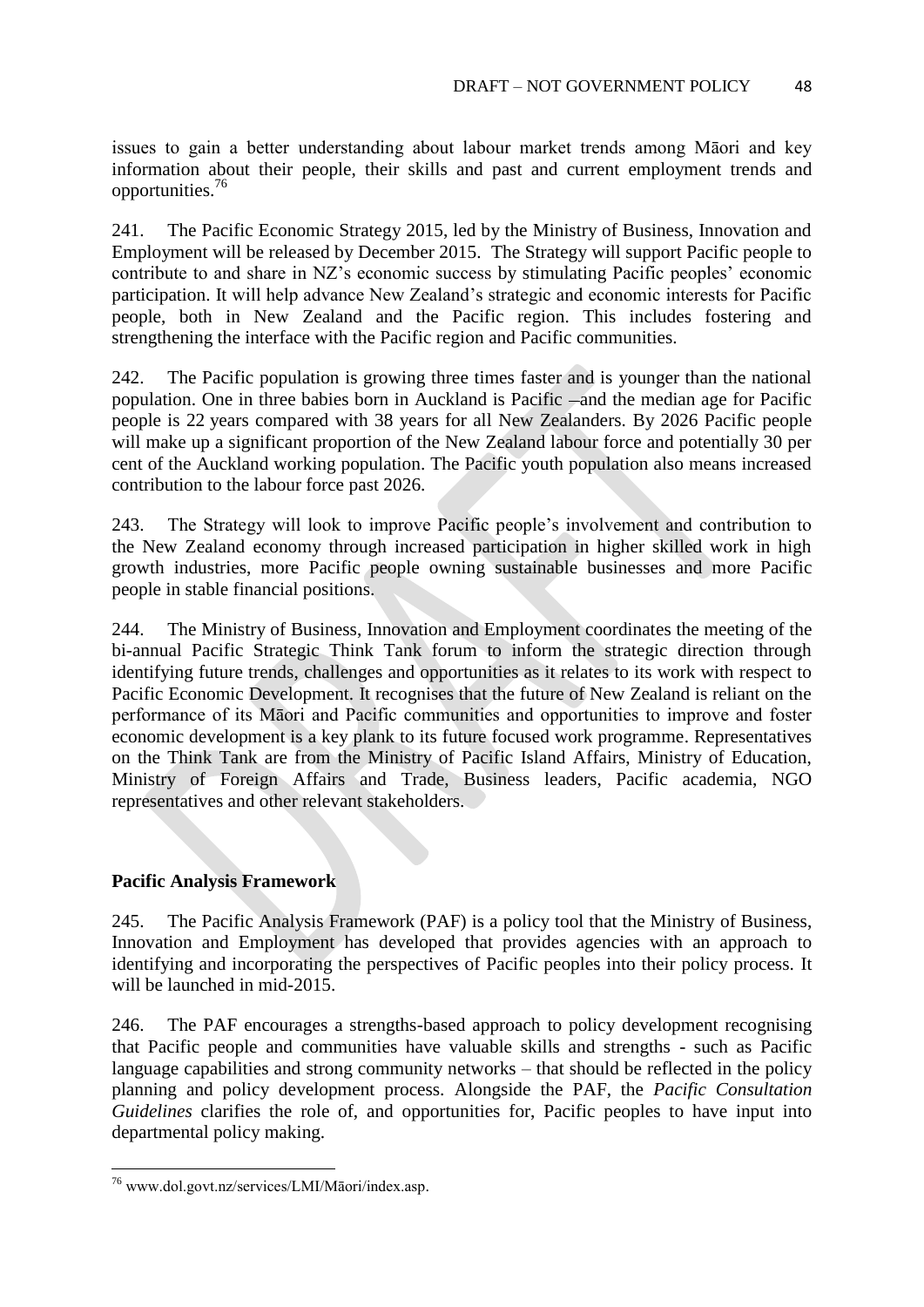### **Māori housing**

247. In July 2014, the Government launched *He Whare Āhuru He Oranga Tāngata (He Whare Āhuru)* – the Māori Housing Strategy. The strategy sets out six directions to improve Māori housing over the period of 2014 to 2025. It aims to support two major outcomes, namely improving housing for Māori and their whānau; and increasing housing choices for Māori by growing the Māori housing sector.

248. The first three directions set out the opportunities open to Māori and their whānau to improve their housing situation. The remaining three directions set out the opportunities for Māori organisations to create more housing choices for Māori.

249. The strategy was developed at a time when new opportunities were emerging for Māori organisations to play a greater role in housing. The government's social housing reforms, rights of first refusal over surplus land (where such rights apply as a result of Treaty of Waitangi settlements) and the transfer of Housing New Zealand homes to community housing providers all create opportunities for Māori to develop housing that will better meet their needs.

250. To support the implementation of *He Whare Āhuru*, Government has agreed to establish a National Māori Housing Unit within *Te Puni Kōkiri* and in Budget 2014, the Government allocated \$16 million over four years to the Māori Housing Fund. This fund is to support the repair and rebuild of rural housing, the improvement of housing on the Chatham Islands and the development of Māori social housing providers.

251. Other government funding programmes that support growing the Māori housing sector includes:

- Kāinga Whenua loan a mortgage insurance scheme for building on Māori land
- Kāinga Whenua infrastructure grant to cover costs of infrastructure that may be needed to connect developments on Māori land to existing infrastructure
- Special Housing Action Zone (administered by Te Puni Kōkiri) provides funding to support project scoping work for housing development.

#### **Pacific peoples' housing**

252. Although Pacific people make up 7.4 per cent of New Zealand's population, the proportion of Housing New Zealand tenants who are Pacific people (including those who have identified with more than one ethnicity) has increased from 25 percent in 2006 to 38 per cent in 2013. This number is greater in Auckland where Pacific peoples make up 45 per cent of all Housing New Zealand tenants, an increase from 40 per cent in 2006.

253. Census 2013 showed that 63.9 per cent of Pacific people were living in rental accommodation compared with 32.9 per cent of the total New Zealand population. As with other populations in New Zealand, the home ownership rate for Pacific peoples is declining. For Pacific people aged 15 years and over living in New Zealand on 5 March 2013, 18.5 per cent owned or partly owned their usual residence; in 2006, this was 21.8 per cent. For comparison, 49.8 per cent of the population aged 15 years and over owned or partly owned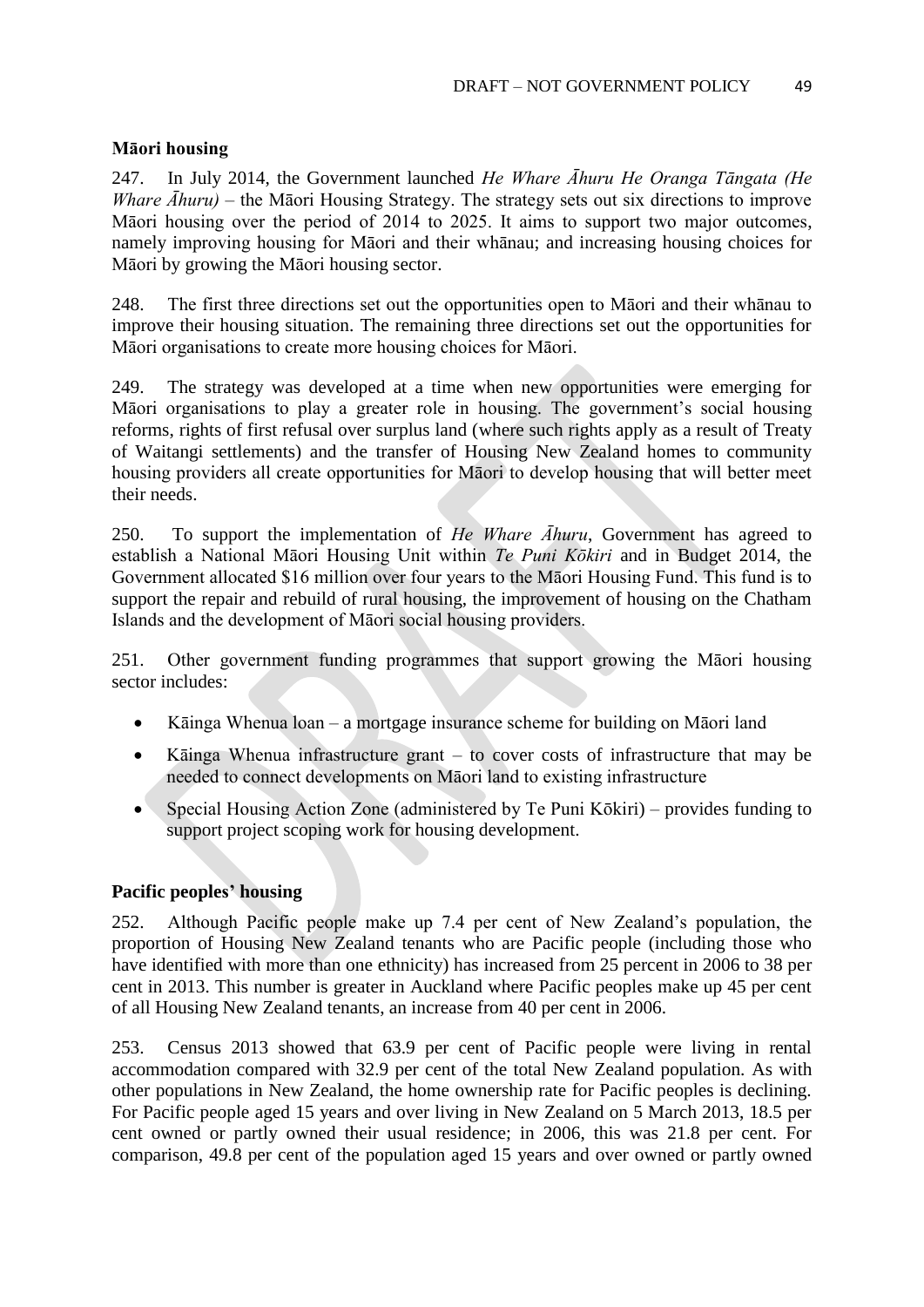their usual residence. At the end of June 2014, Pacific people made up 6 per cent of all recipients of the Accommodation Supplement.

254. The Ministry of Business, Innovation and Employment's Pacific Economic Strategy looks to support Pacific people and their communities towards economic prosperity with Pacific people in quality, suitable and affordable housing one of the three goals. The action plans underpinning the strategy are important in ensuring housing outcomes for Pacific people are realised.

#### **Social services**

1

255. New Zealand's social assistance programmes aim to ensure an adequate standard of living and provide opportunities for all to participate fully in society, regardless of ethnicity. Māori and Pacific peoples are over-represented in a number of poor social outcomes. Every effort is made by the Government to ensure that all services reach vulnerable Māori and Pacific families and are delivered in culturally acceptable ways.

256. **The Ministry of Social Development – Te Manatū Whakahiato Ora** implemented Welfare Reform changes from July 2013. Some of the main changes were the restructuring of benefit categories, the introduction of a new service delivery model and the adoption of an investment approach to welfare.

257. One of the key pillars of Welfare Reform is the adoption of the investment approach, which uses actuarial modelling tools to recognise and make transparent the full long-term costs to the welfare system of groups or segments of people within that system. An annual valuation is done to assess the impact of Work and Income activity on future liability and hold Work and Income accountable for its performance.

258. Actuarial valuations of the welfare system identify likely future trends in benefit receipt based on historical behaviour. The investment approach takes that information, breaks it down and uses it to shape future performance management, services and case management. This information is also used to develop trials aimed at trying new approaches to working with clients, allowing the Ministry of Social Development to stop, continue or expand trials in accordance with the results.<sup>77</sup>

259. The investment approach does not specifically target any particular ethnic group. However, it is likely that a number of ethnicities will be represented in the profile of the clients the investment approach aims to help into work.

 $77$  The Ministry of Social Development implemented five trials on flexible childcare assistance; in-work support; intensive client support; young supported living payments clients; and people affected by the recession. A first evaluation to measure the impact on Māori and/or Pacific peoples is due in August 2015.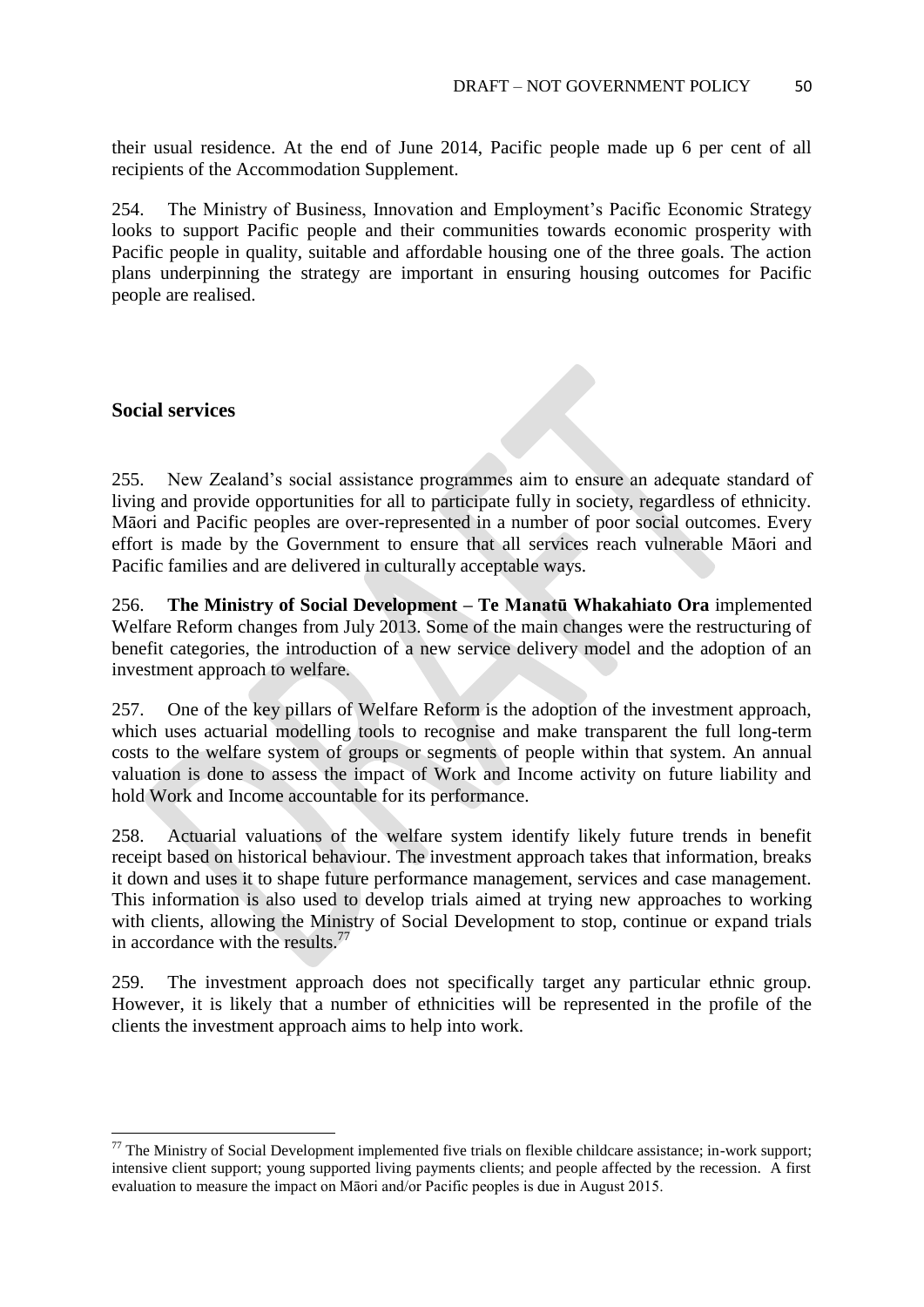#### **Young Persons and Their Families**

260. Child Youth and Family's responsiveness is embedded in the Ma Matou Ma Tatou strategy, underpinned by Puao te Atatu and also the Children, Young Persons and their Families Act.

261. From 2013 to present time, Child, Youth and Family has, with the help of its Māori leadership infrastructure and organisational leadership, co-constructed with internal staff and key external stake holders (e.g. iwi, NGOs), a Child, Youth and Family Indigenous and Bicultural Principled Framework that places a premium on Tangata Whenua bodies of knowledge, and wisdom, focuses on the potentiality and uniqueness of our young, and validates Tangata Whenua ways of doing and engaging with each other.

262. It is envisaged that the framework will underpin and influence all Child, Youth and Family activities. Its influence has been displayed in the strengthening of our assessment protocol with the introduction of Tuituia, the influence of Kaiwhakatara to strengthen the Family Group Conference processes by uplifting all involved in its delivery, to value the power of whānau decision making in whānau hui and hui a whānau, and finally to building meaningful hapū and iwi connections.

263. Since August 2012, Child, Youth and Family has engaged with iwi across New Zealand to discuss options for a partnered approach to improving outcomes for mokopuna and whānau Māori who are known to, or likely to come into the custody of Child, Youth and Family. Child, Youth and Family has currently established formal partnership agreements with five Iwi. These partnerships are currently exploring and co-designing services that will support the cultural needs of mokopuna Māori and their whānau consistent with the aspirations of iwi for their people.

264. Child, Youth and Family is also developing a Pacific practice framework to complement its existing practice frameworks which will enable practitioners to engage more effectively with Pacific children, young people and families. Dignity, responsibility, relationships, spirituality, guardianship, child's best interest, and humility are core elements of the Pacific framework. These elements are especially important because of the socioeconomic disadvantages faced by many Pacific children and families, and the position of Pacific communities as minorities in New Zealand. Looking ahead, the aim is to see more sustainable outcomes that reduce the number of Pacific children that return to the notice of the state, a reduction in their number in long-term state care, and a decrease in youth offending.

#### **People with disabilities**

265. In 2013, the disability rates for the four main ethnic groups were: Māori – 26 per cent, European – 25 per cent, Pacific peoples – 19 per cent and Asian – 13 per cent. Māori children have a disability rate of 15 per cent, compared with 9 per cent for non-Māori children.

266. In 2013, the employment rates for disabled people in the four main ethnic groups were: European – 46 per cent, Asian – 46 per cent, Māori – 44 per cent and Pacific peoples – 41 per cent.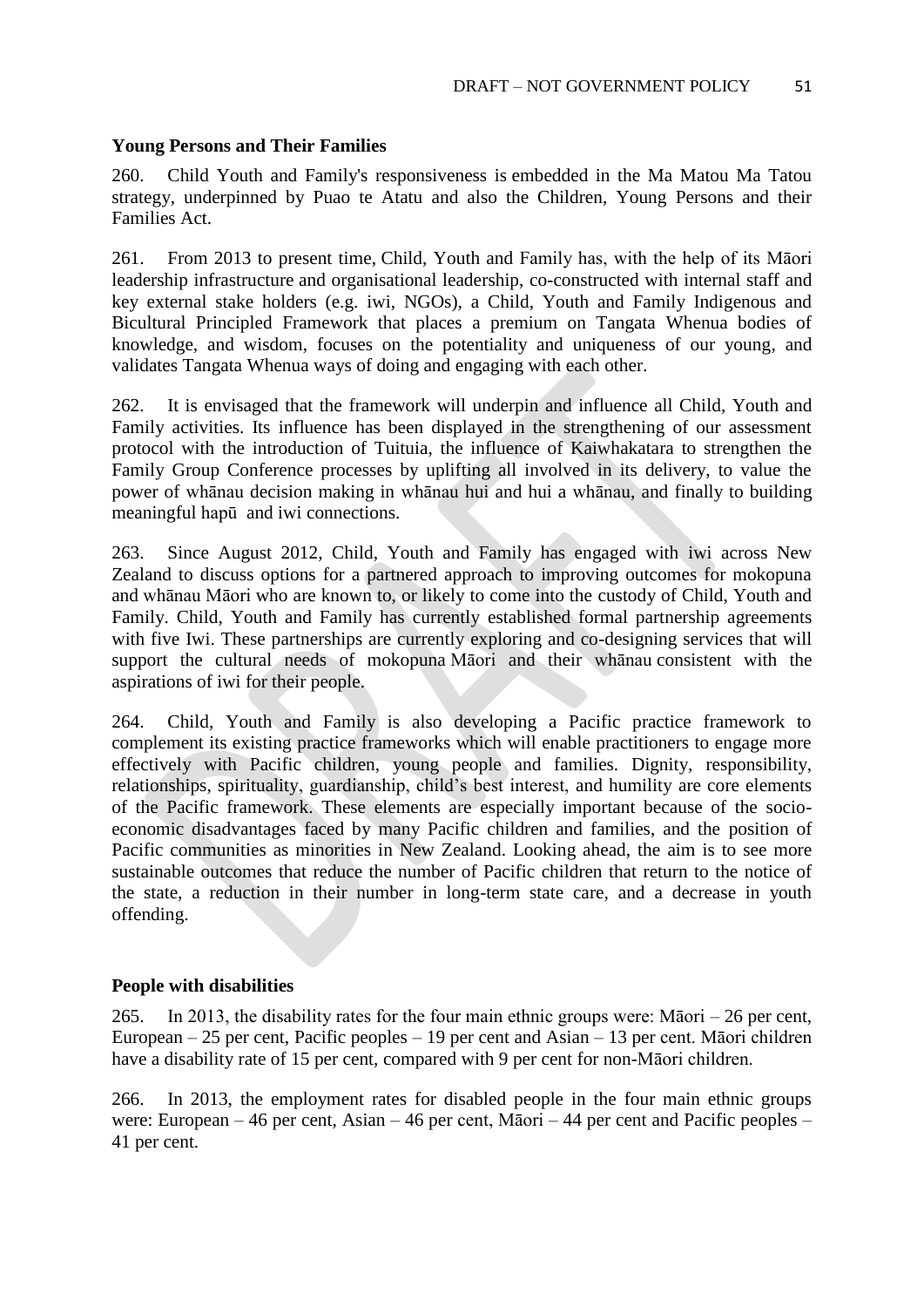267. The Disability Strategy presents a long-term plan for changing New Zealand from a disabling to an inclusive society. It contains specific objectives for promoting the participation of disabled Māori and disabled Pacific peoples. In addition, the Ministry of Health's Disability Support Services emphasises culturally responsive service provision in both Whaia Te Ao Marama: The Māori Disability Action Plan for Disability Support Services, 2012 -2017 and Faiva Ora: National Pacific peoples Disability Plan, January 2014 - June 2016.

268. One of the priorities for the promotion and maintenance of New Zealand Sign Language (NZSL) is improving access for deaf Māori and tikanga Māori because of the need to access three different languages (English, Māori and NZSL). The recently established New Zealand Sign Language Fund will make available funding for initiatives such as the training of trilingual interpreters.

269. In 2013, a three-year demonstration of Enabling Good Lives was introduced in Christchurch. This was in recognition of the need and broad direction for change to the disability support system through the New Zealand Disability Strategy and the UN Convention on the Rights of Persons with Disabilities. An Enabling Good Lives demonstration will begin in Waikato in July 2015 and will include disabled Māori and their whānau as a priority group. The relationship between Māori and the Crown under the Treaty of Waitangi will be core to the future vision for the disability support system, based on key principles of participation at all levels; partnership in delivery of support, and the protection and improvement of Māori Wellbeing.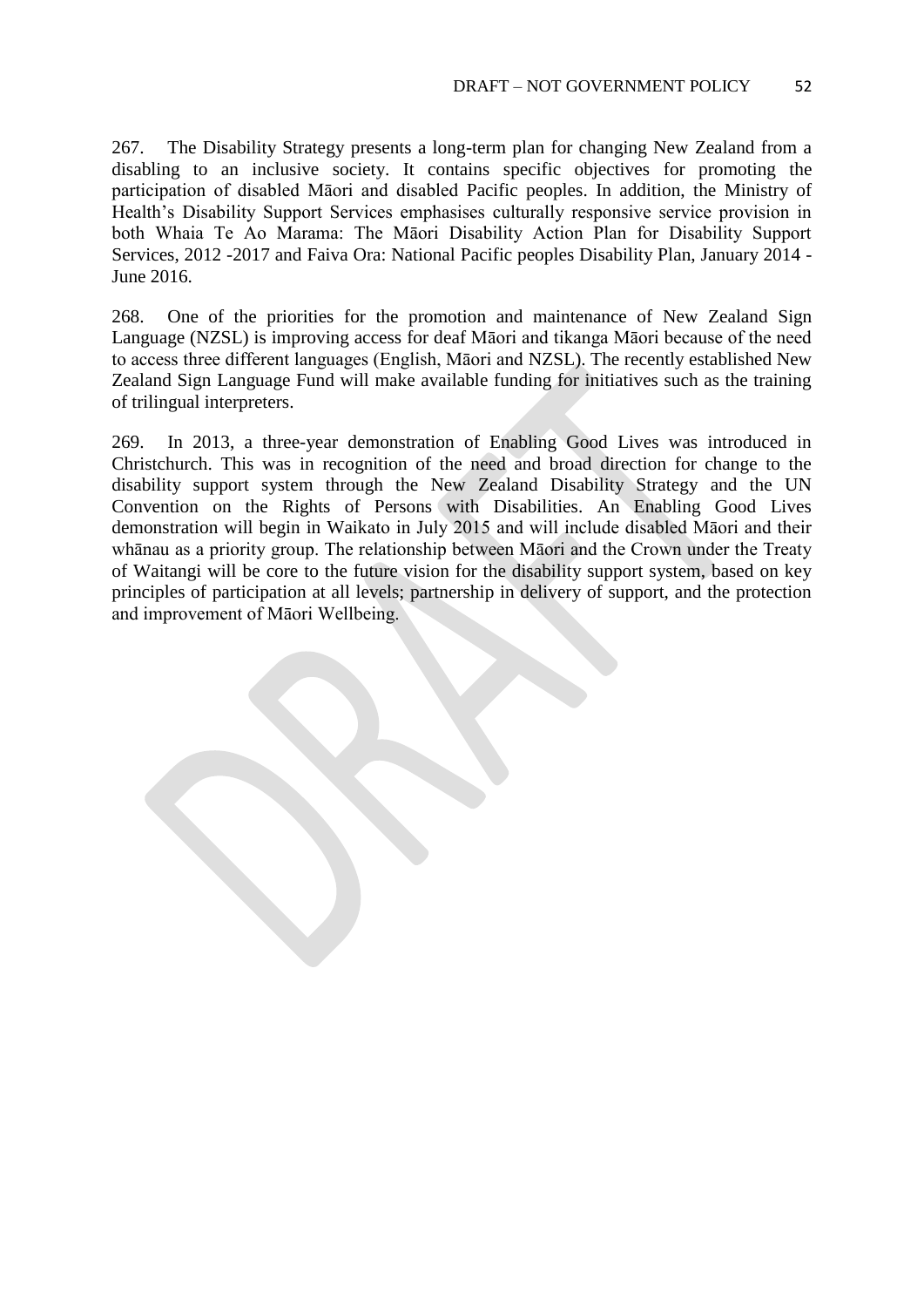### *Article 6*

*States Parties shall assure to everyone within their jurisdiction effective protection and remedies, through the competent national tribunals and other State institutions, against any acts of racial discrimination which violate his human rights and fundamental freedoms contrary to this Convention, as well as the right to seek from such tribunals just and adequate reparation or satisfaction for any damage suffered as a result of such discrimination.* 

270. The Government is committed to its obligations under article 6 of the Convention.

271. Information provided in the previous report, about measures taken to ensure everyone has the right to seek from such tribunals just and adequate reparation or satisfaction for damage suffered as a result of discrimination is still applicable. <sup>78</sup> Additional information about effective protections and remedies has been provided where relevant in earlier sections of this report.

**.**  $78$  CERD/C/NZL/17, para 221 and 222.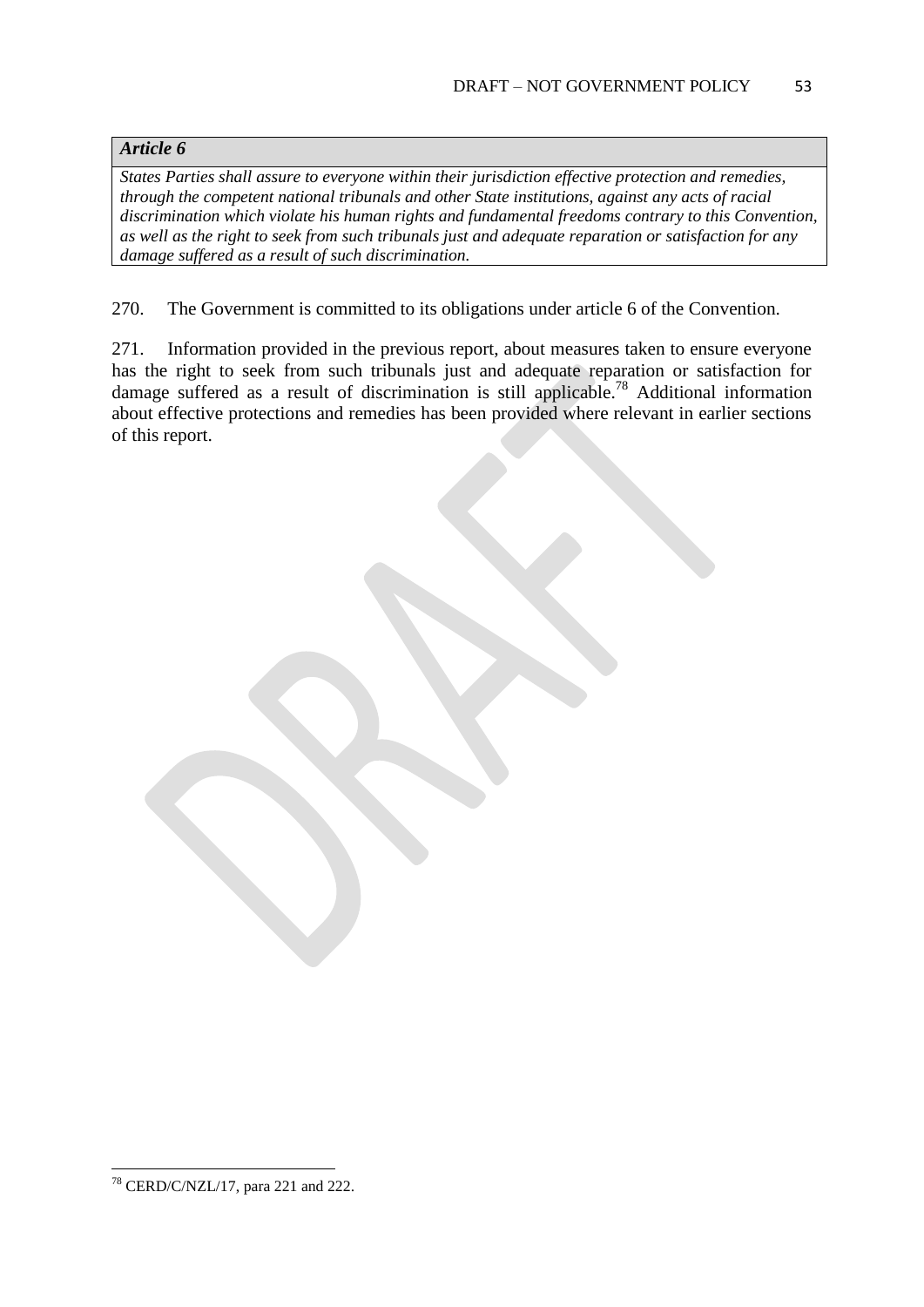### *Article 7*

*States Parties undertake to adopt immediate and effective measures, particularly in the fields of teaching, education, culture and information, with a view to combating prejudices which lead to racial discrimination and to promoting understanding, tolerance and friendship among nations and racial or ethnical groups, as well as to propagating the purposes and principles of the Charter of the United Nations, the Universal Declaration of Human Rights, the United Nations Declaration on the Elimination of All Forms of Racial Discrimination, and this Convention.* 

272. The Government is committed to meeting its obligations under article 7 of the Convention.

#### **Ministry for Culture and Heritage - Manatū Taonga**

273. The **Ministry for Culture and Heritage** provides policy advice on arts, culture and heritage matters, including commenting on cultural property rights and protection, particularly Māori heritage; produces history, heritage and reference products and services; provides research, development and advocacy for the cultural sector and administers government funding and monitoring for arts and heritage agencies in the sector.

274. The Ministry funds a number of agencies which work to promote understanding and tolerance of the many cultures which make up the New Zealand identity. These agencies fund, develop and support Māori and other ethnic arts and heritage and hold events and exhibitions to celebrate and educate about cultural diversity and tolerance. The following are some examples of their activities.

#### **Te Papa**

275. *Te Papa* continues to be a world leader as a bicultural museum, with the Kaihautū leading bicultural strategy within the museum, and inclusion of indigenous knowledge, world views and value systems across the organisation. Regular exhibitions developed in partnership with iwi Māori tribes, as well as the location of the marae in the centre of *Te Papa*, demonstrate this perspective and its unique brand of museum practice. *Te Papa* actively works with communities including iwi, hapū and whānau on a range of programmes aimed at not only caring for and preserving our cultural heritage but actively assisting ongoing development.

#### **Heritage New Zealand**

276. Formerly the Historic Places Trust, *Heritage New Zealand* is responsible for the establishment and maintenance of a Heritage List/ Rārangi Kōrero of New Zealand's historical and cultural heritage, including historic and *wāhi tapu* places and areas. Under the Heritage New Zealand Pouhere Taonga Act 2014, this was extended to also include *wahi tupuna*, recognising the ancestral significance of places. Any person may apply to Heritage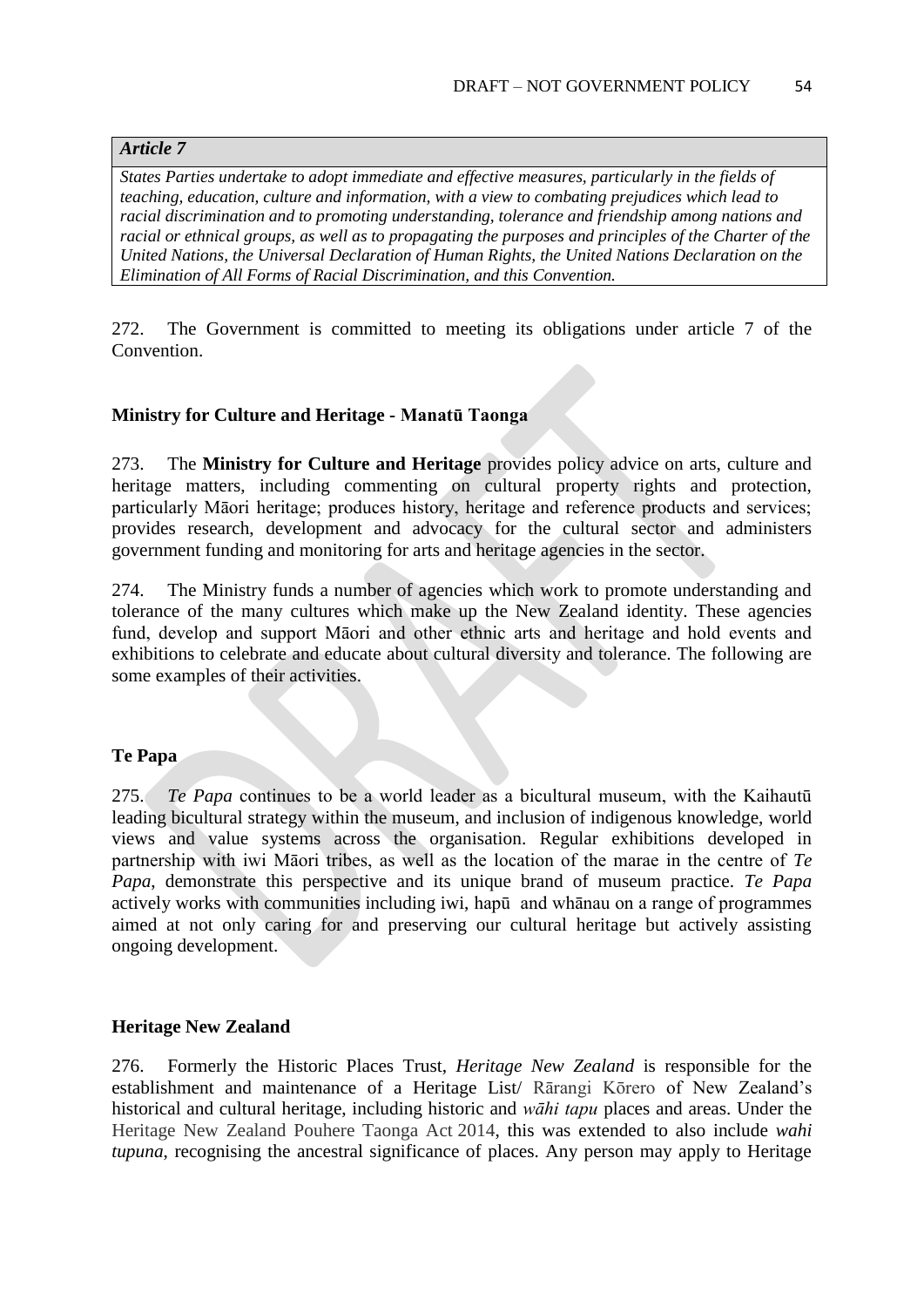New Zealand's Māori Heritage Council to have any *wāhi tapu*, *wāhi tapu* area, or *wahi tupuna* entered on the List.

#### **New Zealand Film Commission**

277. The *New Zealand Film Commission* has recognised the need to expand and develop the base of Māori filmmaking in the film industry. In 2013-14 the Commission established a new initiative, He Ara, to empower groups of Māori and Pacific peoples film makers to develop films in a collaborative fashion.

#### **NZ On Air**

278. In 2014, *NZ On Air* invested \$4.5 million in television programmes with appeal for all New Zealanders but with content that makes a conscious effort to reveal something of the past, present or future Māori world. A further \$265,000 was invested in Māori radio programming as well as \$300,000 in a Māori web series as part of NZ On Air's digital strategy. In total, NZ On Air invested \$5.1 million on Māori as one of its special focus audiences.

### **IV. Tokelau**

279. Reference should be made to previous New Zealand reports for the situation in Tokelau. For further information, reference should be made to the report to Parliament by the Administrator of Tokelau and to the working papers issued each year by the United Nations Special Committee on Decolonisation.

280. Tokelau is a non-self-governing territory and has been administered by New Zealand since 1926. There are an estimated 7176 (2013 NZ census) Tokelauans living in New Zealand. The 1411 (2011 census) people of Tokelau live in villages on three small atolls separated from each other by 60-100kms of ocean. Its nearest neighbour is Samoa, located approximately 500 kilometres to the south. Each atoll is a circular set of low lying islets around a central lagoon. The total land area is 12 square kilometres of sand and coral, there is virtually no soil, and edible vegetation is mainly restricted to coconut and breadfruit trees.

281. In each village, the focus is on caring for individual members of the community in a communal manner. One of the main tenets of Tokelauan society is "inati" or sharing and cooperation between the whole community. There is a cohesive social structure based on family and the principle of sharing, reinforced by a consensual style of decision-making around a male hierarchical base.

282. Whilst the majority of the population on the three villages of Tokelau are made up of Tokelauans, presently there are also a small number of other ethnicities, including Tuvaluans,